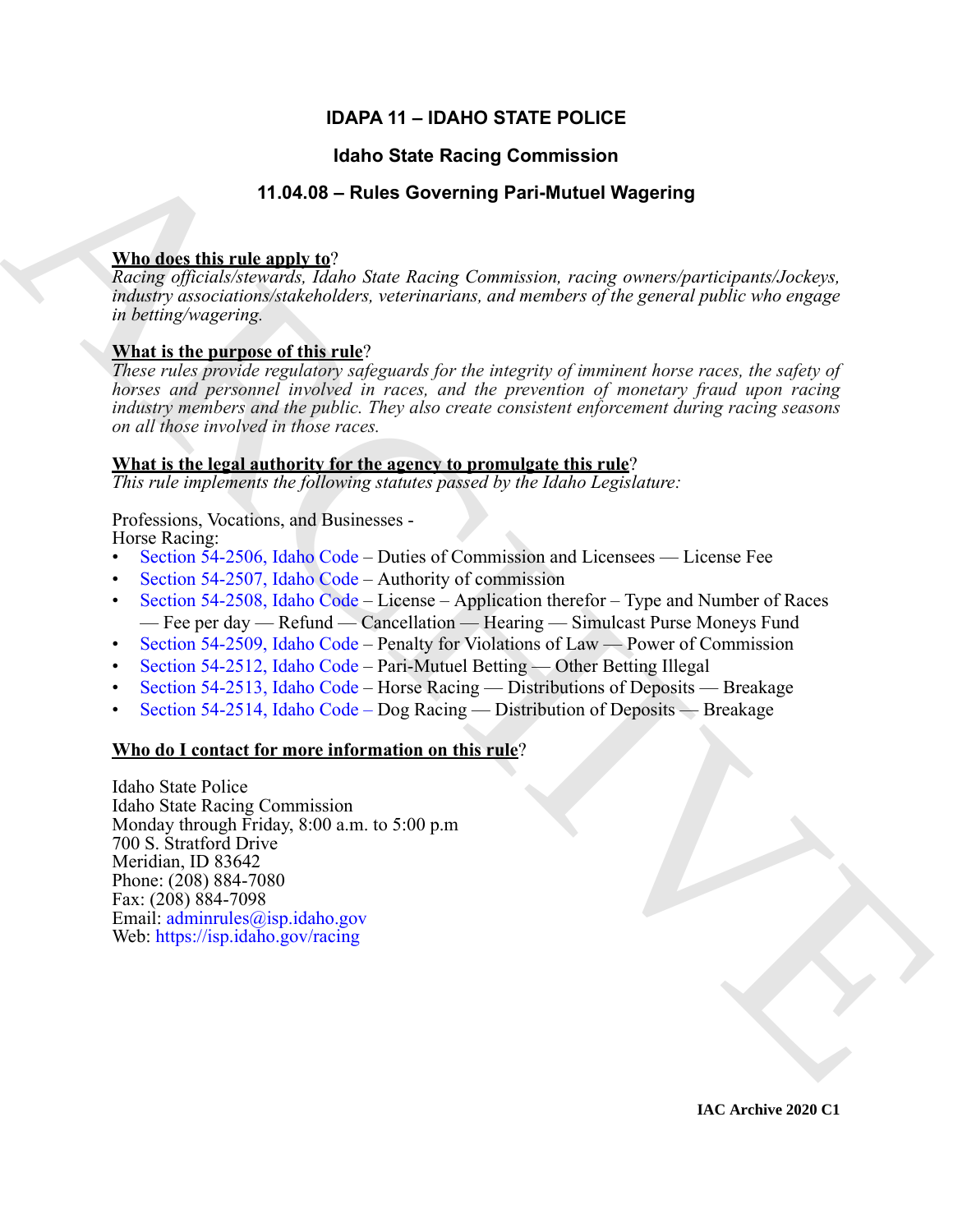# **Table of Contents**

# 11.04.08 - Rules Governing Pari-Mutuel Wagering

| 116. Unrestricted Access. Manual Manual Manual Manual Manual Manual 10 |  |
|------------------------------------------------------------------------|--|
|                                                                        |  |
|                                                                        |  |
| 119. -- 199. (Reserved) ……………………………………………………………………………11                |  |
|                                                                        |  |
|                                                                        |  |
|                                                                        |  |
|                                                                        |  |
|                                                                        |  |
|                                                                        |  |
|                                                                        |  |
|                                                                        |  |
|                                                                        |  |
|                                                                        |  |
|                                                                        |  |
|                                                                        |  |
|                                                                        |  |
|                                                                        |  |
|                                                                        |  |
|                                                                        |  |
|                                                                        |  |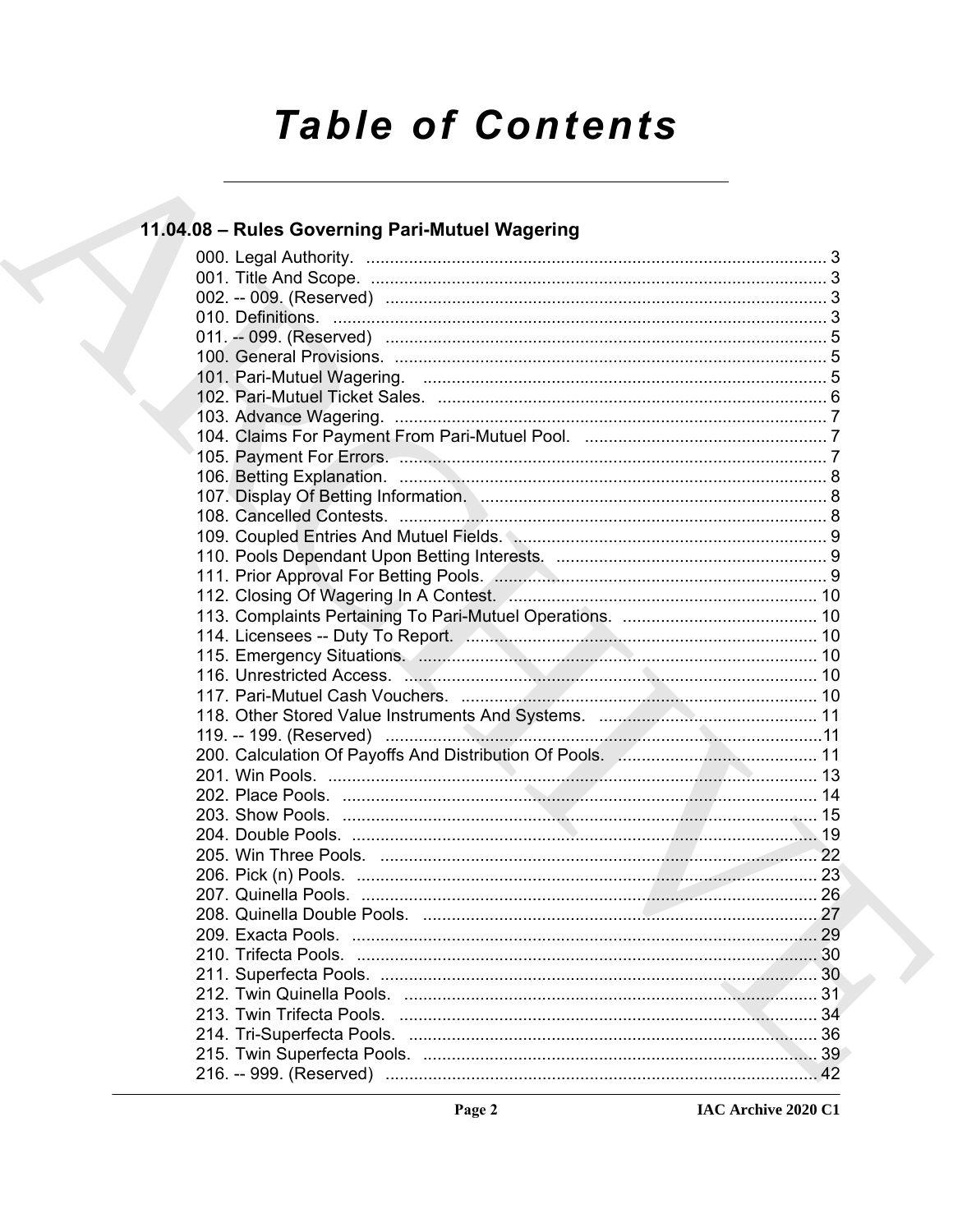## <span id="page-2-23"></span><span id="page-2-22"></span><span id="page-2-10"></span><span id="page-2-9"></span><span id="page-2-8"></span><span id="page-2-7"></span><span id="page-2-6"></span>**11.04.08 – RULES GOVERNING PARI-MUTUEL WAGERING**

<span id="page-2-21"></span><span id="page-2-20"></span><span id="page-2-19"></span><span id="page-2-18"></span><span id="page-2-17"></span><span id="page-2-16"></span><span id="page-2-15"></span><span id="page-2-14"></span><span id="page-2-13"></span><span id="page-2-12"></span><span id="page-2-11"></span><span id="page-2-5"></span><span id="page-2-4"></span><span id="page-2-3"></span><span id="page-2-2"></span><span id="page-2-1"></span><span id="page-2-0"></span>

| 000.                      | LEGAL AUTHORITY.<br>This chapter is adopted pursuant to the legal authority of Title 54, Chapter 25, of the Idaho Code.                                                                                                                                                                                                                                                                                                              | $(3-29-10)$ |
|---------------------------|--------------------------------------------------------------------------------------------------------------------------------------------------------------------------------------------------------------------------------------------------------------------------------------------------------------------------------------------------------------------------------------------------------------------------------------|-------------|
| 001.                      | TITLE AND SCOPE.                                                                                                                                                                                                                                                                                                                                                                                                                     |             |
| 01.                       | Title. These rules are cited as IDAPA 11.04.08, "Rules Governing Pari-Mutuel Wagering" of the<br>Idaho State Racing Commission.                                                                                                                                                                                                                                                                                                      | $(3-29-10)$ |
| 02.                       | Scope. These rules govern Pari-mutuel wagering in the State of Idaho.                                                                                                                                                                                                                                                                                                                                                                | $(3-29-10)$ |
| $002. - 009.$             | (RESERVED)                                                                                                                                                                                                                                                                                                                                                                                                                           |             |
| 010.                      | <b>DEFINITIONS.</b><br>In addition to the definitions in Title 54, Chapter 25, Idaho Code, the following apply:                                                                                                                                                                                                                                                                                                                      | $(3-20-20)$ |
| 01.                       | <b>Advanced Wagering.</b> Wagering before a scheduled post time for the first contest of a performance.                                                                                                                                                                                                                                                                                                                              | $(3-29-10)$ |
| 02.                       | Breakage. The net pool minus payout.                                                                                                                                                                                                                                                                                                                                                                                                 | $(3-29-10)$ |
| 03.                       | Cancelled Race. A race not held.                                                                                                                                                                                                                                                                                                                                                                                                     | $(3-29-10)$ |
| 04.                       | <b>Common Pool Wagering.</b> The inclusion of wagers placed at guest association locations and<br>secondary pari-mutuel organizations into a common pari-mutuel pool for the purpose of display of wagering<br>information and calculation of payoffs on winning wagers.                                                                                                                                                             | $(3-29-10)$ |
| 05.<br>is conducted.      | Contest. A competitive racing event or competition between horses in which pari-mutuel wagering                                                                                                                                                                                                                                                                                                                                      | $(3-29-10)$ |
| 06.                       | Coupled Entries. Two (2) or more horses which are entered or run in a race and are coupled<br>because of common ties or ownership.                                                                                                                                                                                                                                                                                                   | $(3-29-10)$ |
| 07.<br>consecutive races. | Daily Double. A daily double requires the selection of the first place finisher in two (2)                                                                                                                                                                                                                                                                                                                                           | $(3-29-10)$ |
| 08.<br>the same time.     | <b>Dead Heat.</b> The finish of a race in which the noses of two (2) or more horses reach the finish line at                                                                                                                                                                                                                                                                                                                         | $(3-29-10)$ |
| 09.<br>contest.           | <b>Exacta.</b> The Exacta requires selection of the first two (2) finishers, in their exact order, for a single                                                                                                                                                                                                                                                                                                                      | $(3-29-10)$ |
| 10.                       | Guest Association. A racing association approved to offer simulcast races and pari-mutuel<br>wagering on races conducted at other racetracks.                                                                                                                                                                                                                                                                                        | $(3-29-10)$ |
| -11.                      | Independent Real Time Monitoring System. A system approved by the Racing Commission for<br>the purpose of immediate and continuous analysis of wagering and other pari-mutuel systems data in order to detect<br>suspect wagering transactions or other activity indicating a possible problem relating to the integrity of the pari-<br>mutuel system and which transmits transactional level data to a wagering security database. | $(3-29-10)$ |
| 12.                       | Live Event Host. A licensed racing association where live racing is conducted and on which pari-<br>mutuel wagering is conducted by guest associations or secondary pari-mutuel organizations.                                                                                                                                                                                                                                       | $(3-29-10)$ |
| 13.                       | <b>Minus Pool.</b> When the amount of money to be distributed on winning wagers is in excess of the<br>amount of money comprising the net pool.                                                                                                                                                                                                                                                                                      | $(3-29-10)$ |
| 14.<br>rickets.           | <b>Odds.</b> Number indicating amount of profit per dollar to be paid to holders of winning pari-mutuel                                                                                                                                                                                                                                                                                                                              | $(3-29-10)$ |
| 15.                       | <b>Official Results</b> . The finish of the race as declared by the Stewards.                                                                                                                                                                                                                                                                                                                                                        | $(3-29-10)$ |
| 16.                       | <b>Pari-Mutuel Cash Voucher.</b> A document or card produced by a pari-mutuel system device on                                                                                                                                                                                                                                                                                                                                       |             |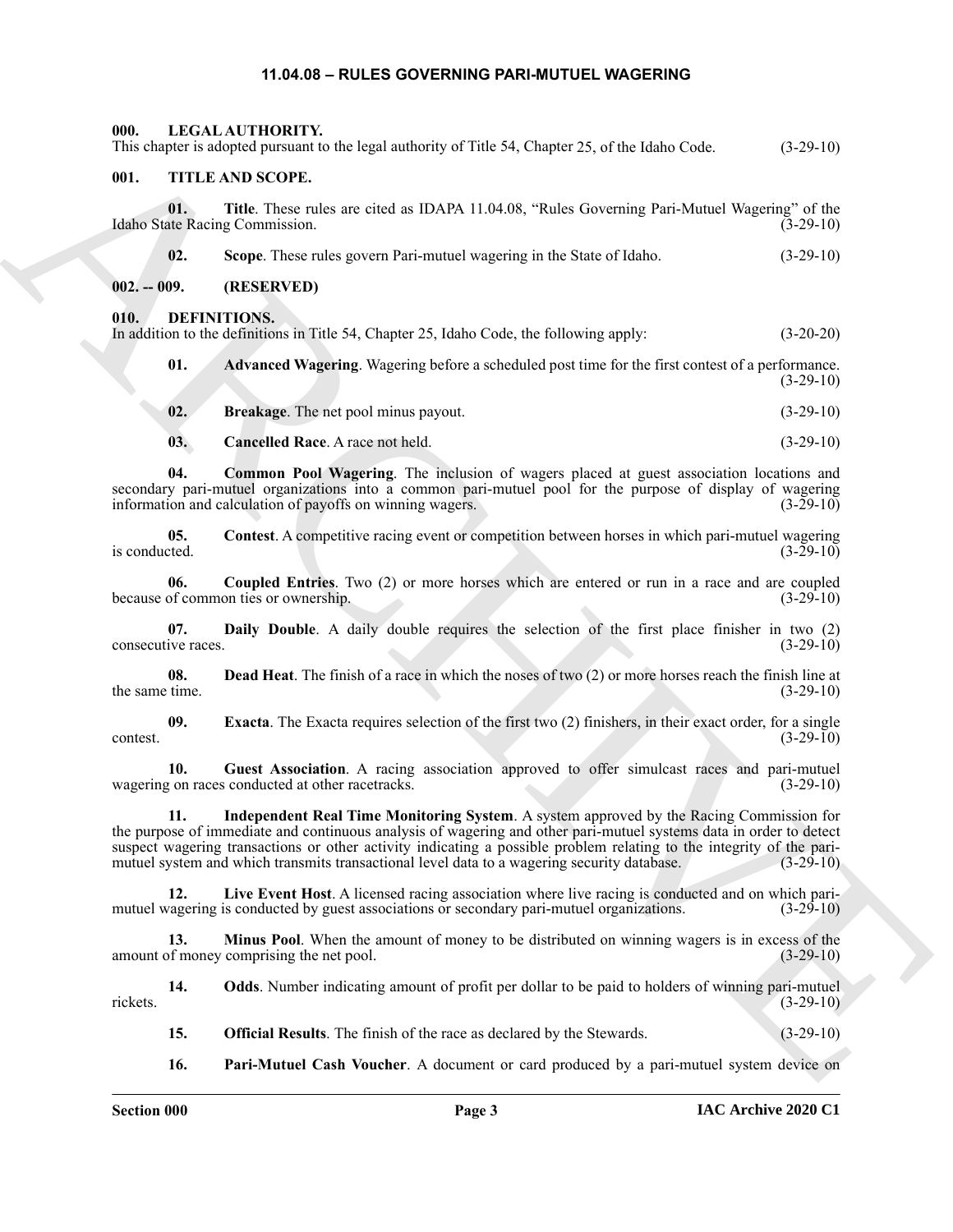which a stored cash value is represented and the value of which is recorded in and redeemed through the pari-mutuel system.  $(3-29-10)$ system.  $(3-29-10)$ 

<span id="page-3-1"></span><span id="page-3-0"></span>**17. Pari-Mutuel Pool Host**. A racing association that operates and controls access of guest associations or secondary pari-mutuel organizations to, a pari-mutuel pool. (3-29-10)

More State Police Near the Contrast of the United Contrast of the Contrast of the Contrast of the Contrast of the Contrast of the Contrast of the Contrast of the Contrast of the Contrast of the Contrast of the Contrast of **18. Pari-Mutuel System**. The hardware, software and communications equipment used to record wagers, calculate payouts for winning wagers, and transmits wagering transactions and pari-mutuel pool data for display to patrons and to communicate with other pari-mutuel systems linked to facilitate common pool wagering.  $(3-29-10)$ 

<span id="page-3-2"></span>19. **Pari-Mutuel Ticket**. A document printed or record produced by a pari-mutuel system device on which is represented a pari-mutuel wager or wagers that have been authorized and accepted for purposes of participation in a pari-mutuel pool. (3-29-10)

**20. Pari-Mutuel Wagering**. **A** form of wagering on the outcome of an event in which all wagers are pooled and held by an pari-mutuel pool host for distribution of the total amount, less the deductions authorized by law, to holders of tickets on the winning contestants. (3-29-10)

<span id="page-3-4"></span><span id="page-3-3"></span>**21. Parlay**. A multi-race bet in which all winnings are subsequently wagered on each succeeding race. (3-29-10)

<span id="page-3-6"></span><span id="page-3-5"></span>**22. Payout**. Money disbursed after a race is official. (3-29-10)

**23. Pick (n)**. The Pick (n) requires selection of the first-place finisher in each of a designated number of contests. (3-29-10) of contests.  $(3-29-10)$ 

<span id="page-3-9"></span><span id="page-3-8"></span><span id="page-3-7"></span>**24. Place Pool**. The total amount wagered on a specific entry to finish second in a race. (3-29-10)

**25.** Quinella. The Quinella requires selection of the first two (2) finishers, irrespective of order, for a single contest. (3-29-10)

**26. Quinella Double**. The Quinella Double requires selection of the first two (2) finishers, irrespective of order, in each of two (2) specified contests. (3-29-10)

**27. Racing Association**. Any person licensed by the Racing Commission to conduct a race meet and pari-mutuel wagering.

<span id="page-3-11"></span><span id="page-3-10"></span>**28. Scratch**. The act of withdrawing an entered horse from the race after closing of overnight entries. (3-29-10)

<span id="page-3-13"></span><span id="page-3-12"></span>**29. Scratched Horse**. A horse that is withdrawn from a race after the betting has begun. (3-29-10)

**30. Secondary Pari-Mutuel Organization**. An entity other than a licensed racing association that offers and accepts pari-mutuel wagers. This may include an off-track wagering system or an account wagering system.  $(3-29-10)$ 

<span id="page-3-16"></span><span id="page-3-15"></span><span id="page-3-14"></span>**31.** Show Pool. The total amount wagered on a specific entry to finish third in a race.  $(3-29-10)$ 

**32. Superfecta**. The Superfecta requires selection of the first four (4) finishers, in their exact order, for a single contest. (3-29-10)

**33.** Take or Takeout. Racing Commission money deducted from mutuel pools which is shared by the local and state governing bodies in the form of a tax. (3-29-10) track and local and state governing bodies in the form of a tax.

<span id="page-3-17"></span>**34. Trifecta**. The Trifecta requires selection of the first three (3) finishers, in their exact order, for a single contest. (3-29-10)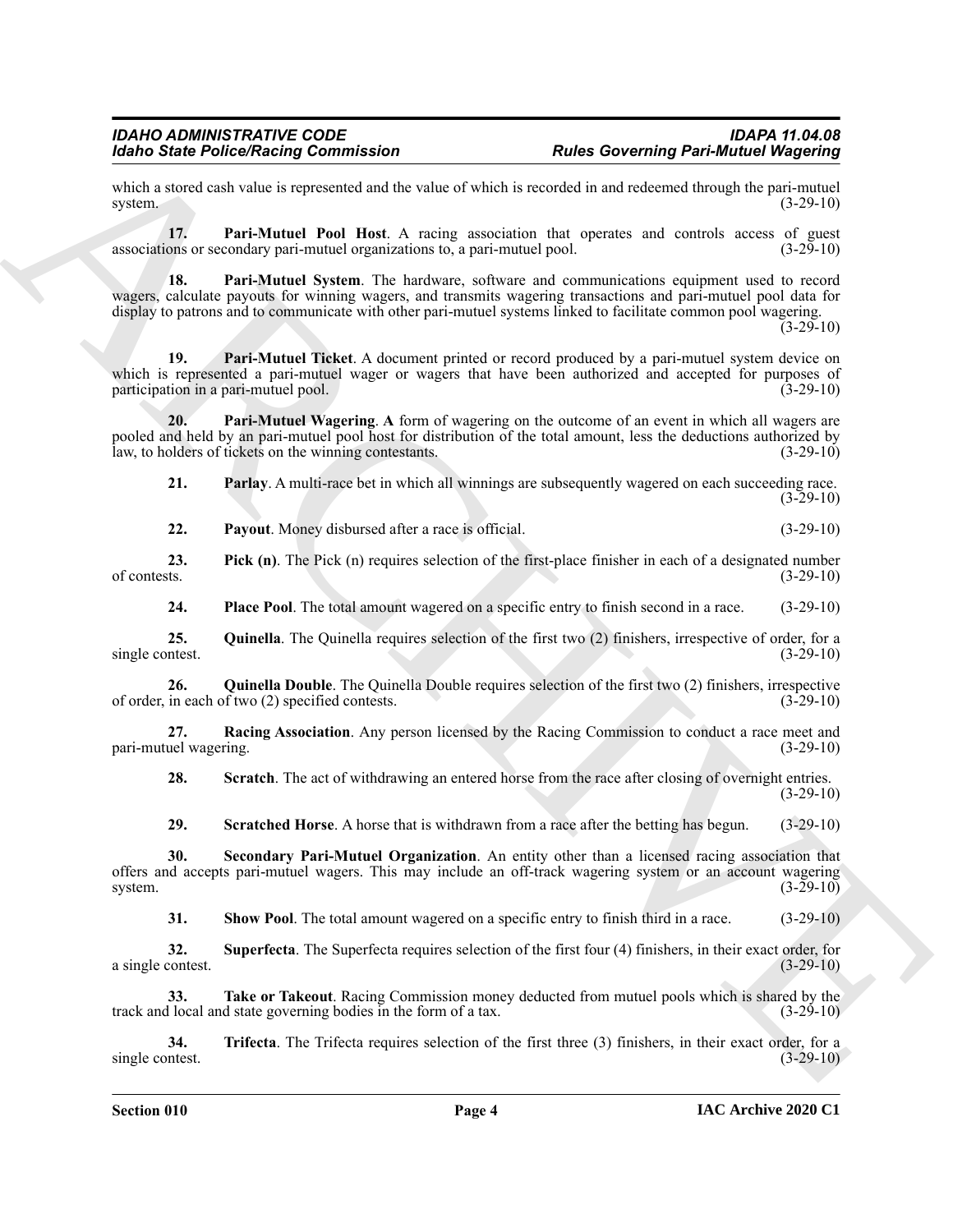<span id="page-4-3"></span>**35. Tri-Superfecta**. The Tri-Superfecta requires selection of the first three (3) finishers, in their exact order, in the first two (2) designated contests and the first four (4) finishers, in exact order, in the second of the two (2) designated contests.

<span id="page-4-4"></span>**36. Twin Quinella**. The Twin Quinella requires selection of the first two (2) finishers, irrespective of each of two (2) designated contests. (3-29-10) order, in each of two (2) designated contests.

**37. Twin Trifecta**. The Twin Trifecta requires selection of the first three (3) finishers, in their exact order, in each of two (2) designated contests. (3-29-10)

<span id="page-4-6"></span><span id="page-4-5"></span>**38. Voucher Identification Number**. A number specifically unique to each pari-mutuel voucher. (3-29-10)

<span id="page-4-7"></span>**39. Wager**. To risk or state an amount of money on an unknown outcome. (3-29-10)

<span id="page-4-10"></span><span id="page-4-9"></span><span id="page-4-8"></span>**40. Win Pool**. The amount wagered on a specific entry to finish a race. (3-29-10)

**41. Win Three**. The Win Three (3) requires selection of a first-place finisher in each of three (3) specified contests.

**42.** Winnings. Money won by successfully wagering on the winner in a live or simulcast race based on ial order of finish. (3-29-10) the official order of finish.

### <span id="page-4-0"></span>**011. -- 099. (RESERVED)**

### <span id="page-4-14"></span><span id="page-4-11"></span><span id="page-4-1"></span>**100. GENERAL PROVISIONS.**

**Pari-Mutuel System**. Pari-mutuel wagering utilizes a totalisator system to pool wagers. The totalisator system may be located on property of a racing association or may, subject to compliance with applicable law and these rules, reside at another location. (3-29-10)

<span id="page-4-15"></span><span id="page-4-12"></span>**02. Wagering Subject to Approval**. Wagering subject to approval and compliance with applicable laws and rules, may be accepted by separate totalisator systems in this or another jurisdictions, and combine via communication between totalisator systems.

For the Police Neumann Commutation<br>
And Governing Part-Mutual (Regions)<br>
Solution Control in This System requires the first of the limit one of the control in the system in the transformation of the system of the system o **03. Designee**. The Racing Commission may utilize a designee for the purposes of licensing, certification, verification, inspection, testing, and investigation. A Racing Commission designee may be another Racing Commission or equivalent regulatory authority, a multi-jurisdictional group of regulatory authorities, a racing association of regulatory authorities, or auditing, consulting, security, investigation, legal services, or other qualified entities or persons. (3-29-10)

<span id="page-4-13"></span>**04. Multi-Jurisdiction Agreements**. The Racing Commission may enter into multi-jurisdiction agreements with other regulatory authorities to facilitate certification of compliance with requirements by and licensing of, totalisator companies, entities providing services for simulcasting and common pool wagering, secondary pari-mutuel organizations, and advance deposit account wagering systems. At a minimum such agreements need to ensure certification and licensing requirements comparable to this jurisdiction. (3-20-20)

#### <span id="page-4-16"></span><span id="page-4-2"></span>**101. PARI-MUTUEL WAGERING.**

The following requirements are applicable to racing associations licensed by the Racing Commission that offers parimutuel wagering. These requirements are also to such organizations licensed or approved by other regulatory authority as a condition of Racing Commission approval of any agreement or contract for simulcasting or common pool wagering (3-29-10)

<span id="page-4-17"></span>**01. Pari-Mutuel Tickets**. A pari-mutuel ticket is evidence of a contribution to the pari-mutuel pool and is evidence of the obligation to pay to the holder of such portion of the distributable amount of the pari-mutuel pool as is represented by a valid pari-mutuel ticket. The racing association must cash all valid winning tickets when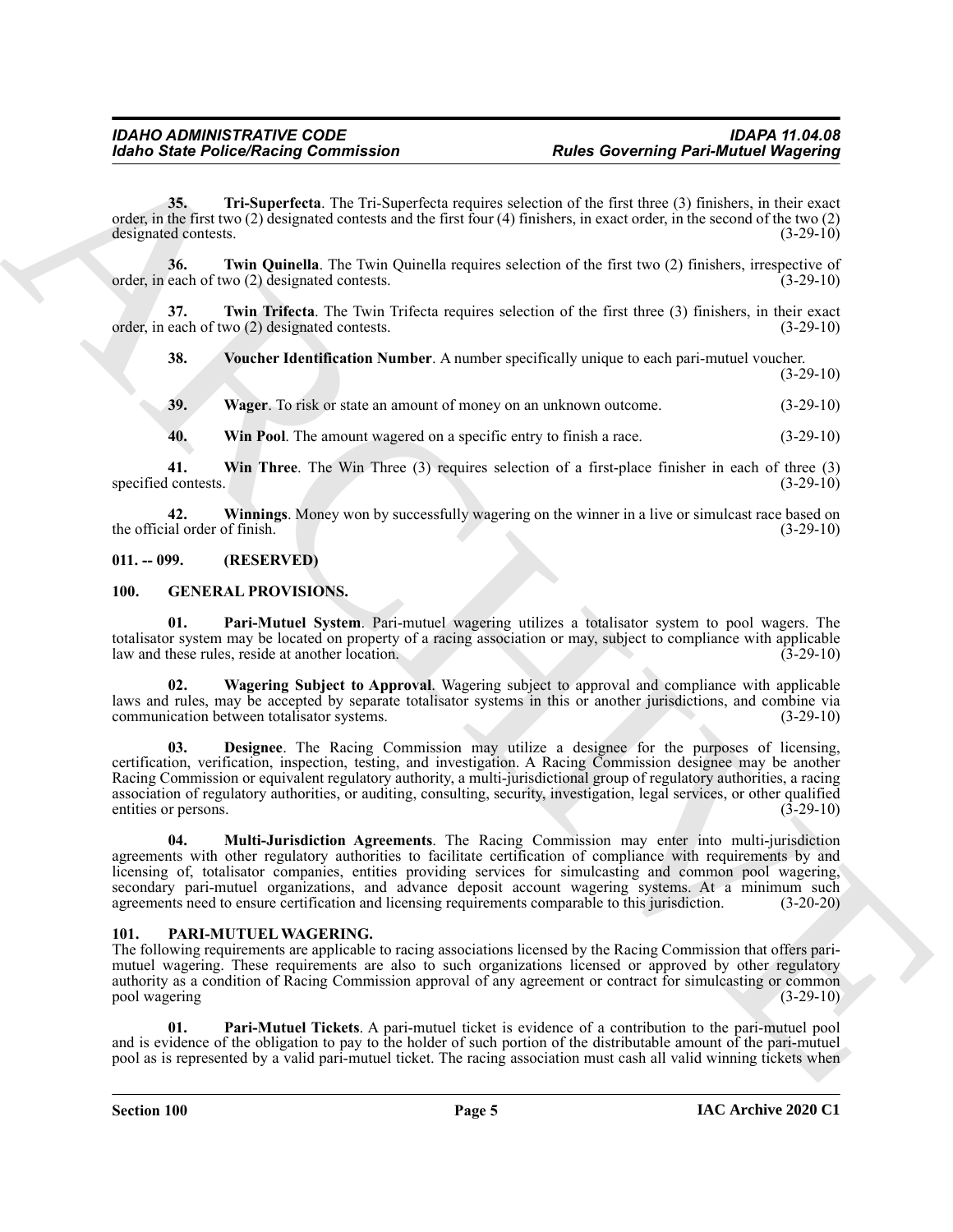<span id="page-5-10"></span>

|           |                            | <b>Idaho State Police/Racing Commission</b>                                                                                                                                                                                                                                     | <b>Rules Governing Pari-Mutuel Wagering</b>                                                          |             |
|-----------|----------------------------|---------------------------------------------------------------------------------------------------------------------------------------------------------------------------------------------------------------------------------------------------------------------------------|------------------------------------------------------------------------------------------------------|-------------|
|           | day of the meeting.        | they are presented for payment during the course of the meeting where sold, and for a specified period after the last                                                                                                                                                           |                                                                                                      | $(3-29-10)$ |
|           | 02.                        | issued by a pari-mutuel ticket machine operated by the racing association and issued as a ticket entitled to a share of<br>the pari-mutuel pool, and contain imprinted information as follows:                                                                                  | Valid Pari-Mutuel Ticket. To be deemed a valid pari-mutuel ticket, the ticket must have been         | $(3-29-10)$ |
|           | a.                         | The name of the racing association operating the meeting;                                                                                                                                                                                                                       |                                                                                                      | $(3-29-10)$ |
|           | b.                         | A unique identifying number or code;                                                                                                                                                                                                                                            |                                                                                                      | $(3-29-10)$ |
|           | c.                         | Identification of the terminal at which the ticket was issued;                                                                                                                                                                                                                  |                                                                                                      | $(3-29-10)$ |
|           | d.                         |                                                                                                                                                                                                                                                                                 | A designation of the performance for which the wagering transaction was issued;                      | $(3-29-10)$ |
|           | e.                         | The contest number for which the pool is conducted;                                                                                                                                                                                                                             |                                                                                                      | $(3-29-10)$ |
|           | f.                         | The type or types of wagers represented;                                                                                                                                                                                                                                        |                                                                                                      | $(3-29-10)$ |
|           | g.                         |                                                                                                                                                                                                                                                                                 | The number or numbers representing the betting interests for which the wager is recorded; and,       | $(3-29-10)$ |
| evidence. | h.                         |                                                                                                                                                                                                                                                                                 | The amount or amounts of the contributions to the pari-mutuel pool or pools for which the ticket is  | $(3-29-10)$ |
|           | 03.                        | recorded or reported as previously paid, cancelled, or non-existent may be deemed a valid pari-mutuel ticket by the<br>racing association. The racing association may withhold payment and refuse to cash any pari-mutuel ticket deemed<br>not valid, except as in these rules. | Previously Paid, Cancelled, or Non-Existent Pari-Mutuel Ticket. No pari-mutuel ticket                | $(3-29-10)$ |
| 102.      |                            | PARI-MUTUEL TICKET SALES.                                                                                                                                                                                                                                                       |                                                                                                      |             |
|           | 01.                        | licensed to conduct pari-mutuel wagering.                                                                                                                                                                                                                                       | Ticket Sales. Pari-mutuel tickets may not be sold by anyone other than a racing association          | $(3-29-10)$ |
|           | 02.                        |                                                                                                                                                                                                                                                                                 | Wager -- Person Under Eighteen. No person under eighteen (18) years of age is allowed to wager.      | $(3-29-10)$ |
|           | 03.                        | license to work in the pari-mutuel department.                                                                                                                                                                                                                                  | License -- Person Under Eighteen. No person under eighteen (18) years of age may be granted a        | $(3-29-10)$ |
|           | 04.<br>offender's license. | the mutuel department is not permitted while on duty. Violation of this rule may result in the revocation of the                                                                                                                                                                | Wagering by Employees of the Mutuel Department not Permitted. Wagering by employees of               | $(3-29-10)$ |
|           | 05.                        | the racing associations and approved by the Racing Commission may directly or indirectly purchase pari-mutuel<br>tickets or participate in the purchase of any or part of a pari-mutuel pool or another for hire or for any gratuity.                                           | Purchase of Pari-Mutuel Tickets for Hire or Gratuity. Only persons or messengers employed by         | $(3-29-10)$ |
|           | 06.                        | been closed and no racing association will be responsible for ticket sales not recorded into or not completed by<br>issuance of a ticket before the totalisator is closed for wagering on such contest.                                                                         | Closed Wagering. No pari-mutuel ticket may be sold on a contest for which wagering has already       | $(3-29-10)$ |
|           | 07.                        |                                                                                                                                                                                                                                                                                 | Claims by Bettor. Claims pertaining to a mistake on an issued ticket, or a mistake involving failure |             |

### <span id="page-5-9"></span><span id="page-5-8"></span><span id="page-5-7"></span><span id="page-5-6"></span><span id="page-5-5"></span><span id="page-5-4"></span><span id="page-5-3"></span><span id="page-5-2"></span><span id="page-5-1"></span><span id="page-5-0"></span>**102. PARI-MUTUEL TICKET SALES.**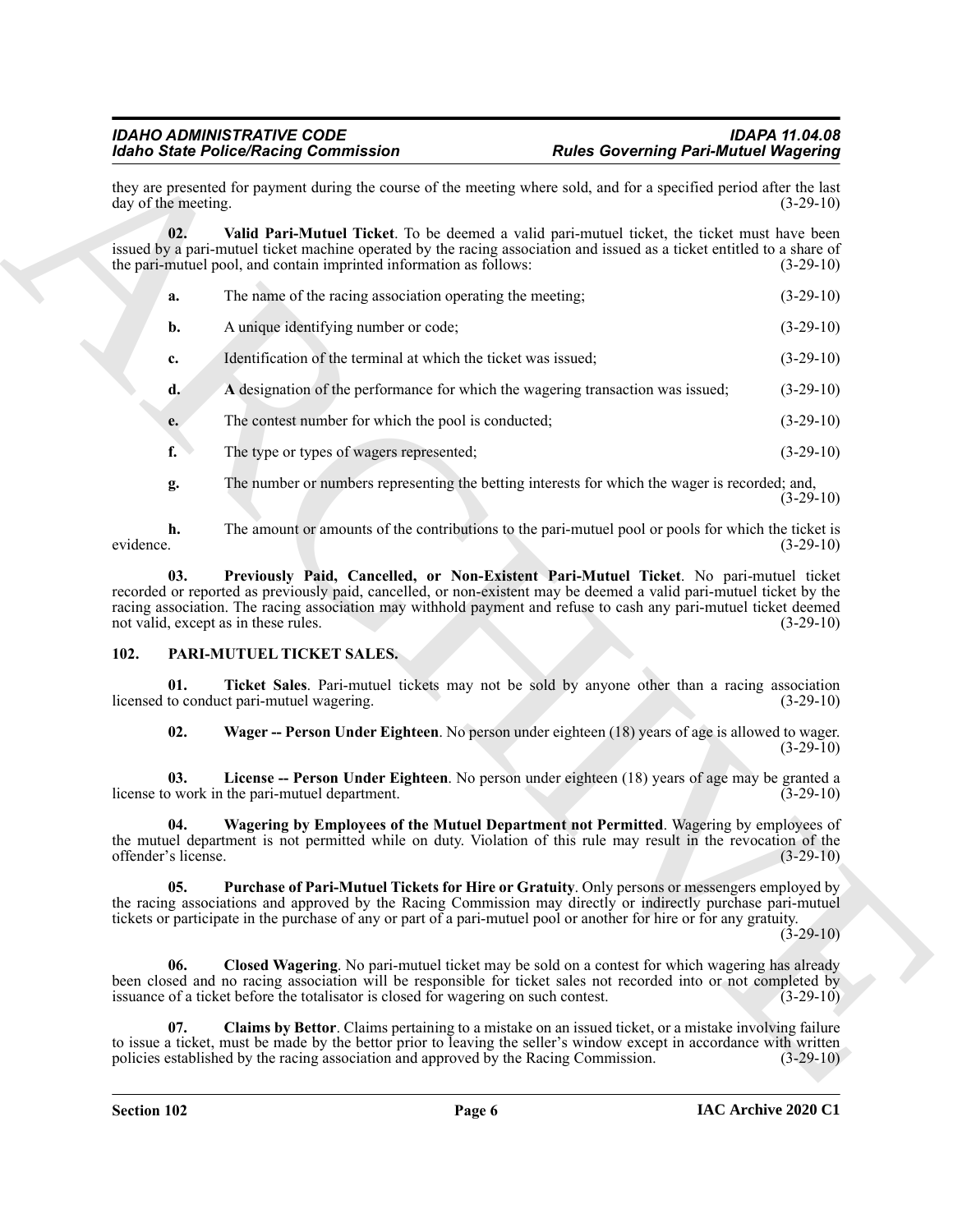For the Police Neutral Commission<br>
The Governing Part-Musical Commission<br>
The Governing Part-Musical Commission<br>
The Commission Commission<br>
The Commission Commission Commission Commission Commission Commission Commission **08. Payment on Winning Pari-Mutuel Wagers**. Payment on winning pari-mutuel wagers is made on the basis of the order of finish as purposely posted and declared "official." Any subsequent change in the order of finish or award of purse money as may result from a subsequent ruling by the stewards or Racing Commission will in no way affect the pari-mutuel payout. If an error in the posted order of finish or payout figures is discovered, the official order of finish or payout prices may be corrected and an announcement concerning the change must be made to the public.  $(3-29-10)$ 

<span id="page-6-10"></span><span id="page-6-7"></span>**09. Cancellation or Exchange Tickets**. Cancellation or exchange of tickets issued is not permitted after a patron has left a seller's window, except in accordance with written policies established by the racing association and approved by the Racing Commission. (3-29-10)

<span id="page-6-8"></span>**10. Claims on Lost, Mutilated, or Altered Tickets**. The racing association may satisfy claims on lost, mutilated, or altered pari-mutuel tickets without authorization of the Racing Commission. (3-29-10)

<span id="page-6-9"></span>**11. Equipment Failure**. The racing association has no obligation to enter a wager into a betting pool if of do so due to equipment failure. unable to do so due to equipment failure.

### <span id="page-6-3"></span><span id="page-6-0"></span>**103. ADVANCE WAGERING.**

No racing association may permit wagering to begin more than one (1) hour before scheduled post time of the first contest of a performance unless it has first obtained the authorization of the Racing Commission. This does not preclude earlier common pool wagers in accordance with a contract with the host association that has been approved<br>by the Racing Commission. (3-29-10) by the Racing Commission.

### <span id="page-6-4"></span><span id="page-6-1"></span>**104. CLAIMS FOR PAYMENT FROM PARI-MUTUEL POOL.**

At a designated location, a written, verified claim for payment from a pari-mutuel pool must be accepted by the racing association in any case wherein the racing association has withheld payment or has refused to cash a parimutuel wager. The claim must be made on such form as approved by the Racing Commission with the original claim forwarded to the Racing Commission within 48 hours. (3-20-20)

<span id="page-6-5"></span>**01. Claim for Mutilated Ticket**. In the case of a claim made for payment of a mutilated pari-mutuel ticket which does not contain the total imprinted elements outlined in these rules, the racing association will make a recommendation to accompany the claim forwarded to the Racing Commission as to whether or not the mutilated ticket has sufficient elements to be positively identified as a winning ticket. (3-20-20)

<span id="page-6-6"></span>**02. Racing Commission to Adjudicate or Deny Claim**. In the case of a claim made for payment on a pari-mutuel wager, the Racing Commission will adjudicate the claim and may order payment thereon from the parimutuel pool or by the racing association, or may deny the claim, or may make such other order, as it may deem proper as provided for in Section 113 of these rules. (3-20-20)

### <span id="page-6-11"></span><span id="page-6-2"></span>**105. PAYMENT FOR ERRORS.**

If an error occurs in the payment amounts for pari-mutuel wagers that are cashed or entitled to be cashed and, as a result of such error, the pari-mutuel pool involved in the error is not correctly distributed among winning ticket holders, the following applies: (3-29-10) holders, the following applies:

<span id="page-6-14"></span>**01. Underpayments**. Verification is required to show that the amount of the commission, the amount in breakage, and the amount in payouts is equal to the total gross pool. If the amount of the pool is more than the amount used to calculate the payout, the underpayment belongs to the Racing Commission. In the event there is an underpayment on any race in the amount actually due to the wagerers, the amount of such underpayments to wagerers, at the end of each day of racing, will revert to and be paid to the Racing Commission and may not be retained by the racing association. (3-29-10)

**02. Underpayment Claim**. Any claim not filed with the racing association within thirty (30) days, inclusive of the date on which the underpayment was publicly announced, is deemed waived; and the racing association has no further liability. (3-29-10) association has no further liability.

<span id="page-6-13"></span><span id="page-6-12"></span>**03.** Overpayment. In the event the error results in an overpayment to winning wagers, the racing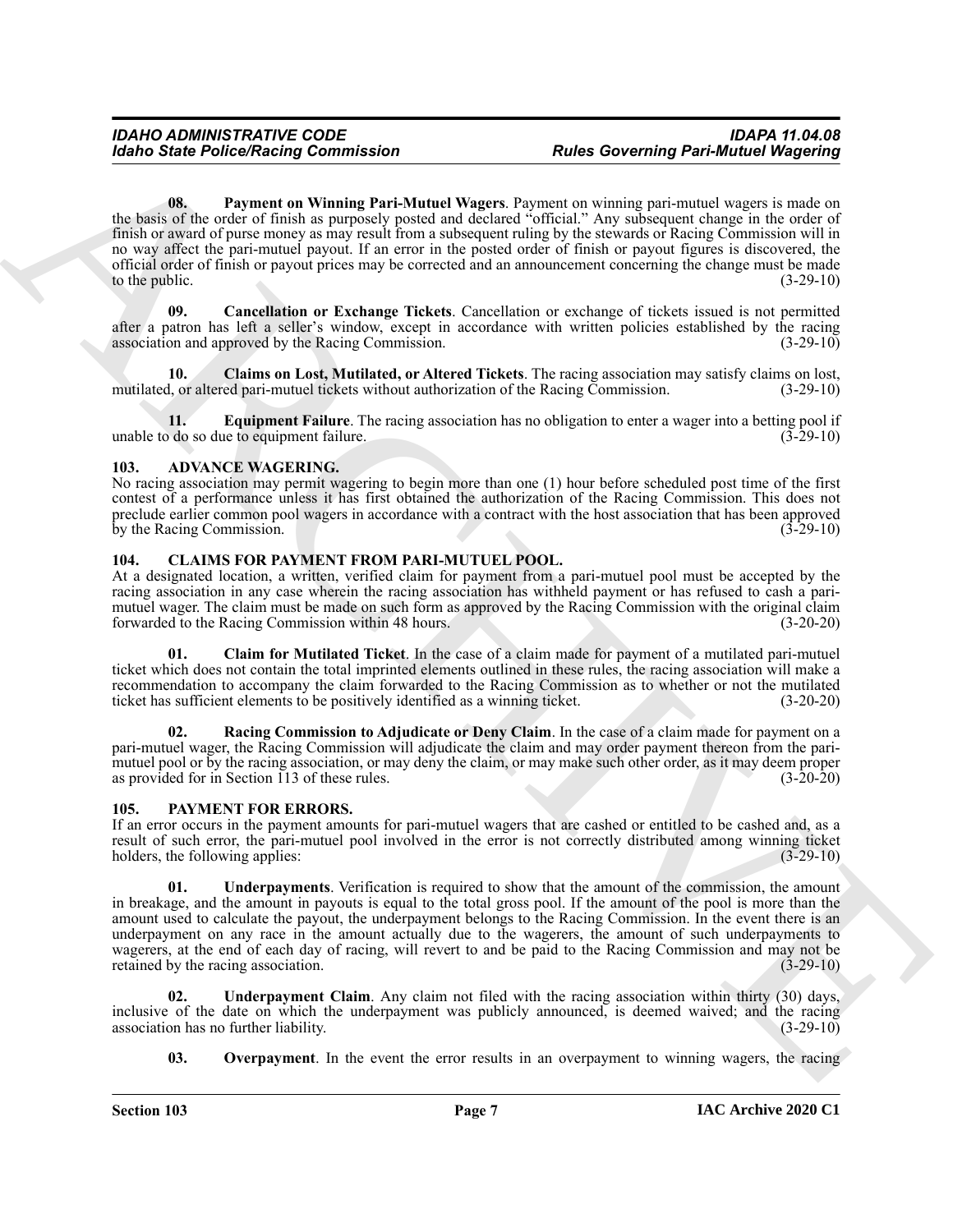association is responsible for such payment. (3-29-10)

### <span id="page-7-3"></span><span id="page-7-0"></span>**106. BETTING EXPLANATION.**

A summary explanation of pari-mutuel wagering and each type of betting pool offered must be published in the program for every wagering performance. The rules of racing relative to each type of pari-mutuel pool offered must be prominently displayed on the racing association grounds and available upon request through racing association representatives. (3-29-10) representatives.

### <span id="page-7-11"></span><span id="page-7-10"></span><span id="page-7-1"></span>**107. DISPLAY OF BETTING INFORMATION.**

**01. Approximate Odds for Win Pool**. Approximate odds for Win pool betting must be posted on display devices within view of the wagering public and updated at intervals of not more than sixty (60) seconds for<br>(3-29-10) (3-29-10) the current race of the performance.

<span id="page-7-14"></span>**02. Probable Payout**. The probable payout or amounts wagered, in total and on each betting interest, for other pools may be displayed to the wagering public at intervals and in a manner approved by the Racing Commission. (3-29-10) Commission. (3-29-10)

<span id="page-7-13"></span><span id="page-7-12"></span>**03. Official Results and Payouts**. Official results and payouts must be displayed upon each contest being declared official. (3-29-10)

For the Police Neutral Commutation<br>
State Governing Part-Minited (Magnitip)<br>
state Police Neutral Commutation<br>
(i.e., Bit TIVIS EXPLA NATION Commutations).<br>
The matrix of the profession of the state of the state of the st **04. Errors Corrected Promptly**. If an error is made in posting the payoff figures on the public board, it will be corrected promptly and only the correct amounts will be used in the payoff, irrespective of the error. If because of mechanical failure it is impossible to promptly correct the posted payoff, a statement must be made over the public address system stating the facts and corrections. (3-29-10) the public address system stating the facts and corrections.

#### <span id="page-7-4"></span><span id="page-7-2"></span>**108. CANCELLED CONTESTS.**

If a contest is cancelled or declared "no contest," refunds must be granted on valid wagers in accordance with these rules. (3-29-10)  $r = (3-29-10)$ 

<span id="page-7-8"></span>**01. Refunds**. Notwithstanding other provisions of these rules, refunds of the entire pool must be made on:  $(3-29-10)$ 

Win pools, Exacta pools, and first-half Double pools offered in contests in which the number of as been reduced to fewer than two (2).  $(3-29-10)$ betting interests has been reduced to fewer than two  $(2)$ .

**b.** Place pools, Quinella pools, Trifecta pools, first-half Quinella Double pools, first-half Twin Quinella pools, first-half Twin Trifecta pools, and first-half Tri-Superfecta pools offered in contest in which the number of betting interests has been reduced to fewer than three (3). (3-29-10)

**c.** Show pools, Superfecta pools, and first-half Twin Superfecta pools offered in contests in which the number of betting interests has been reduced to fewer than four (4). (3-29-10)

<span id="page-7-5"></span>**02. Authorized Refund to be Paid**. Authorized refunds must be paid upon presentation and surrender of the affected pari-mutuel ticket. (3-29-10)

<span id="page-7-9"></span>**Scratched Horse**. If a horse is scratched from racing after the betting has begun, the money bet on that horse must be refunded; except that when the horse is part of an Entry or the Field there will be no refund if the Entry or the Field, as the case may be, has at least one (1) actual starter. (3-29-10) Entry or the Field, as the case may be, has at least one  $(1)$  actual starter.

<span id="page-7-7"></span>**04. Horse Prevented from Racing Because of Starting Gate Failure**. If it is determined by the Stewards that a horse has been prevented from racing because of the failure of the stall door of the starting gate to open, the money bet on that horse must be refunded; except that when the horse is part of an Entry or the Field there will be no refund if the Entry or the Field, as the case may be, has at least one (1) actual starter. (3-29-10)

<span id="page-7-6"></span>**05. Coupled Entries and Mutuel Fields**. If no horse finished in a race, all money wagered on that race must be refunded. (3-29-10)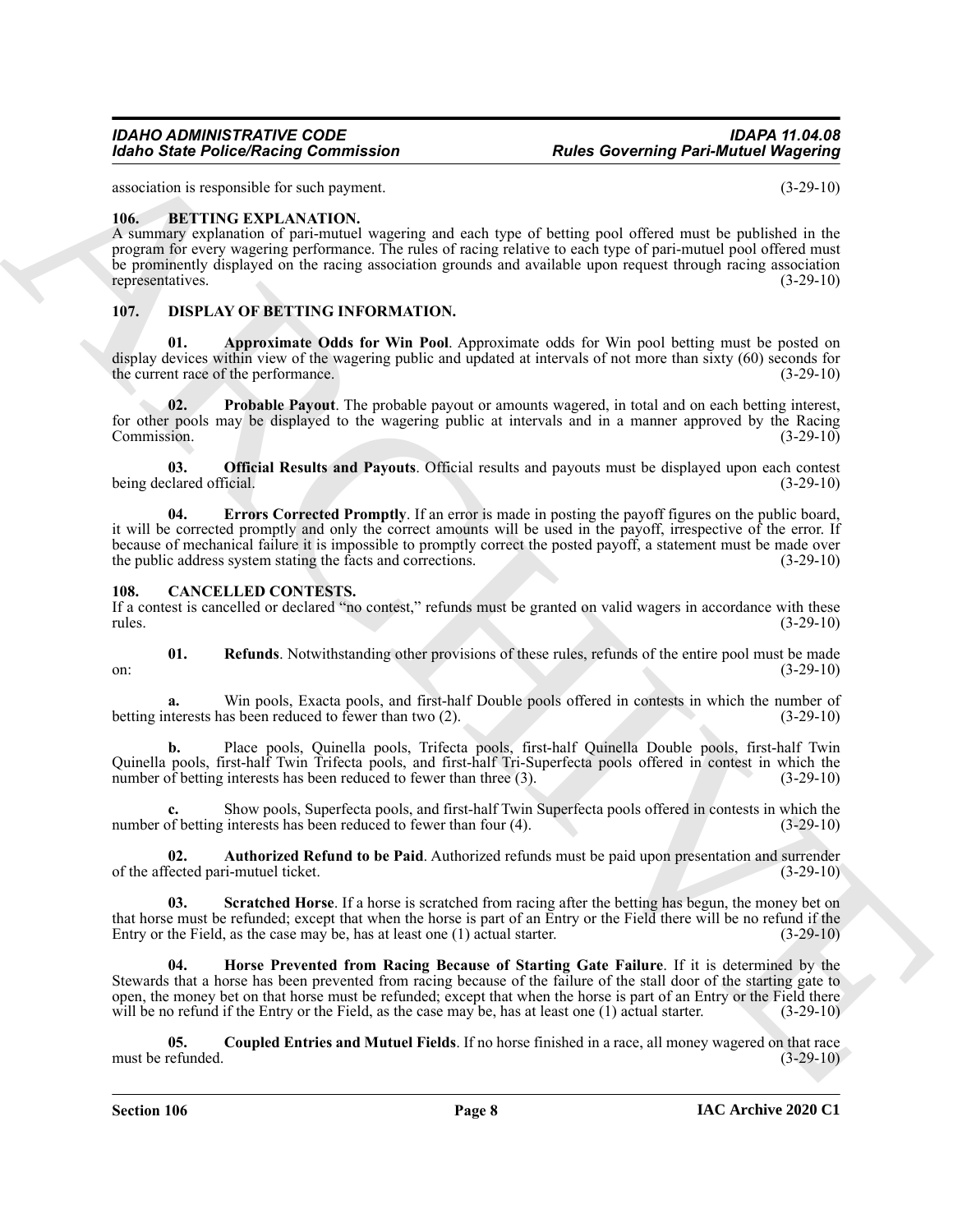### <span id="page-8-4"></span><span id="page-8-3"></span><span id="page-8-0"></span>**109. COUPLED ENTRIES AND MUTUEL FIELDS.**

Form State Police Neutral Commutation<br>
1990. Complete Earth Committee R. The Electron Commutation<br>
1990. In Complete Earth Committee R. P. The Electron Commutation Commutation (1992)<br>
2003. In the Commutation Commutation **01. Coupled Entry Considered Single Betting Interest**. Contestants coupled in wagering as a coupled entry or mutuel field are considered part of a single betting interest for the purpose of price calculations and distribution of pools. Should any contestant in a coupled entry or mutuel field be officially withdrawn or scratched, the remaining contestant in that coupled entry or mutuel field may remain valid betting interests and no refunds will be granted; or the stewards may order a refund for the entire betting interest. If all contestants within a coupled entry or mutuel field are scratched, then tickets on such betting interests must be refunded, notwithstanding other provisions of these rules.  $(3-29-10)$ 

<span id="page-8-5"></span>**02. Dead Heat Involving Coupled Entry**. For the purpose of price calculations only, coupled entries and mutuel fields are calculated as a single finisher, using the finishing position of the leading contestant in that coupled entry or mutuel field to determine order of placing. This rule applies to all circumstances, including situations involving a dead heat, except as otherwise provided by these rules. (3-29-10)

### <span id="page-8-6"></span><span id="page-8-1"></span>**110. POOLS DEPENDANT UPON BETTING INTERESTS.**

**01. Offer Wagering Pools**. Unless otherwise provided by the Racing Commission, upon request received no later than twenty-four (24) hours after the post position draw, at the time the pools are opened for wagering, the racing association: (3-29-10)

<span id="page-8-7"></span>

| a. | $\sim$<br>Must offer: |  |  | $(3-20-20)$ |
|----|-----------------------|--|--|-------------|
|----|-----------------------|--|--|-------------|

i. Win wagering on all contests with three (3) or more betting interests. May offer win wagering on all with two  $(2)$  or more betting interests. contests with two  $(2)$  or more betting interests.

ii. Place wagering on all contests with four (4) or more betting interests. If the number of starting betting interests drops below four (4), the racing association may at its discretion cancel place wagering. The racing association must make an appropriate public address announcement. (3-29-10)

iii. Show wagering on all contests with five (5) or more betting interests. If the number of starting betting interests drops below five (5), the racing association may at its discretion cancel show wagering. The racing association must make an appropriate public address announcement. (3-29-10)

| May offer: |  |  | $(3-20-20)$ |
|------------|--|--|-------------|
|            |  |  |             |

i. Quinella wagering on all contests with three (3) or more betting interests. (3-29-10)

ii. Quinella double wagering on all contests with three (3) or more betting interests. (3-29-10)

- iii. Exacta wagering on all contests with two (2) or more betting interests. (3-29-10)
- iv. Trifecta wagering on all contests with three (3) or more betting interests. (3-29-10)
- v. Superfecta wagering on all contests with four (4) or more betting interests. (3-29-10)
- vi. Twin quinella wagering on all contests with three (3) or more betting interests. (3-29-10)

**c.** May not offer twin trifecta, tri-superfecta or twin trifecta wagering on any contests with six (6) or ng interests. (3-29-10) less betting interests.

### <span id="page-8-8"></span><span id="page-8-2"></span>**111. PRIOR APPROVAL FOR BETTING POOLS.**

**01. Prior Approval for Betting Pools**. A racing association that desires to offer new forms of wagering must apply in writing to the Racing Commission and receive written approval prior to implementing the new betting pool. (3-20-20)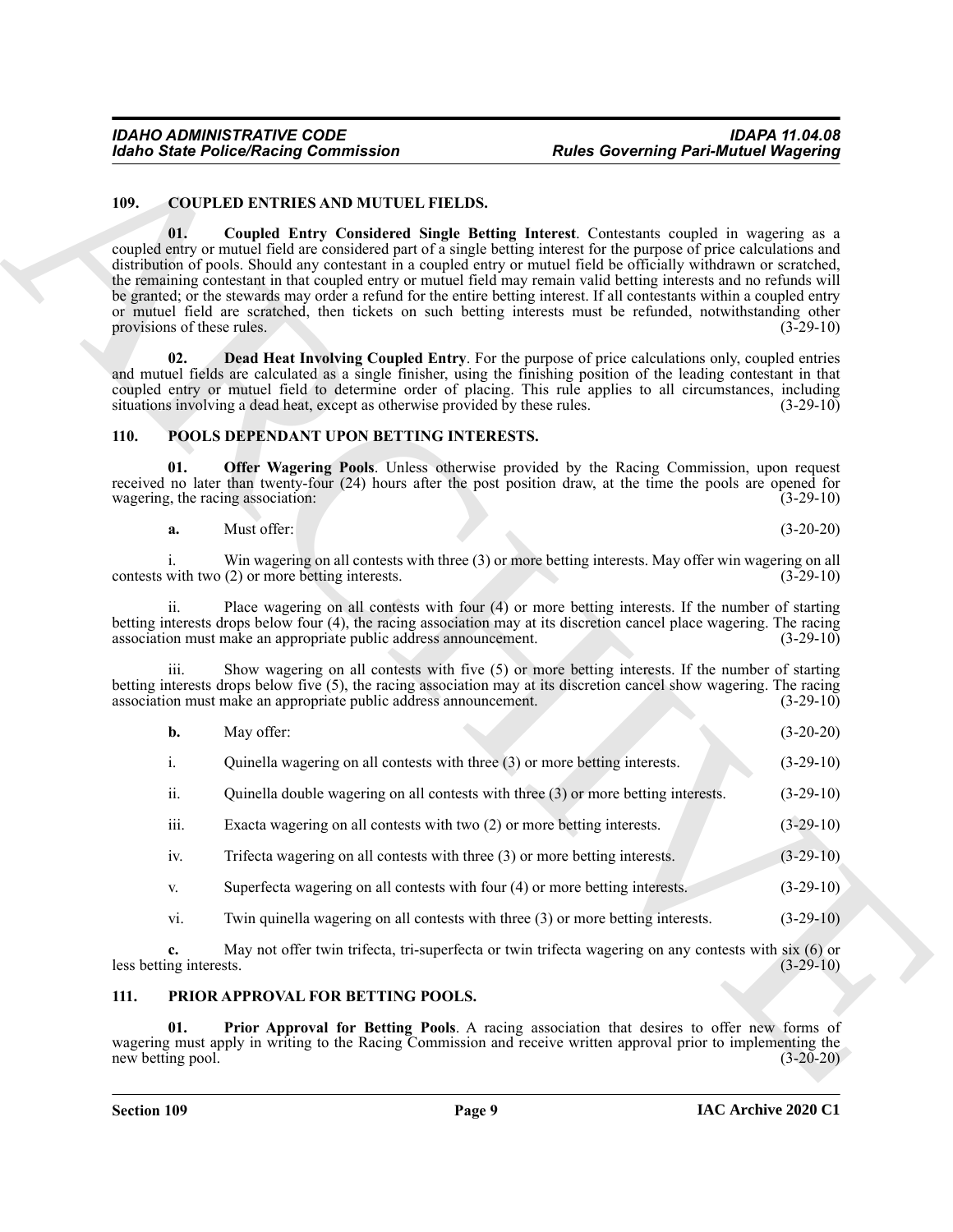### <span id="page-9-17"></span><span id="page-9-8"></span><span id="page-9-6"></span><span id="page-9-0"></span>**112. CLOSING OF WAGERING IN A CONTEST.**

### <span id="page-9-10"></span><span id="page-9-9"></span><span id="page-9-7"></span><span id="page-9-1"></span>**113. COMPLAINTS PERTAINING TO PARI-MUTUEL OPERATIONS.**

| Suspend Previously Approved Forms of Wagering. The racing association may suspend<br>02.<br>previously-approved forms of wagering with the prior approval of the Racing Commission. Any carryover must be<br>held until the suspended form of wagering is reinstated. A racing association may request approval of a form of<br>wagering or separate wagering pool for specific performances.<br>112.<br><b>CLOSING OF WAGERING IN A CONTEST.</b><br>01.<br>Close Wagering. A Racing Commission representative must close wagering for each contest after<br>which time no pari-mutuel tickets may be sold for that contest.<br>Approved Close Wagering System. The racing association must maintain, in good order, a system<br>02.<br>approved by the Racing Commission for closing wagering.<br>113.<br><b>COMPLAINTS PERTAINING TO PARI-MUTUEL OPERATIONS.</b><br><b>Compliance Report.</b> When a patron makes a complaint regarding the pari-mutuel department to a<br>01.<br>racing association, the racing association must immediately issue a compliance report, setting out:<br>The name of the complainant;<br>a.<br>The nature of the complaint;<br>b.<br>The name of the persons, if any, against whom the complaint was made;<br>c.<br>The date of the complaint; and<br>d.<br>The action taken or proposed to be taken, if any, by the racing association.<br>e.<br>02.<br>Submit Complaint to Racing Commission. The racing association must submit every complaint<br>report to the Racing Commission within forty-eight (48) hours after the complaint was made. The Racing<br>Commission will review the complaint and a decision must be issued within seven $(7)$ working days.<br><b>LICENSEES - DUTY TO REPORT.</b><br>114.<br>All licensees must report any known irregularities or wrong doings by any person involving pari-mutuel wagering<br>immediately to the Racing Commission and cooperate in subsequent investigations.<br><b>EMERGENCY SITUATIONS.</b><br>115.<br>In the event of an emergency in connection with the pari-mutuel department not covered in these rules, the pari-<br>mutuel manager representing the racing association must report the problem to the stewards and the racing<br>association and the stewards render a full report to the Racing Commission within forty-eight $(48)$ hours. $(3-29-10)$<br><b>UNRESTRICTED ACCESS.</b><br>116.<br>The racing association must permit the Racing Commission unrestricted access at all times to its facilities and<br>equipment and to all books, ledgers, accounts, documents and records of the racing association that relate to pari-<br>mutuel wagering.<br>117.<br>PARI-MUTUEL CASH VOUCHERS.<br>01.<br><b>Cash Vouchers</b> . Pari-mutuel cash vouchers may be offered by a racing association that issues pari-<br>mutuel tickets. These vouchers must be dispensed through the totalisator system. The stored value on a voucher may<br>be redeemed in the same manner as a value of a winning pari-mutuel ticket for wagers placed at a pari-mutuel<br>window or a self-service terminal, and may be redeemed for their cash value at any time. | <b>Rules Governing Pari-Mutuel Wagering</b><br><b>Idaho State Police/Racing Commission</b> |             |
|-----------------------------------------------------------------------------------------------------------------------------------------------------------------------------------------------------------------------------------------------------------------------------------------------------------------------------------------------------------------------------------------------------------------------------------------------------------------------------------------------------------------------------------------------------------------------------------------------------------------------------------------------------------------------------------------------------------------------------------------------------------------------------------------------------------------------------------------------------------------------------------------------------------------------------------------------------------------------------------------------------------------------------------------------------------------------------------------------------------------------------------------------------------------------------------------------------------------------------------------------------------------------------------------------------------------------------------------------------------------------------------------------------------------------------------------------------------------------------------------------------------------------------------------------------------------------------------------------------------------------------------------------------------------------------------------------------------------------------------------------------------------------------------------------------------------------------------------------------------------------------------------------------------------------------------------------------------------------------------------------------------------------------------------------------------------------------------------------------------------------------------------------------------------------------------------------------------------------------------------------------------------------------------------------------------------------------------------------------------------------------------------------------------------------------------------------------------------------------------------------------------------------------------------------------------------------------------------------------------------------------------------------------------------------------------------------------------------------------------------------------------------------------------------------------------------------------------------------------------------------------------------------------------------------------------------------------------------------------------------------------------------------------------------------------------------------------------------------------------------------------------------------------------------|--------------------------------------------------------------------------------------------|-------------|
|                                                                                                                                                                                                                                                                                                                                                                                                                                                                                                                                                                                                                                                                                                                                                                                                                                                                                                                                                                                                                                                                                                                                                                                                                                                                                                                                                                                                                                                                                                                                                                                                                                                                                                                                                                                                                                                                                                                                                                                                                                                                                                                                                                                                                                                                                                                                                                                                                                                                                                                                                                                                                                                                                                                                                                                                                                                                                                                                                                                                                                                                                                                                                                 |                                                                                            | $(3-29-10)$ |
|                                                                                                                                                                                                                                                                                                                                                                                                                                                                                                                                                                                                                                                                                                                                                                                                                                                                                                                                                                                                                                                                                                                                                                                                                                                                                                                                                                                                                                                                                                                                                                                                                                                                                                                                                                                                                                                                                                                                                                                                                                                                                                                                                                                                                                                                                                                                                                                                                                                                                                                                                                                                                                                                                                                                                                                                                                                                                                                                                                                                                                                                                                                                                                 |                                                                                            |             |
|                                                                                                                                                                                                                                                                                                                                                                                                                                                                                                                                                                                                                                                                                                                                                                                                                                                                                                                                                                                                                                                                                                                                                                                                                                                                                                                                                                                                                                                                                                                                                                                                                                                                                                                                                                                                                                                                                                                                                                                                                                                                                                                                                                                                                                                                                                                                                                                                                                                                                                                                                                                                                                                                                                                                                                                                                                                                                                                                                                                                                                                                                                                                                                 |                                                                                            | $(3-29-10)$ |
|                                                                                                                                                                                                                                                                                                                                                                                                                                                                                                                                                                                                                                                                                                                                                                                                                                                                                                                                                                                                                                                                                                                                                                                                                                                                                                                                                                                                                                                                                                                                                                                                                                                                                                                                                                                                                                                                                                                                                                                                                                                                                                                                                                                                                                                                                                                                                                                                                                                                                                                                                                                                                                                                                                                                                                                                                                                                                                                                                                                                                                                                                                                                                                 |                                                                                            | $(3-29-10)$ |
|                                                                                                                                                                                                                                                                                                                                                                                                                                                                                                                                                                                                                                                                                                                                                                                                                                                                                                                                                                                                                                                                                                                                                                                                                                                                                                                                                                                                                                                                                                                                                                                                                                                                                                                                                                                                                                                                                                                                                                                                                                                                                                                                                                                                                                                                                                                                                                                                                                                                                                                                                                                                                                                                                                                                                                                                                                                                                                                                                                                                                                                                                                                                                                 |                                                                                            |             |
|                                                                                                                                                                                                                                                                                                                                                                                                                                                                                                                                                                                                                                                                                                                                                                                                                                                                                                                                                                                                                                                                                                                                                                                                                                                                                                                                                                                                                                                                                                                                                                                                                                                                                                                                                                                                                                                                                                                                                                                                                                                                                                                                                                                                                                                                                                                                                                                                                                                                                                                                                                                                                                                                                                                                                                                                                                                                                                                                                                                                                                                                                                                                                                 |                                                                                            | $(3-29-10)$ |
|                                                                                                                                                                                                                                                                                                                                                                                                                                                                                                                                                                                                                                                                                                                                                                                                                                                                                                                                                                                                                                                                                                                                                                                                                                                                                                                                                                                                                                                                                                                                                                                                                                                                                                                                                                                                                                                                                                                                                                                                                                                                                                                                                                                                                                                                                                                                                                                                                                                                                                                                                                                                                                                                                                                                                                                                                                                                                                                                                                                                                                                                                                                                                                 |                                                                                            | $(3-29-10)$ |
|                                                                                                                                                                                                                                                                                                                                                                                                                                                                                                                                                                                                                                                                                                                                                                                                                                                                                                                                                                                                                                                                                                                                                                                                                                                                                                                                                                                                                                                                                                                                                                                                                                                                                                                                                                                                                                                                                                                                                                                                                                                                                                                                                                                                                                                                                                                                                                                                                                                                                                                                                                                                                                                                                                                                                                                                                                                                                                                                                                                                                                                                                                                                                                 |                                                                                            | $(3-29-10)$ |
|                                                                                                                                                                                                                                                                                                                                                                                                                                                                                                                                                                                                                                                                                                                                                                                                                                                                                                                                                                                                                                                                                                                                                                                                                                                                                                                                                                                                                                                                                                                                                                                                                                                                                                                                                                                                                                                                                                                                                                                                                                                                                                                                                                                                                                                                                                                                                                                                                                                                                                                                                                                                                                                                                                                                                                                                                                                                                                                                                                                                                                                                                                                                                                 |                                                                                            | $(3-29-10)$ |
|                                                                                                                                                                                                                                                                                                                                                                                                                                                                                                                                                                                                                                                                                                                                                                                                                                                                                                                                                                                                                                                                                                                                                                                                                                                                                                                                                                                                                                                                                                                                                                                                                                                                                                                                                                                                                                                                                                                                                                                                                                                                                                                                                                                                                                                                                                                                                                                                                                                                                                                                                                                                                                                                                                                                                                                                                                                                                                                                                                                                                                                                                                                                                                 |                                                                                            | $(3-29-10)$ |
|                                                                                                                                                                                                                                                                                                                                                                                                                                                                                                                                                                                                                                                                                                                                                                                                                                                                                                                                                                                                                                                                                                                                                                                                                                                                                                                                                                                                                                                                                                                                                                                                                                                                                                                                                                                                                                                                                                                                                                                                                                                                                                                                                                                                                                                                                                                                                                                                                                                                                                                                                                                                                                                                                                                                                                                                                                                                                                                                                                                                                                                                                                                                                                 |                                                                                            | $(3-29-10)$ |
|                                                                                                                                                                                                                                                                                                                                                                                                                                                                                                                                                                                                                                                                                                                                                                                                                                                                                                                                                                                                                                                                                                                                                                                                                                                                                                                                                                                                                                                                                                                                                                                                                                                                                                                                                                                                                                                                                                                                                                                                                                                                                                                                                                                                                                                                                                                                                                                                                                                                                                                                                                                                                                                                                                                                                                                                                                                                                                                                                                                                                                                                                                                                                                 |                                                                                            | $(3-29-10)$ |
|                                                                                                                                                                                                                                                                                                                                                                                                                                                                                                                                                                                                                                                                                                                                                                                                                                                                                                                                                                                                                                                                                                                                                                                                                                                                                                                                                                                                                                                                                                                                                                                                                                                                                                                                                                                                                                                                                                                                                                                                                                                                                                                                                                                                                                                                                                                                                                                                                                                                                                                                                                                                                                                                                                                                                                                                                                                                                                                                                                                                                                                                                                                                                                 |                                                                                            | $(3-29-10)$ |
|                                                                                                                                                                                                                                                                                                                                                                                                                                                                                                                                                                                                                                                                                                                                                                                                                                                                                                                                                                                                                                                                                                                                                                                                                                                                                                                                                                                                                                                                                                                                                                                                                                                                                                                                                                                                                                                                                                                                                                                                                                                                                                                                                                                                                                                                                                                                                                                                                                                                                                                                                                                                                                                                                                                                                                                                                                                                                                                                                                                                                                                                                                                                                                 |                                                                                            |             |
|                                                                                                                                                                                                                                                                                                                                                                                                                                                                                                                                                                                                                                                                                                                                                                                                                                                                                                                                                                                                                                                                                                                                                                                                                                                                                                                                                                                                                                                                                                                                                                                                                                                                                                                                                                                                                                                                                                                                                                                                                                                                                                                                                                                                                                                                                                                                                                                                                                                                                                                                                                                                                                                                                                                                                                                                                                                                                                                                                                                                                                                                                                                                                                 |                                                                                            | $(3-29-10)$ |
|                                                                                                                                                                                                                                                                                                                                                                                                                                                                                                                                                                                                                                                                                                                                                                                                                                                                                                                                                                                                                                                                                                                                                                                                                                                                                                                                                                                                                                                                                                                                                                                                                                                                                                                                                                                                                                                                                                                                                                                                                                                                                                                                                                                                                                                                                                                                                                                                                                                                                                                                                                                                                                                                                                                                                                                                                                                                                                                                                                                                                                                                                                                                                                 |                                                                                            |             |
|                                                                                                                                                                                                                                                                                                                                                                                                                                                                                                                                                                                                                                                                                                                                                                                                                                                                                                                                                                                                                                                                                                                                                                                                                                                                                                                                                                                                                                                                                                                                                                                                                                                                                                                                                                                                                                                                                                                                                                                                                                                                                                                                                                                                                                                                                                                                                                                                                                                                                                                                                                                                                                                                                                                                                                                                                                                                                                                                                                                                                                                                                                                                                                 |                                                                                            | $(3-29-10)$ |
| 02.<br>Vouchers as Incentives or Promotional Prizes. A racing association may, with the prior approval<br>of the Racing Commission, issue special pari-mutuel cash vouchers as incentives or promotional prizes, and may<br>restrict the use of those vouchers to the purchase of pari-mutuel wagers.                                                                                                                                                                                                                                                                                                                                                                                                                                                                                                                                                                                                                                                                                                                                                                                                                                                                                                                                                                                                                                                                                                                                                                                                                                                                                                                                                                                                                                                                                                                                                                                                                                                                                                                                                                                                                                                                                                                                                                                                                                                                                                                                                                                                                                                                                                                                                                                                                                                                                                                                                                                                                                                                                                                                                                                                                                                           |                                                                                            | $(3-29-10)$ |

- **d.** The date of the complaint; and (3-29-10)
- <span id="page-9-11"></span>**e.** The action taken or proposed to be taken, if any, by the racing association. (3-29-10)

### <span id="page-9-13"></span><span id="page-9-2"></span>**114. LICENSEES -- DUTY TO REPORT.**

### <span id="page-9-12"></span><span id="page-9-3"></span>**115. EMERGENCY SITUATIONS.**

### <span id="page-9-18"></span><span id="page-9-4"></span>**116. UNRESTRICTED ACCESS.**

### <span id="page-9-16"></span><span id="page-9-15"></span><span id="page-9-14"></span><span id="page-9-5"></span>**117. PARI-MUTUEL CASH VOUCHERS.**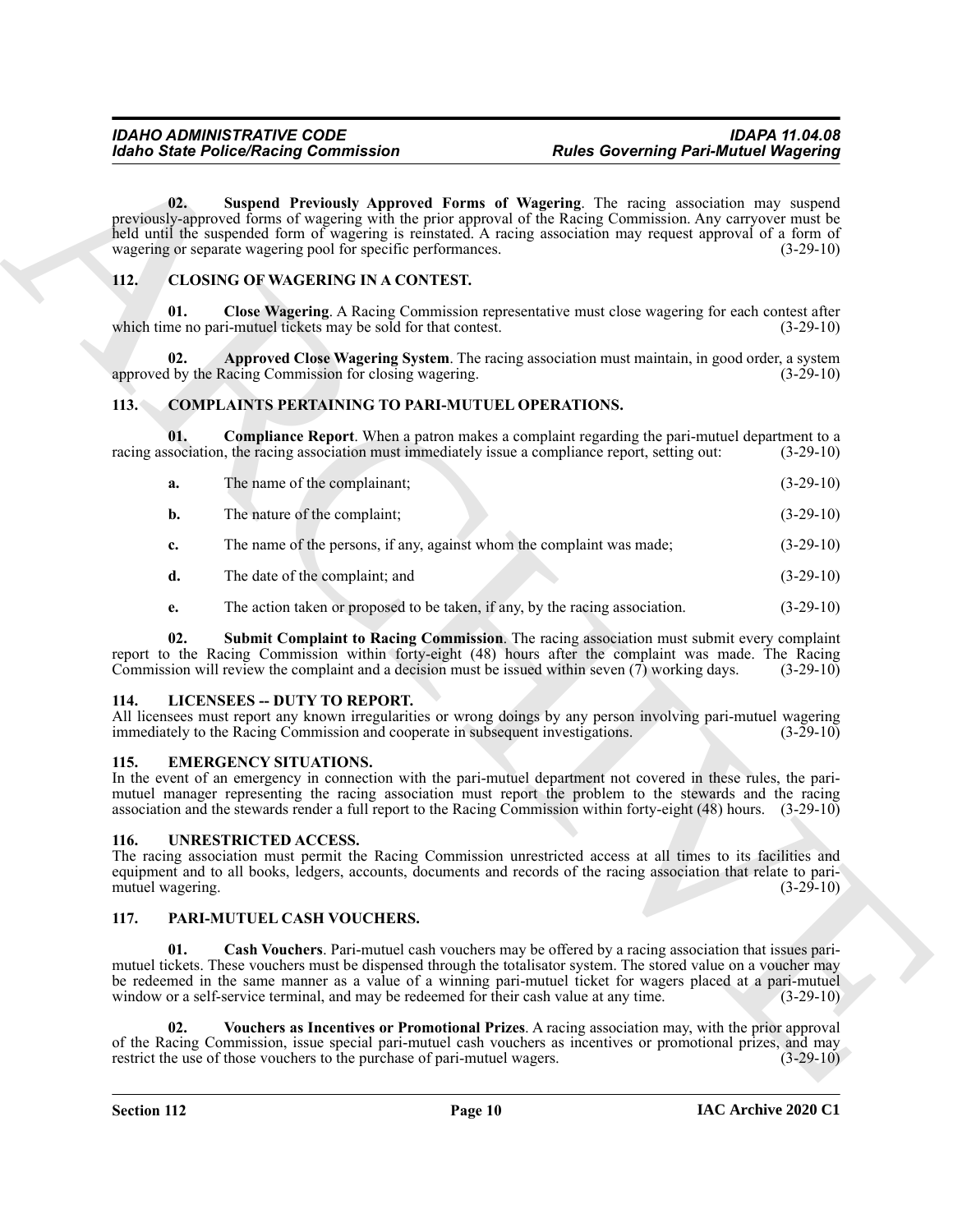<span id="page-10-13"></span>**03. Voucher Identification Number**. The tote system transaction record for all pari-mutuel vouchers must include the voucher identification number in subsequent pari-mutuel transactions and pari-mutuel wagers made from a voucher must identify the voucher by identification number. (3-29-10)

### <span id="page-10-8"></span><span id="page-10-0"></span>**118. OTHER STORED VALUE INSTRUMENTS AND SYSTEMS.**

<span id="page-10-12"></span>**01. Stored Value Instrument or System**. A racing association may not utilize any form of stored value instrument or system other than a pari-mutuel voucher for purpose of making or cashing pari-mutuel wagers without the prior approval of the Racing Commission,. (3-29-10)

<span id="page-10-11"></span>**02.** Request for Approval. Any request for approval of a stored value instrument or system must detailed description of the standards utilized: (3-29-10) include a detailed description of the standards utilized:

**a.** To identify the specific stored value instrument or account in the pari-mutuel system wagering on record; (3-29-10) transaction record;

**b.** To verify the identity and business address of the person(s) obtaining, holding, and using the stored value instrument or system; (3-29-10)

To record and maintain records of deposits, credits, debits, transaction numbers, and account g the stored value instruments or accounts. (3-29-10) balances involving the stored value instruments or accounts.

<span id="page-10-10"></span><span id="page-10-9"></span>**03. Prevent Wagering Transactions**. A stored value instrument or system must prevent wagering transactions in the event such transactions would create a negative balance in an account, and may not operate so as to automatically facilitate a transfer of funds into a stored value instrument or account without the direct authorization of each such deposit transfer by the person holding the instrument or account. (3-29-10)

For the Police Neutral Governing Darwin Stone<br>
The Governing Part-Municipal Wagening<br>
(a) Western Municipal Wagening<br>
The Constraint Company of the state of the state of the state of the state of the state of the state of Affirmation. Any request for approval of a stored value instrument or system must include an affirmation of the ready availability when requested by the Racing Commission. All records and reports relating to all transactions, account records, and customer identification and verification in hard copy or standard electronic format approved by the Racing Commission certification of secure retention of all records for a period of not less than three (3) years or such longer period specified by the Racing Commission. (3-29-10)

### <span id="page-10-1"></span>**119. -- 199. (RESERVED)**

### <span id="page-10-3"></span><span id="page-10-2"></span>**200. CALCULATION OF PAYOFFS AND DISTRIBUTION OF POOLS.**

<span id="page-10-4"></span>**01. Pari-Mutuel Wagering Pools Separately and Independently Calculated and Distributed**. All permitted pari-mutuel wagering pools must be separately and independently calculated and distributed. Takeout will be deducted from each gross pool as stipulated by law. The remainder of the monies in the pool constitutes the net pool for distribution as payoff on winning wagers. (3-20-20)

<span id="page-10-7"></span>**02. Standard or Net Price Calculation**. Either the standard or net price calculation procedure may be used to calculate single commission pools, while the net price calculation procedure must be used to calculate multi-<br>
(3-29-10) commission pools.

<span id="page-10-5"></span>**Profit per Dollar**. For each wagering pool, the amount wagered on the winning betting interest or betting combinations is deducted from the net pool to determine the profit; the profit is then divided by the amount wagered on the winning betting interest or combinations, such quotient being the profit per dollar. (3-29 wagered on the winning betting interest or combinations, such quotient being the profit per dollar.

**Single Commission Pools.** With written approval from the Racing Commission, either the standard or net price calculation procedure may be used to calculate single commission pools, while the net price calculation procedure must be used to calculate multi-commission pools. (3-29-10)

<span id="page-10-6"></span>**a.** Standard Price Calculation Procedure.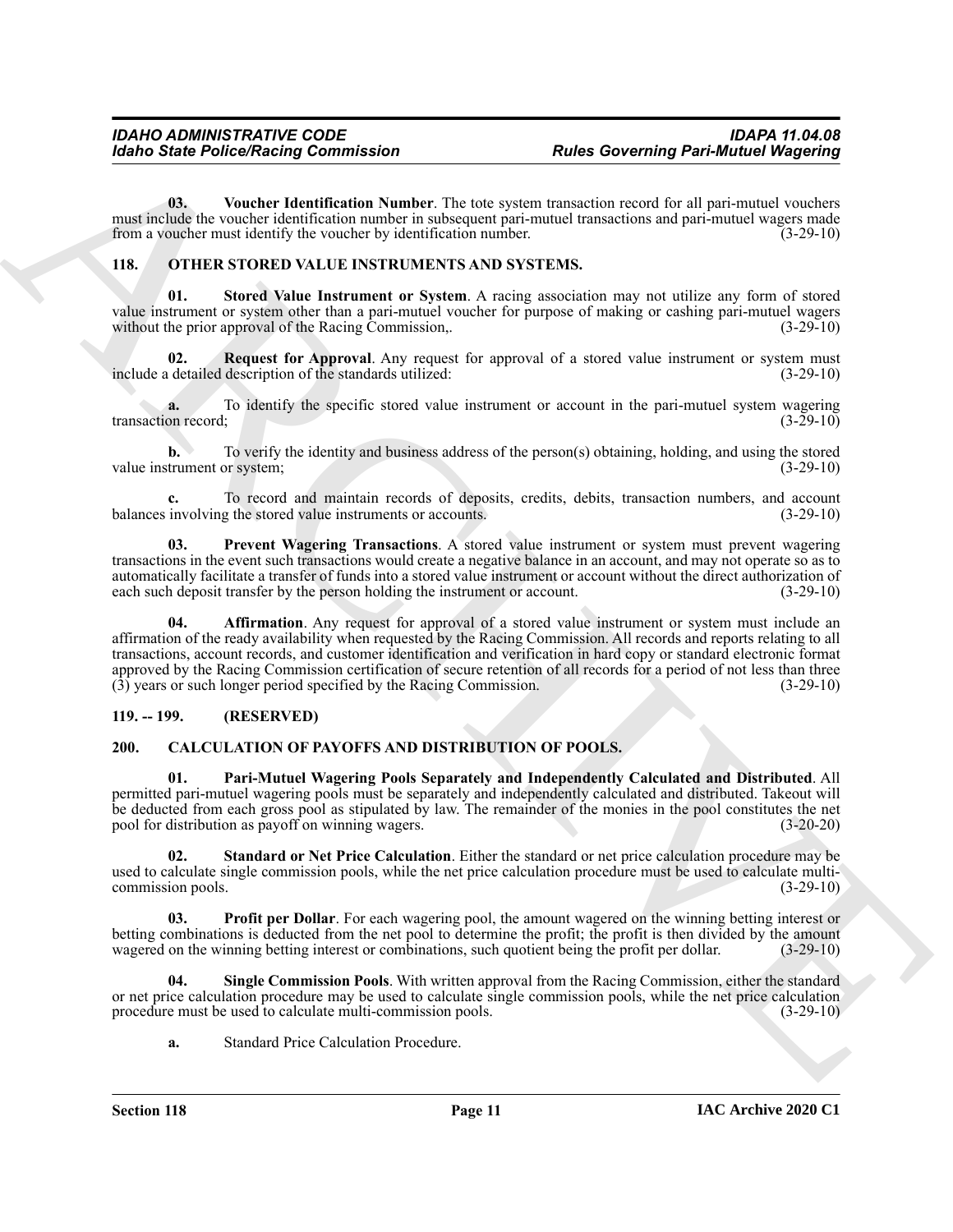|                    |                   | Table - Single Price Pool (Win Pool)               |
|--------------------|-------------------|----------------------------------------------------|
| gross pool         | $\qquad \qquad =$ | sum of wagers on all betting interest-refunds      |
| takeout            | $\equiv$          | gross pool x percent takeout                       |
| net pool           | $=$               | gross pool - takeout                               |
| profit             | $=$               | net pool - gross amount bet on winner              |
| profit per dollar  | $=$               | profit / gross amount bet on winner                |
| \$1 unbroken price | $=$               | profit per dollar $+$ \$1                          |
| \$1 broken price   | $\equiv$          | \$1 unbroken price rounded down to the break point |
| total payout       | $\equiv$          | \$1 broken price x gross amount bet on winner      |
| total breakage     |                   | net pool - total payout                            |

|                                                                            |          |                         | Table - Single Price Pool (Win Pool)                                                                                                                                                                                                |                            |
|----------------------------------------------------------------------------|----------|-------------------------|-------------------------------------------------------------------------------------------------------------------------------------------------------------------------------------------------------------------------------------|----------------------------|
| gross pool                                                                 | $=$      |                         | sum of wagers on all betting interest-refunds                                                                                                                                                                                       |                            |
| $takeout =$                                                                |          |                         | gross pool x percent takeout                                                                                                                                                                                                        |                            |
| net pool                                                                   | $=$      | gross pool - takeout    |                                                                                                                                                                                                                                     |                            |
| profit                                                                     | $=$      |                         | net pool - gross amount bet on winner                                                                                                                                                                                               |                            |
| profit per dollar                                                          | $=$      |                         | profit / gross amount bet on winner                                                                                                                                                                                                 |                            |
| \$1 unbroken price                                                         | $=$      | profit per dollar + \$1 |                                                                                                                                                                                                                                     |                            |
| \$1 broken price                                                           | $=$      |                         | \$1 unbroken price rounded down to the break point                                                                                                                                                                                  |                            |
| total payout $=$                                                           |          |                         | \$1 broken price x gross amount bet on winner                                                                                                                                                                                       |                            |
| total breakage                                                             | $=$      |                         | net pool - total payout                                                                                                                                                                                                             |                            |
|                                                                            |          |                         |                                                                                                                                                                                                                                     | $(3-29-10)$                |
| ii.                                                                        |          |                         | Profit Split (Show Pool). Profit is net pool less gross amount bet on all show finishers. Finishers<br>split profit one-third $(1/3)$ and one-third $(1/3)$ and one-third $(1/3)$ (show profit), then divide by gross amount bet on |                            |
| Net Price Calculation Procedure.<br>b.                                     |          |                         |                                                                                                                                                                                                                                     |                            |
|                                                                            |          |                         | Table - Single Price Pool (Win Pool)                                                                                                                                                                                                |                            |
| gross pool                                                                 |          | =                       | sum of wagers on all betting interest-refunds                                                                                                                                                                                       |                            |
|                                                                            | takeout  | $=$                     | gross pool x percent takeout                                                                                                                                                                                                        |                            |
| # for each source:                                                         |          | $=$                     | gross pool - takeout                                                                                                                                                                                                                |                            |
|                                                                            | net pool | $=$                     | gross pool - takeout                                                                                                                                                                                                                | $(3-29-10)$<br>$(3-29-10)$ |
| net bet on winner                                                          |          | $=$                     | gross amount bet on winner x (1 - percent takeout)                                                                                                                                                                                  |                            |
| total net pool                                                             |          |                         | sum of all sources net pools                                                                                                                                                                                                        |                            |
| total net bet on winner                                                    |          | $=$                     | sum of all sources net bet on winner                                                                                                                                                                                                |                            |
| total profit                                                               |          | $\equiv$                | total net pool - total net bet on winner                                                                                                                                                                                            |                            |
| profit per dollar                                                          |          | $=$                     | total profit / total net bet on winner                                                                                                                                                                                              |                            |
| each show finisher for three (3) unique prices.<br>\$1 unbroken base price |          | $\equiv$                | profit per dollar + \$1 for each source:                                                                                                                                                                                            |                            |
| \$1 unbroken price                                                         |          | $\equiv$                | \$1 unbroken base price x (1 - percent takeout)                                                                                                                                                                                     |                            |
| \$1 broken price                                                           |          | $\equiv$                | \$1 unbroken price rounded down to the break point                                                                                                                                                                                  |                            |
| total payout                                                               |          | $\equiv$                | \$1 broken price x gross amount bet on winner                                                                                                                                                                                       |                            |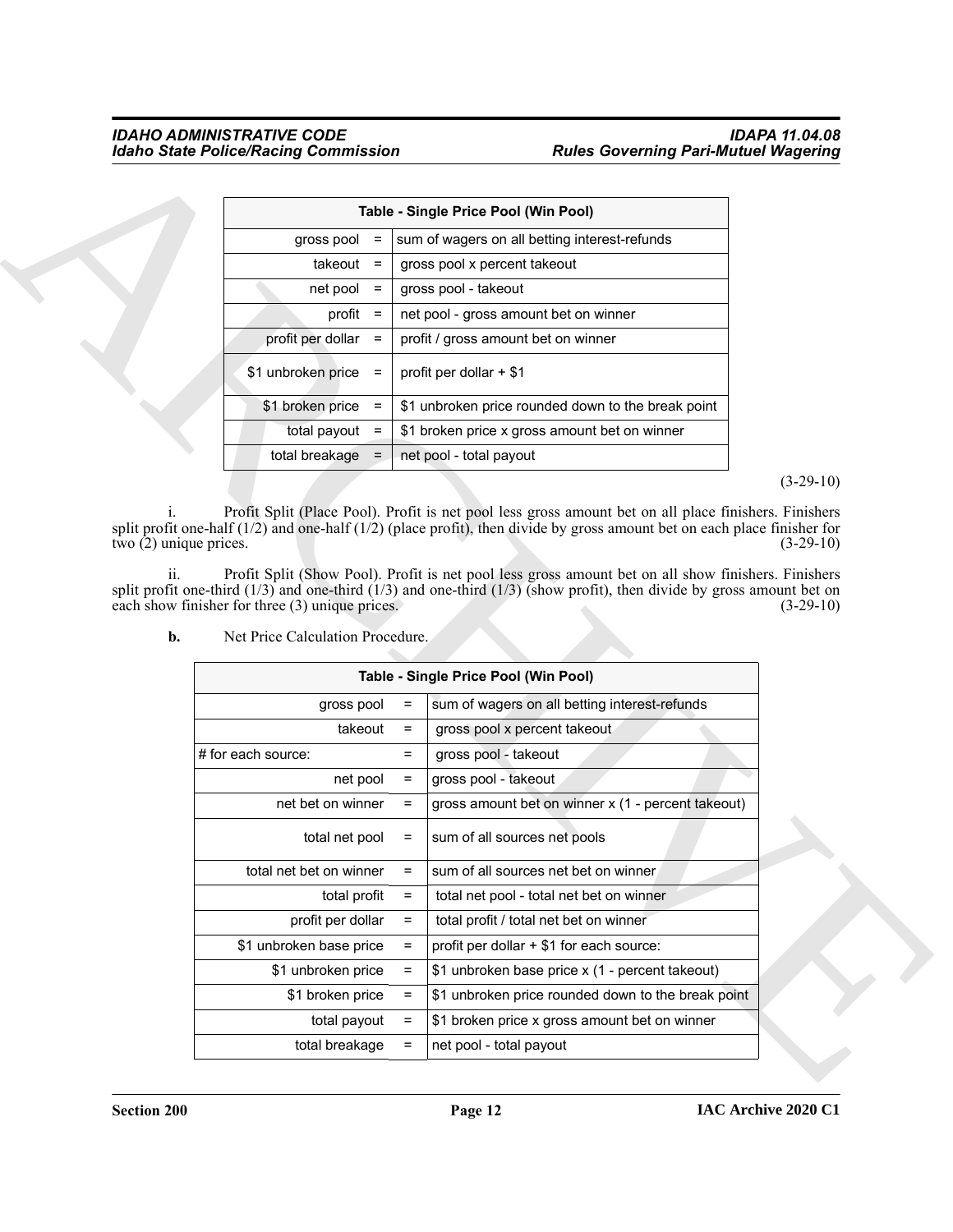### <span id="page-12-3"></span><span id="page-12-0"></span>**201. WIN POOLS.**

<span id="page-12-2"></span>

| а. | To those whose selection finished first; but if there are no such wagers, then; |  | $(3-29-10)$ |
|----|---------------------------------------------------------------------------------|--|-------------|
|    |                                                                                 |  |             |

- **c.** To those whose selection finished third; but if there are no such wagers, then; (3-29-10)
- <span id="page-12-1"></span>**d.** The entire pool must be refunded on Win wagers for that contest. (3-29-10)

|                   |                                                                                                                                                                                                                                                                                                                                        | Table - Single Price Pool (Win Pool) |              |             |
|-------------------|----------------------------------------------------------------------------------------------------------------------------------------------------------------------------------------------------------------------------------------------------------------------------------------------------------------------------------------|--------------------------------------|--------------|-------------|
|                   | net pool                                                                                                                                                                                                                                                                                                                               | gross pool - takeout                 |              |             |
|                   |                                                                                                                                                                                                                                                                                                                                        |                                      |              | $(3-29-10)$ |
|                   | Profit Split (Place Pool). Total profit is the total net pool less the total net amount bet on all place<br>finishers. Finishers split total profit one-half $(1/2)$ and one-half $(1/2)$ (place profit), then divide by total net amount bet<br>on each place finisher for two (2) unique unbroken base prices.                       |                                      |              | $(3-29-10)$ |
| ii.               | Profit Split (Show Pool). Total profit is the total net pool less the total net amount bet on all show<br>finishers. Finishers split total profit one-third $(1/3)$ and one-third $(1/3)$ and one-third $(1/3)$ (show profit), then divide<br>by total net amount bet on each show finisher for three (3) unique unbroken base prices. |                                      |              | $(3-29-10)$ |
|                   | If a profit split results in only one (1) covered winning betting interest or combinations it is<br>calculated the same as a single price pool.                                                                                                                                                                                        |                                      |              | $(3-29-10)$ |
| d.<br>Commission. | Minimum payout and the method used for calculating breakage are established by the Racing                                                                                                                                                                                                                                              |                                      |              | $(3-29-10)$ |
| e.                | The individual pools outlined in these rules may be given alternative names by each racing<br>association, provided prior approval is obtained from the Racing Commission.                                                                                                                                                             |                                      |              | $(3-29-10)$ |
| f.                | In the event a minus pool occurs in either the Win, Place or Show pool, the expense of said minus<br>pool will be born by the racing association and the State will receive intact its share of the remaining pools. (3-29-10)                                                                                                         |                                      |              |             |
| 201.              | WIN POOLS.                                                                                                                                                                                                                                                                                                                             |                                      |              |             |
| 01.               | Win Pools. The amount wagered on the betting interest that finishes first is deducted from the net<br>pool, the balance remaining being the profit; the profit is divided by the amount wagered on the betting interest<br>finishing first, such quotient being the profit per dollar wagered to Win on that betting interest.         |                                      |              | $(3-29-10)$ |
| 02.               | Net Win Pool. The net Win pool must be distributed as a single price pool to winning wagers in the<br>following precedence, based upon the official order of finish:                                                                                                                                                                   |                                      |              | $(3-29-10)$ |
| a.                | To those whose selection finished first; but if there are no such wagers, then;                                                                                                                                                                                                                                                        |                                      |              | $(3-29-10)$ |
| b.                | To those whose selection finished second; but if there are no such wagers, then;                                                                                                                                                                                                                                                       |                                      |              | $(3-29-10)$ |
| c.                | To those whose selection finished third; but if there are no such wagers, then;                                                                                                                                                                                                                                                        |                                      |              | $(3-29-10)$ |
| d.                | The entire pool must be refunded on Win wagers for that contest.                                                                                                                                                                                                                                                                       |                                      |              | $(3-29-10)$ |
| 03.               | Dead Heat for First. If there is a dead heat for first involving:                                                                                                                                                                                                                                                                      |                                      |              | $(3-29-10)$ |
| a.<br>occurred.   | Contestants representing the same betting interest, the Win pool is distributed as if no dead heat                                                                                                                                                                                                                                     |                                      |              | $(3-29-10)$ |
| b.<br>split.      | Contestants representing two (2) or more betting interests, the Win pool is distributed as a profit                                                                                                                                                                                                                                    |                                      |              |             |
|                   |                                                                                                                                                                                                                                                                                                                                        | Table 1 -- Win Pool                  |              |             |
|                   | Sum of Wagers on All Betting Interest =                                                                                                                                                                                                                                                                                                | (Standard Price Calculation)         | \$194,230.00 |             |
|                   |                                                                                                                                                                                                                                                                                                                                        |                                      | \$1,317.00   |             |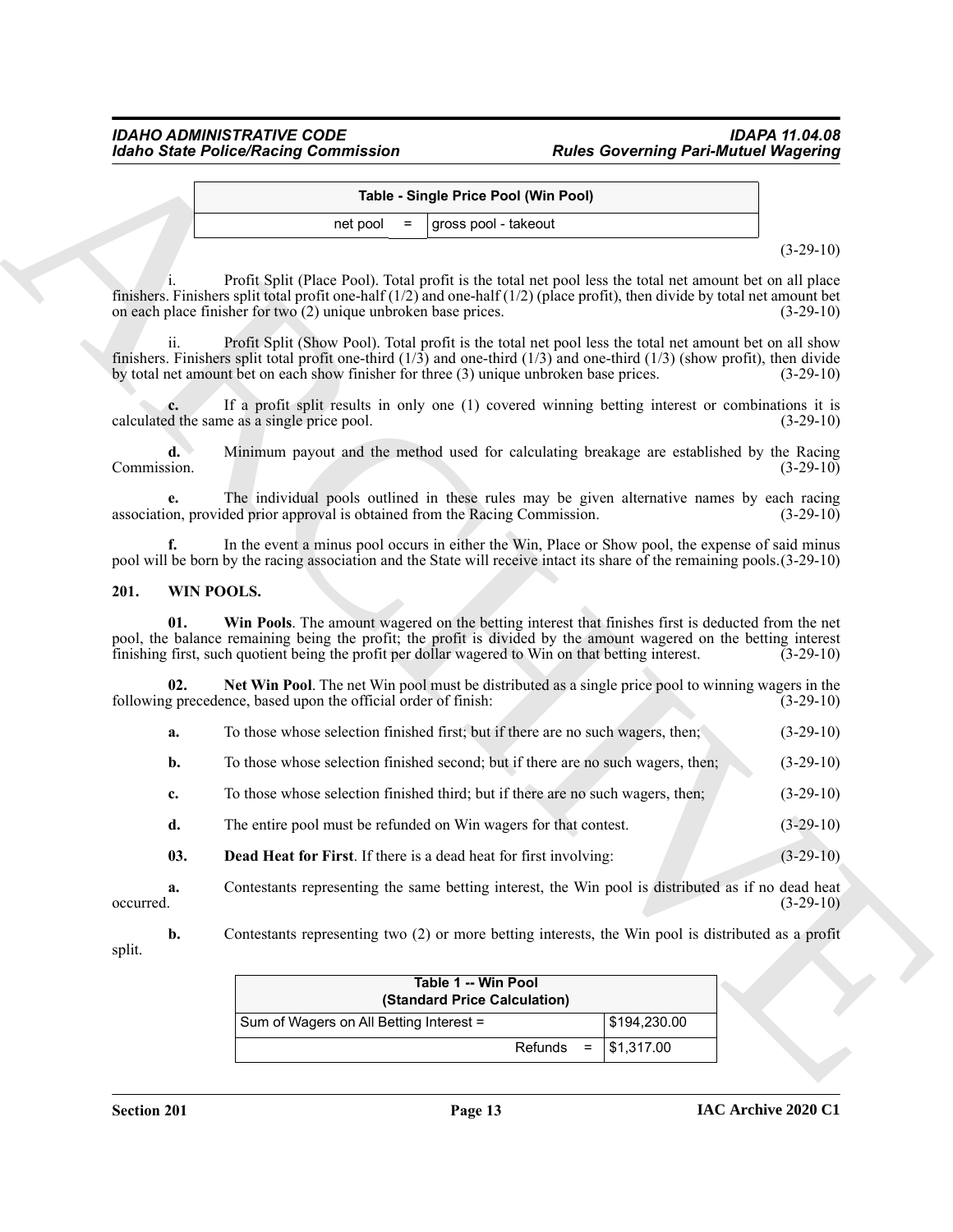### *IDAHO ADMINISTRATIVE CODE IDAPA 11.04.08 Idaho State Police/Racing Commission Rules Governing Pari-Mutuel Wagering*

|                     |                                                                                                                                                                                                                                                                                                                                                      | Table 1 -- Win Pool<br>(Standard Price Calculation) |          |              |                            |
|---------------------|------------------------------------------------------------------------------------------------------------------------------------------------------------------------------------------------------------------------------------------------------------------------------------------------------------------------------------------------------|-----------------------------------------------------|----------|--------------|----------------------------|
|                     | Gross Pool:                                                                                                                                                                                                                                                                                                                                          |                                                     |          |              |                            |
|                     | Sum of Wagers on All Betting Interest - Refunds                                                                                                                                                                                                                                                                                                      |                                                     | $\equiv$ | \$192,913.00 |                            |
|                     |                                                                                                                                                                                                                                                                                                                                                      | Percent Takeout                                     | $=$      | 18%          |                            |
|                     | Takeout:                                                                                                                                                                                                                                                                                                                                             |                                                     |          |              |                            |
|                     |                                                                                                                                                                                                                                                                                                                                                      | Gross Pool x Percent Takeout                        | $=$      | \$34,724.34  |                            |
|                     | Net Pool:                                                                                                                                                                                                                                                                                                                                            |                                                     |          |              |                            |
|                     |                                                                                                                                                                                                                                                                                                                                                      | Gross Pool - Takeout                                | $\equiv$ | \$158,188.66 |                            |
|                     |                                                                                                                                                                                                                                                                                                                                                      | Gross Amount Bet on Winner                          | $\equiv$ | \$23,872.00  |                            |
|                     | Profit:                                                                                                                                                                                                                                                                                                                                              |                                                     |          |              |                            |
|                     | Net Pool - Gross Amount Bet on Winner                                                                                                                                                                                                                                                                                                                |                                                     | $\equiv$ | \$134,316.66 |                            |
|                     | Profit Per Dollar:                                                                                                                                                                                                                                                                                                                                   |                                                     |          |              |                            |
|                     | Profit / Gross Amount Bet on Winner                                                                                                                                                                                                                                                                                                                  |                                                     | $\equiv$ | \$5.6265357  |                            |
|                     | \$1 Unbroken Price:                                                                                                                                                                                                                                                                                                                                  |                                                     |          |              |                            |
|                     |                                                                                                                                                                                                                                                                                                                                                      | Profit Per Dollar + \$1                             | $=$      | \$6.6265357  |                            |
| 01.                 | PLACE POOLS.<br><b>Place Pools.</b> The amounts wagered to Place on the first two (2) betting interests to finish are                                                                                                                                                                                                                                |                                                     |          |              | $(3-29-10)$                |
|                     | deducted from the net pool, the balance remaining being the profit; the profit is divided into two (2) equal portions,<br>one (1) being assigned to each winning betting interest and divided by the amount wagered to Place on that betting<br>interest, the resulting quotient is the profit per dollar wagered to Place on that betting interest. |                                                     |          |              | $(3-29-10)$                |
| 02.                 | Net Place Pool. The net Place pool must be distributed to winning wagers in the following<br>precedence, based upon the official order of finish:                                                                                                                                                                                                    |                                                     |          |              |                            |
|                     | If contestants of a coupled entry or mutuel field finished in the first two $(2)$ places, as a single price<br>pool to those who selected the coupled entry or mutuel field; otherwise                                                                                                                                                               |                                                     |          |              | $(3-29-10)$<br>$(3-29-10)$ |
| b.                  | As a profit split to those whose selection is included within the first two (2) finishers; but if there<br>are no such wagers on one $(1)$ of those two $(2)$ finishers, then;                                                                                                                                                                       |                                                     |          |              | $(3-29-10)$                |
| c.                  | As a single price pool to those who selected the one (1) covered betting interest included within the<br>first two $(2)$ finishers; but if there are no such wagers, then;                                                                                                                                                                           |                                                     |          |              | $(3-29-10)$                |
| 202.<br>d.<br>then; | As a single price pool to those who selected the third-place finisher; but if there are no such wagers,                                                                                                                                                                                                                                              |                                                     |          |              | $(3-29-10)$                |
| e.                  | The entire pool must be refunded on Place wagers for that contest.                                                                                                                                                                                                                                                                                   |                                                     |          |              | $(3-29-10)$                |
| 03.                 | <b>Dead Heat for First.</b> If there is a dead heat for first involving:                                                                                                                                                                                                                                                                             |                                                     |          |              | $(3-29-10)$                |

### <span id="page-13-4"></span><span id="page-13-3"></span><span id="page-13-2"></span><span id="page-13-1"></span><span id="page-13-0"></span>**202. PLACE POOLS.**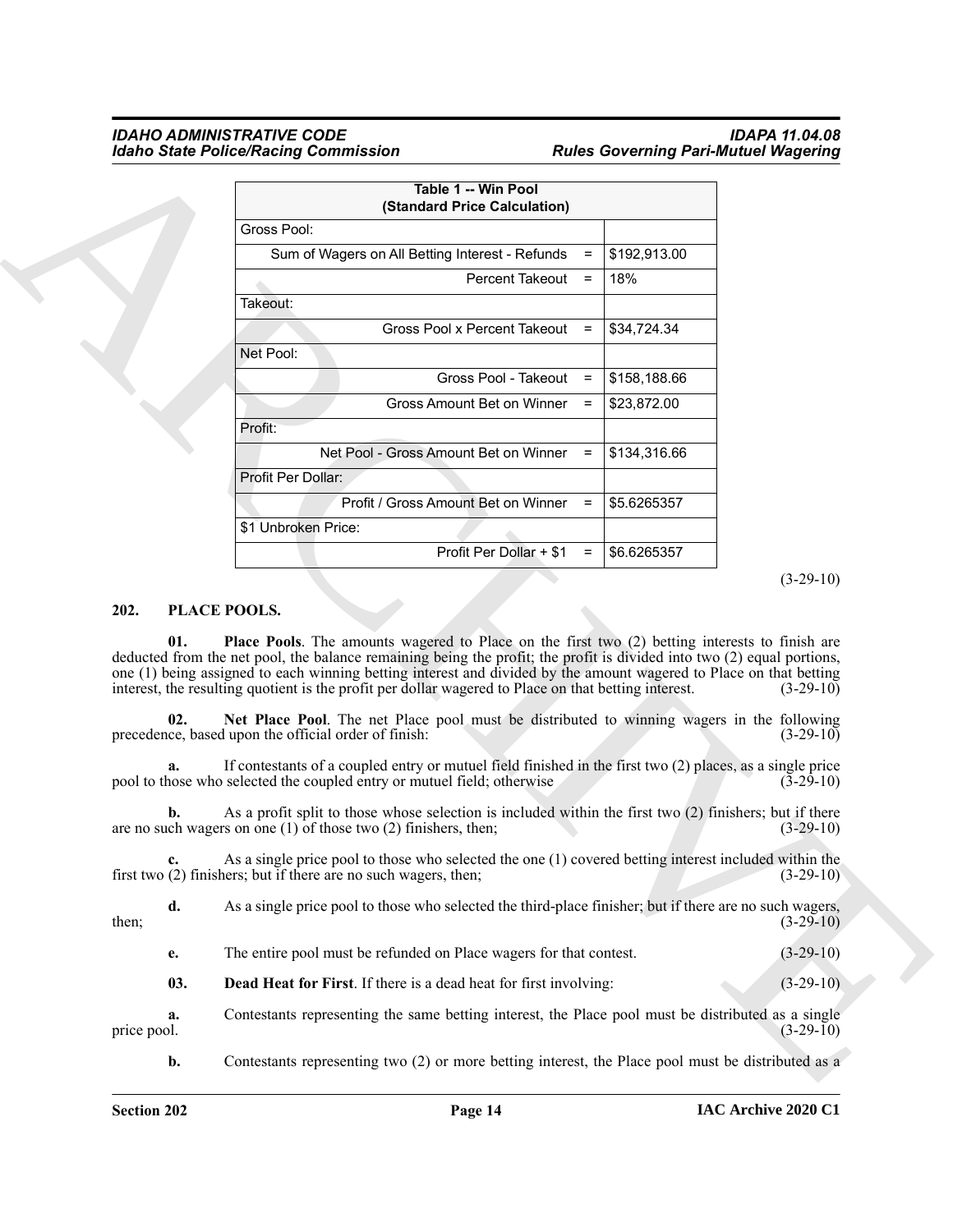# *Idaho State Police/Racing Commission Rules Governing Pari-Mutuel Wagering*

<span id="page-14-1"></span>

| 04.             | <b>Dead Heat for Second.</b> If there is a dead heat for second involving:                                                                                                                                                                                                                                                       |              | $(3-29-10)$ |
|-----------------|----------------------------------------------------------------------------------------------------------------------------------------------------------------------------------------------------------------------------------------------------------------------------------------------------------------------------------|--------------|-------------|
|                 |                                                                                                                                                                                                                                                                                                                                  |              |             |
| a.<br>occurred. | Contestants representing the same betting interest, the Place pool is distributed as if no dead heat                                                                                                                                                                                                                             |              | $(3-29-10)$ |
| b.              | Contestants representing two (2) or more betting interests, the Place pool is divided with one-half<br>$(1/2)$ of the profit distributed to Place wagers on the betting interest finishing first and the remainder is distributed<br>equally among Place wagers on those betting interests involved in the dead heat for second. |              |             |
|                 | <b>Table 2 -- Place Pool</b><br>(Standard Price Calculation)                                                                                                                                                                                                                                                                     |              |             |
|                 | Sum of Wagers on All Betting Interests<br>$\equiv$                                                                                                                                                                                                                                                                               | \$194,230.00 |             |
|                 | Refunds<br>$\equiv$                                                                                                                                                                                                                                                                                                              | \$1,317.00   |             |
|                 | Gross Pool:                                                                                                                                                                                                                                                                                                                      |              |             |
|                 | Sum of Wagers on All Betting Interests - Refunds<br>$\equiv$                                                                                                                                                                                                                                                                     | \$192,913.00 |             |
|                 | Percent Takeout<br>$\equiv$                                                                                                                                                                                                                                                                                                      | 18%          |             |
|                 | Takeout:                                                                                                                                                                                                                                                                                                                         |              |             |
|                 | Gross Pool x Percent Takeout<br>$\equiv$                                                                                                                                                                                                                                                                                         | \$34,724.34  |             |
|                 | Net Pool:                                                                                                                                                                                                                                                                                                                        |              |             |
|                 | Gross Pool - Takeout<br>$=$                                                                                                                                                                                                                                                                                                      | \$158,188.66 |             |
|                 | Gross Amount Bet on 1st place finisher<br>$\Rightarrow$                                                                                                                                                                                                                                                                          | \$23,872.00  |             |
|                 | Gross Amount Bet on 2nd place finisher<br>$\equiv$                                                                                                                                                                                                                                                                               | \$12,500.00  |             |
|                 | Profit:                                                                                                                                                                                                                                                                                                                          |              |             |
|                 | Net Pool-Gross Amount Bet on 1st place finisher -<br>Gross Amount Bet on 2nd place finisher<br>$=$                                                                                                                                                                                                                               | \$121,816.66 |             |
|                 | Place Profit:                                                                                                                                                                                                                                                                                                                    |              |             |
|                 | Profit / 2<br>$\equiv$                                                                                                                                                                                                                                                                                                           | \$60,908.33  |             |
|                 | Profit Per Dollar for 1st place:                                                                                                                                                                                                                                                                                                 |              |             |
|                 | Place Profit / Gross Amount Bet on 1st place finisher<br>$\equiv$                                                                                                                                                                                                                                                                | \$2.5514548  |             |
|                 | \$1 Unbroken Price for 1st place:                                                                                                                                                                                                                                                                                                |              |             |
|                 | Profit Per Dollar for 1st place + \$1<br>$=$                                                                                                                                                                                                                                                                                     | \$3.5514548  |             |
|                 | Profit Per Dollar for 2nd place:                                                                                                                                                                                                                                                                                                 |              |             |
|                 | Place Profit / Gross Amount Bet on 2nd place finisher<br>$\equiv$                                                                                                                                                                                                                                                                | \$4.8726664  |             |
|                 | \$1 Unbroken Price for 2nd place:                                                                                                                                                                                                                                                                                                |              |             |
|                 | Profit Per Dollar for 2nd place + \$1                                                                                                                                                                                                                                                                                            | \$5.8726664  |             |
|                 |                                                                                                                                                                                                                                                                                                                                  |              | $(3-29-10)$ |

### <span id="page-14-3"></span><span id="page-14-2"></span><span id="page-14-0"></span>**203. SHOW POOLS.**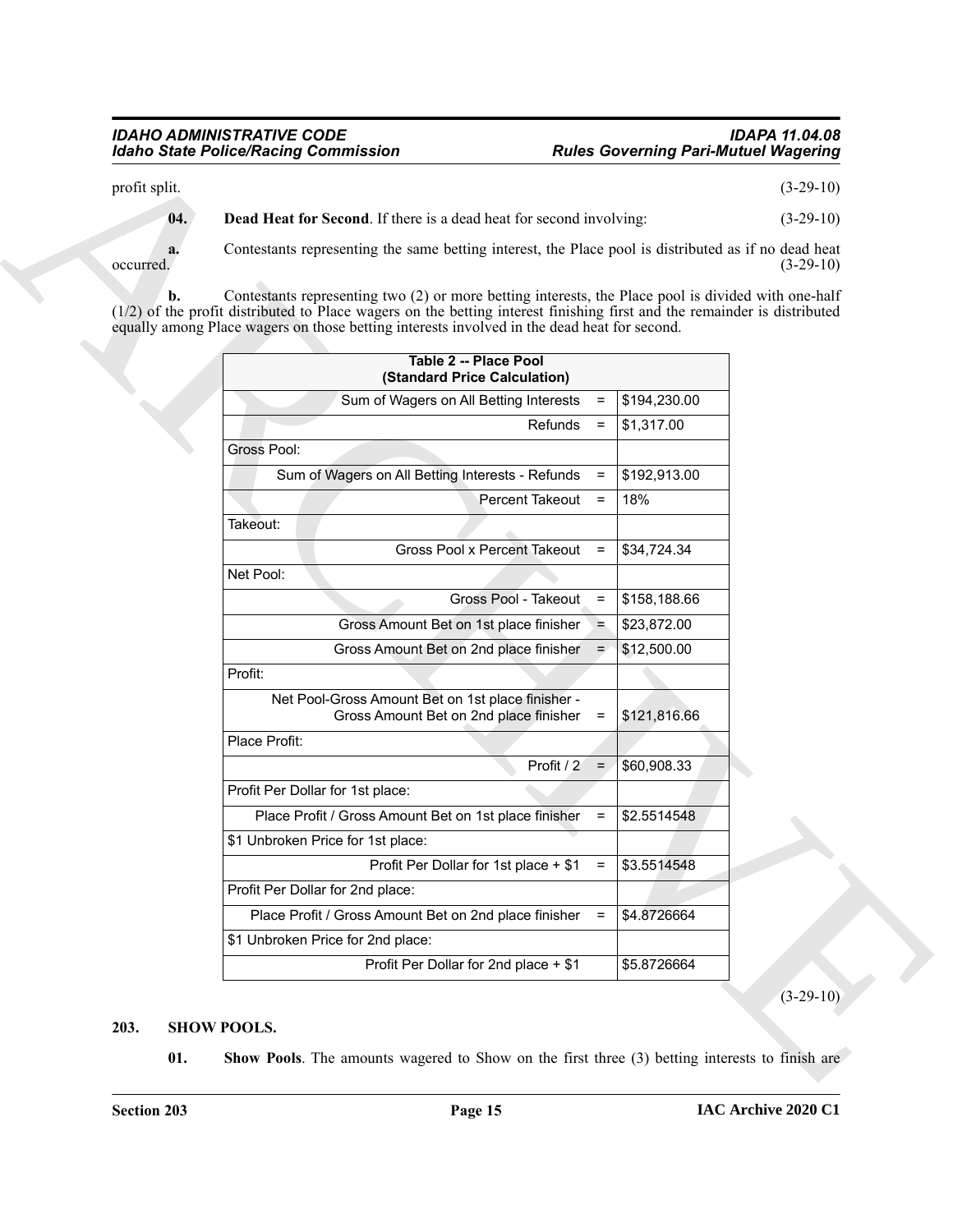deducted from the net pool, the balance remaining being the profit; the profit is divided into three (3) equal portions, one (1) being assigned to each winning betting interest and divided by the amount wagered to Show on that betting interest, the resulting quotient being the profit per dollar wagered to Show on that betting interest. (3-29-10)

<span id="page-15-3"></span>**02. Net Show Pool Distribution**. The net Show pool must be distributed to winning wagers in the following precedence, based upon the official order of finish: (3-29-10)

**a.** If contestants of a coupled entry or mutuel field finished in the first three (3) places, as a single price pool to those who selected the couple entry or mutuel field, otherwise; (3-29-10)

Moto Similar Period Real methods in the state of the state of the state of the state of the state of the state of the state of the state of the state of the state of the state of the state of the state of the state of the **b.** If contestants of a coupled entry or mutuel field finished as two (2) of the first three (3) finishers, the profit is divided with two-thirds  $(2/3)$  distributed to those who selected the coupled entry or mutuel field and onethird (1/3) distributed to those who selected the other betting interest included within the first three (3) finishers, otherwise; (3-29-10)

**c.** As a profit split to those whose selection is included within the first three (3) finishers; but if there ch wagers on one (1) of those three (3) finishers, then; (3-29-10) are no such wagers on one (1) of those three (3) finishers, then;

**d.** As a profit split to those who selected one (1) of the two (2) covered betting interests included within the first three  $(3)$  finishers; but if there are no such wagers on two  $(2)$  of those three  $(3)$  finishers, then:

 $(3-29-10)$ 

**e.** As a single price pool to those who selected the one (1) covered betting interest included within the first three (3) finishers; but if there are no such wagers, then; (3-29-10)

**f.** As a single price pool to those who selected the fourth-place finisher; but if there are no such wagers, then; (3-29-10)

**g.** The entire pool must be refunded on Show wagers for that contest. (3-29-10)

<span id="page-15-0"></span>**03. Dead Heat for First**. If there is a dead heat for first involving: (3-29-10)

**a.** Two (2) contestants representing the same betting interest, the profit is divided with two-thirds (2) 3) distributed to those who selected the first-place finishers and one-third  $(1/3)$  distributed to those who selected the betting interest finishing third.  $(3-29-10)$ betting interest finishing third.

**b.** Three (3) contestants representing a single betting interest, the Show pool must be distributed as a single price pool. (3-29-10)

**c.** Contestants representing two (2) or more betting interests, the Show pool must be distributed as a profit split.  $(3-29-10)$ profit split. (3-29-10)

<span id="page-15-1"></span>**04. Dead Heat for Second**. If there is a dead heat for second involving: (3-29-10)

**a.** Contestants representing the same betting interest, the profit is divided with one-third (1/3) distributed to those who selected the betting interest finishing first and two-thirds (2/3) distributed to those who selected the second-place finishers. (3-29-10)

**b.** Contestants representing two (2) betting interests, the Show pool must be distributed as a profit (3-29-10)  $s$ plit.  $(3-29-10)$ 

**c.** Contestants representing three (3) betting interests, the Show pool is divided with one-third (1/3) of the profit distributed to Show wagers on the betting interest finishing first and the remainder is distributed equally amongst Show wagers on those betting interests involved in the dead heat for second. (3-29-10)

<span id="page-15-2"></span>**05. Dead Heat for Third**. If there is a dead heat for third involving: (3-29-10)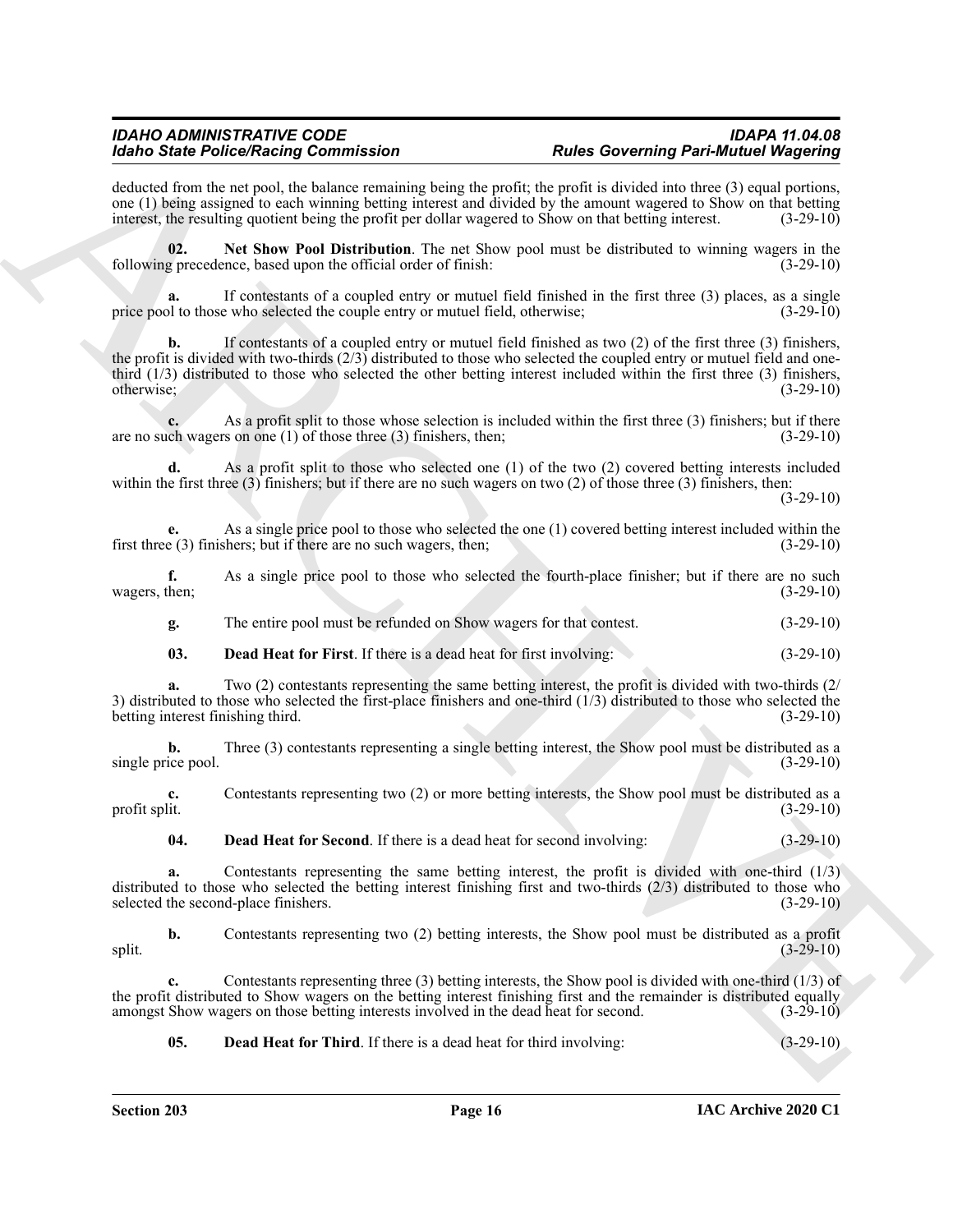| a.<br>heat occurred. | Contestants representing the same betting interest, the Show pool must be distributed as if no dead                                                                                                                                                                                                                                      |                                          |              | $(3-29-10)$ |
|----------------------|------------------------------------------------------------------------------------------------------------------------------------------------------------------------------------------------------------------------------------------------------------------------------------------------------------------------------------------|------------------------------------------|--------------|-------------|
| $\mathbf{b}$ .       | Contestants representing two (2) or more betting interests, the Show pool is divided with two-thirds<br>(2/3) of the profit distributed to Show wagers on the betting interests finishing first and second and the remainder is<br>distributed equally among Show wagers on those betting interests involved in the dead heat for third. |                                          |              |             |
|                      | Table 3 -- Show Pool<br>(Standard Price Calculation)                                                                                                                                                                                                                                                                                     |                                          |              |             |
|                      | Sum of Wagers on All Betting Interests                                                                                                                                                                                                                                                                                                   | $\equiv$                                 | \$194,230.00 |             |
|                      |                                                                                                                                                                                                                                                                                                                                          | Refunds                                  | \$1,317.00   |             |
|                      | Gross Pool:                                                                                                                                                                                                                                                                                                                              |                                          |              |             |
|                      | Sum of Wagers on All Betting Interests - Refunds                                                                                                                                                                                                                                                                                         | $=$                                      | \$192,913.00 |             |
|                      |                                                                                                                                                                                                                                                                                                                                          | Percent Takeout<br>$\equiv$              | 18%          |             |
|                      | Takeout:                                                                                                                                                                                                                                                                                                                                 |                                          |              |             |
|                      |                                                                                                                                                                                                                                                                                                                                          | Gross Pool x Percent Takeout<br>$\equiv$ | \$34,724.34  |             |
|                      | Net Pool:                                                                                                                                                                                                                                                                                                                                |                                          |              |             |
|                      |                                                                                                                                                                                                                                                                                                                                          | Gross Pool - Takeout<br>$\equiv$         | \$158,188.66 |             |
|                      | Gross Amount Bet on 1st place finisher                                                                                                                                                                                                                                                                                                   | $=$                                      | \$23,872.00  |             |
|                      | Gross Amount Bet on 2nd place finisher                                                                                                                                                                                                                                                                                                   | $\equiv$                                 | \$12,500.00  |             |
|                      | Gross Amount Bet on 3rd place finisher                                                                                                                                                                                                                                                                                                   | $=$                                      | \$4,408.00   |             |
|                      | Profit:                                                                                                                                                                                                                                                                                                                                  |                                          |              |             |
|                      | Net Pool - Gross Amount Bet on 1st place finisher -<br>Gross Amount Bet on 2nd place finisher -<br>Gross Amount Bet on 3rd place finisher                                                                                                                                                                                                | $=$                                      | \$117,408.66 |             |
|                      | Show Profit:                                                                                                                                                                                                                                                                                                                             |                                          |              |             |
|                      |                                                                                                                                                                                                                                                                                                                                          | Profit / 3<br>$=$                        | \$39,136.22  |             |
|                      | Profit Per Dollar for 1st place:                                                                                                                                                                                                                                                                                                         |                                          |              |             |
|                      | Show Profit / Gross Amount Bet on 1st place finisher / =                                                                                                                                                                                                                                                                                 |                                          | \$1.6394194  |             |
|                      | \$1 Unbroken Price for 1st place:                                                                                                                                                                                                                                                                                                        |                                          |              |             |
|                      | Profit Per Dollar for 1st place + \$1                                                                                                                                                                                                                                                                                                    | $=$                                      | \$2.6394194  |             |
|                      | Profit Per Dollar for 2nd place:                                                                                                                                                                                                                                                                                                         |                                          |              |             |
|                      | Show Profit / Gross Amount Bet on 2nd place finisher                                                                                                                                                                                                                                                                                     | $\equiv$                                 | \$3.1308976  |             |
|                      | \$1 Unbroken Price for 2nd place:                                                                                                                                                                                                                                                                                                        |                                          |              |             |
|                      | Profit Per Dollar for 2nd place + \$1                                                                                                                                                                                                                                                                                                    | $\equiv$                                 | \$4.1308976  |             |
|                      | Profit Per Dollar for 3rd place:                                                                                                                                                                                                                                                                                                         |                                          |              |             |
|                      | Show Profit / Gross Amount Bet on 3rd place finisher                                                                                                                                                                                                                                                                                     | $\equiv$                                 | \$8.8784528  |             |
|                      | \$1 Unbroken Price for 3rd place:                                                                                                                                                                                                                                                                                                        |                                          |              |             |
|                      | Profit Per Dollar for 3rd place + \$1                                                                                                                                                                                                                                                                                                    | $\equiv$                                 | \$9.8784528  |             |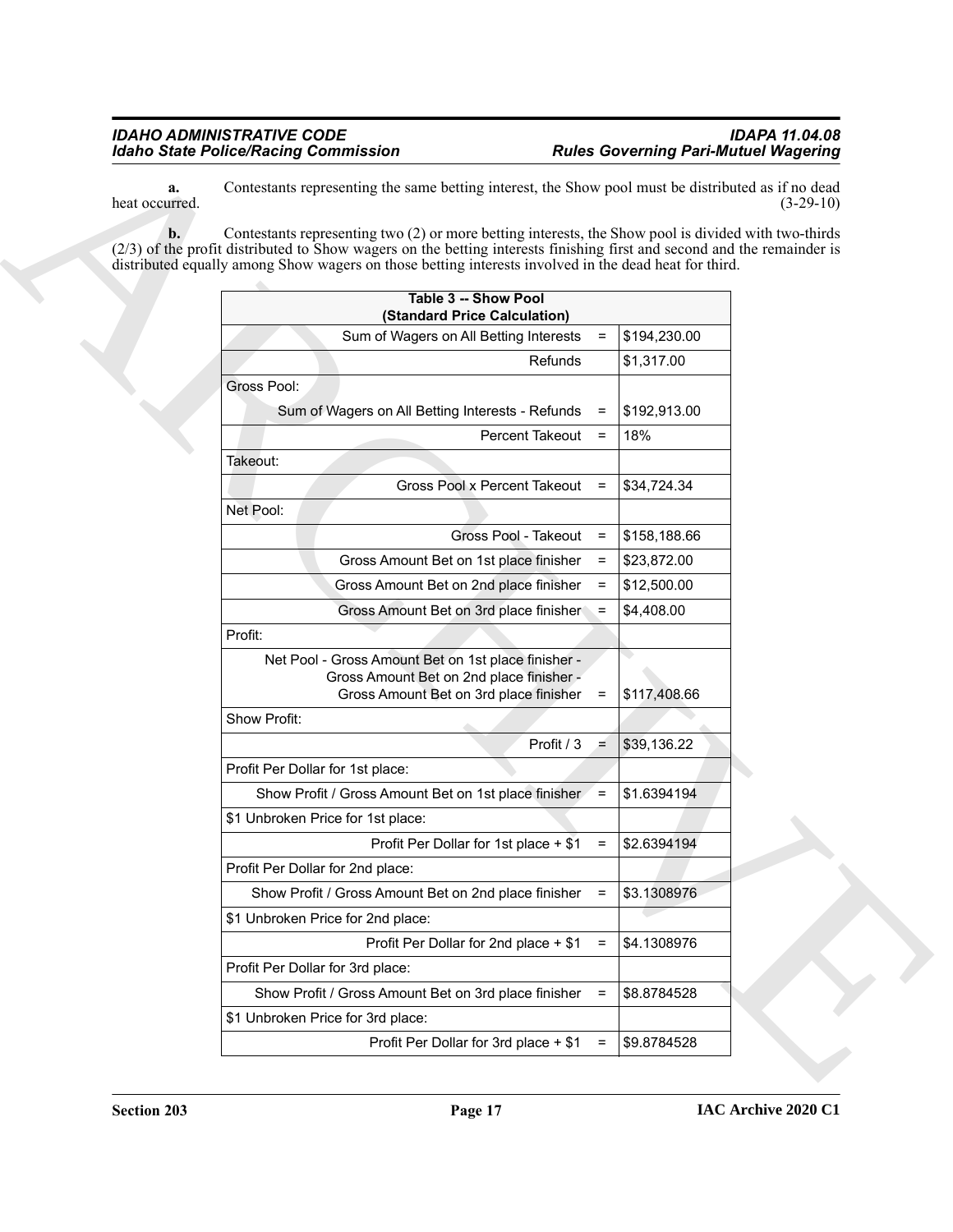| <b>Table 4 -- Show Pool</b><br><b>Single Takeout Rate &amp; Single Betting Source</b>                                 |                     |              |
|-----------------------------------------------------------------------------------------------------------------------|---------------------|--------------|
| (Net Price Calculation)                                                                                               |                     |              |
| Sum of Wagers on All Betting Interests                                                                                | $\equiv$            | \$194,230.00 |
|                                                                                                                       | Refunds<br>$\equiv$ | \$1,317.00   |
| Gross Pool:                                                                                                           |                     |              |
| Sum of Wagers on All Betting Interests - Refunds                                                                      | $\equiv$            | \$192,913.00 |
| Percent Takeout                                                                                                       | $\equiv$            | 18%          |
| Takeout:                                                                                                              |                     |              |
| Gross Pool x Percent Takeout                                                                                          | $\equiv$            | \$34,724.34  |
| Total Net Pool:                                                                                                       |                     |              |
| Gross Pool - Takeout                                                                                                  | $=$                 | \$158,188.66 |
| Gross Amount Bet on 1st place finisher                                                                                | $=$                 | \$23,872.00  |
| Net Amount Bet on 1st place finisher                                                                                  | $\equiv$            | \$19,575.04  |
| Gross Amount Bet on 2nd place finisher                                                                                | $\equiv$            | \$12,500.00  |
| Net Amount Bet on 2nd place finisher                                                                                  | $=$                 | \$10,250.00  |
| Gross Amount Bet on 3rd place finisher                                                                                | $\equiv$            | \$4,408.00   |
| Net Amount bet on 3rd place finisher                                                                                  | $\equiv$            | \$3,614.56   |
| Total Net Bet on Winners:                                                                                             |                     |              |
| Net Amount Bet on 1st place finisher + Net Amount Bet on<br>2nd place finisher + Net Amount Bet on 3rd place finisher | $\equiv$            | \$33,439.60  |
| <b>Total Profit:</b>                                                                                                  |                     |              |
| Total Net Pool - Total Net Bet on Winners                                                                             | $=$                 | \$124,749.06 |
| Show Profit:                                                                                                          |                     |              |
| Total Profit / 3                                                                                                      | $\equiv$            | \$41,583.02  |
| Profit Per Dollar for 1st place:                                                                                      |                     |              |
| Show Profit / Net Amount Bet on 1st place finisher                                                                    | $\equiv$            | \$2.1242879  |
| \$1 Unbroken Base Price for 1st place:                                                                                |                     |              |
| Profit Per Dollar for 1st place + \$1                                                                                 | $\equiv$            | \$3.1242879  |
| \$1 Unbroken Price for 1st place:                                                                                     |                     |              |
| \$1 Unbroken Base Price for 1st place x (1 - percent takeout)                                                         | $\equiv$            | \$2.5619161  |
| Profit Per Dollar for 2nd place: Show Profit<br>/ Net Amount Bet on 2nd place finisher                                | $\equiv$            | \$4.0568800  |
| \$1 Unbroken Base Price for 2nd place:                                                                                |                     |              |
| Profit Per Dollar for 2nd place + \$1                                                                                 | $\equiv$            | \$5.0568800  |
| \$1 Unbroken Price for 2nd place:                                                                                     |                     |              |
| \$1 Unbroken Base Price for 2nd place x (1 - percent takeout)                                                         | $=$                 | \$4.1466416  |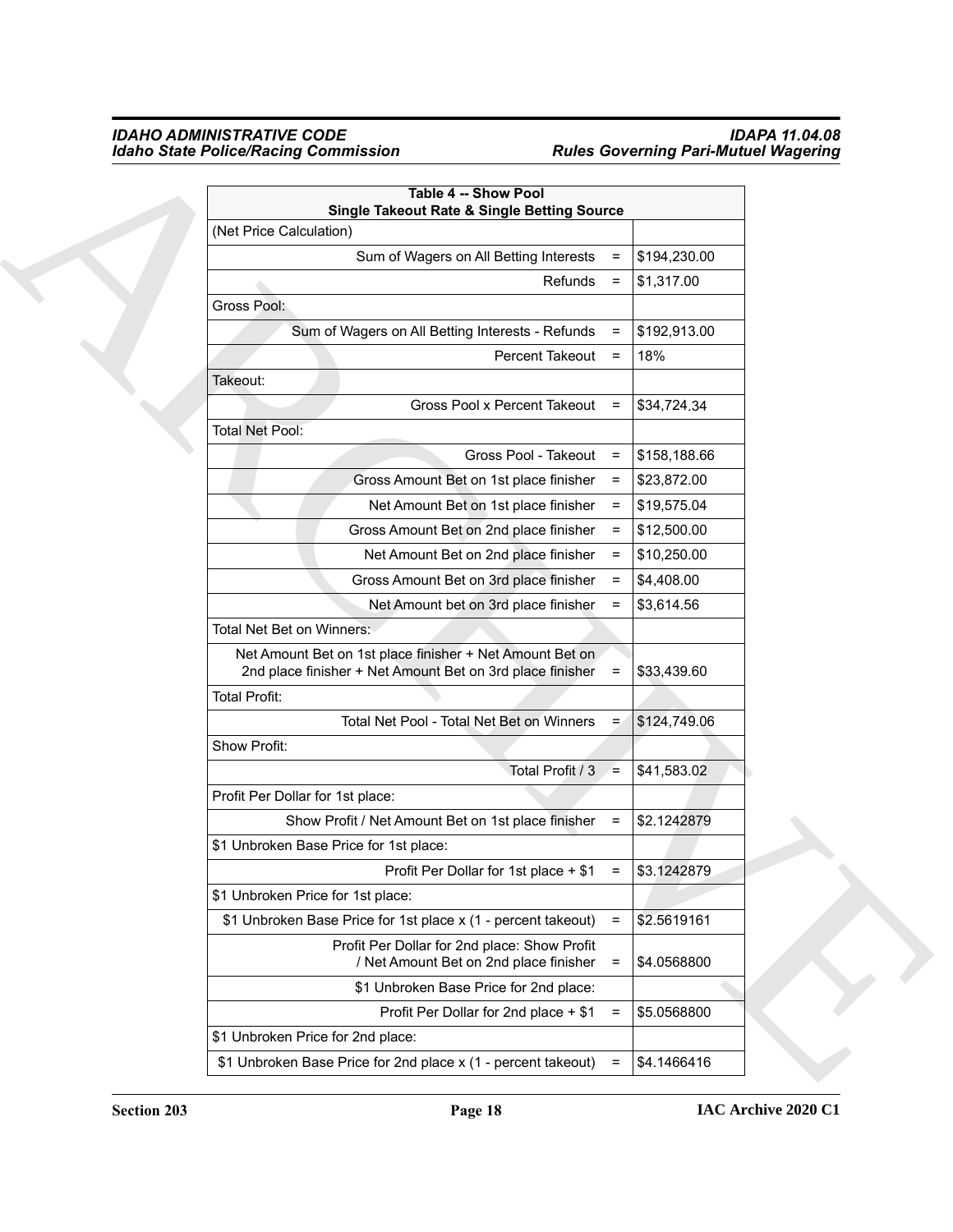### *IDAHO ADMINISTRATIVE CODE IDAPA 11.04.08 Idaho State Police/Racing Commission Rules Governing Pari-Mutuel Wagering*

|                            | <b>Single Takeout Rate &amp; Single Betting Source</b>                                                                                                                                                                                                                                                 |             |             |
|----------------------------|--------------------------------------------------------------------------------------------------------------------------------------------------------------------------------------------------------------------------------------------------------------------------------------------------------|-------------|-------------|
|                            | Profit Per Dollar for 3rd place:                                                                                                                                                                                                                                                                       |             |             |
|                            | Show Profit / Net Amount Bet on 3rd place finisher<br>$\equiv$                                                                                                                                                                                                                                         | \$11.504310 |             |
|                            | \$1 Unbroken Base Price for 3rd place:                                                                                                                                                                                                                                                                 |             |             |
|                            | Profit Per Dollar for 3rd place + \$1<br>$\equiv$                                                                                                                                                                                                                                                      | \$12.504310 |             |
|                            | \$1 Unbroken Price for 3rd place:                                                                                                                                                                                                                                                                      |             |             |
|                            | \$1 Unbroken Base Price for 3rd place x (1 - percent takeout)<br>$=$                                                                                                                                                                                                                                   | \$10.253534 |             |
|                            |                                                                                                                                                                                                                                                                                                        |             | $(3-29-10)$ |
| 204.                       | <b>DOUBLE POOLS.</b>                                                                                                                                                                                                                                                                                   |             |             |
| 01.                        | <b>Double Pools.</b> Only one (1) Daily Double will be permitted during a single racing day, unless<br>approval is obtained from the Racing Commission.                                                                                                                                                |             | $(3-29-10)$ |
| 02.<br>specified contests. | First Place Finisher. The Double requires selection of the first-place finisher in each of two (2)                                                                                                                                                                                                     |             | $(3-29-10)$ |
| 03.                        | Winning Distribution. The net Double pool must be distributed to winning wagers in the<br>following precedence, based upon the official order of finish:                                                                                                                                               |             | $(3-29-10)$ |
| a.                         | As a single price pool to those whose selection finished first in each of the two (2) contests; but if<br>there are no such wagers, then;                                                                                                                                                              |             | $(3-29-10)$ |
| b.<br>such wagers, then;   | As a profit split to those who selected the first-place finisher in either contest; but if there are no                                                                                                                                                                                                |             | $(3-29-10)$ |
|                            | As a single price pool to those who selected the one (1) covered first-place finisher in either<br>contest; but if there are no such wagers, then;                                                                                                                                                     |             | $(3-29-10)$ |
| d.                         | As a single price pool to those whose selection finished second in each of the two (2) contests; but<br>if there are no such wagers, then;                                                                                                                                                             |             | $(3-29-10)$ |
| e.                         | The entire pool must be refunded on Double wagers for those contests.                                                                                                                                                                                                                                  |             | $(3-29-10)$ |
| 04.                        | <b>Dead Heat for First.</b> If there is a dead heat for first in either of the two (2) contests involving:                                                                                                                                                                                             |             | $(3-29-10)$ |
| a.<br>occurred.            | Contestants representing the same betting interest, the Double pool is distributed as if no dead heat                                                                                                                                                                                                  |             | $(3-29-10)$ |
| b.                         | Contestants representing two (2) or more betting interests, the Double pool is distributed as a profit<br>split if there is more than one $(1)$ covered winning combination.                                                                                                                           |             | $(3-29-10)$ |
| 05.                        | Scratched Interest -- First-Half. Should a betting interest in the first-half of the Double be<br>scratched prior to the first Double contest being declared official, all money wagered on combinations including the<br>scratched betting interest is deducted from the Double pool and refunded.    |             | $(3-29-10)$ |
| 06.                        | Scratched Interest -- Second-Half. Should a betting interest in the second-half of the Double be<br>scratched prior to the close of wagering on the first Double contest, all money wagered on combinations including the<br>scratched betting interest is deducted from the Double pool and refunded. |             | $(3-29-10)$ |

### <span id="page-18-8"></span><span id="page-18-7"></span><span id="page-18-6"></span><span id="page-18-5"></span><span id="page-18-4"></span><span id="page-18-3"></span><span id="page-18-2"></span><span id="page-18-1"></span><span id="page-18-0"></span>**204. DOUBLE POOLS.**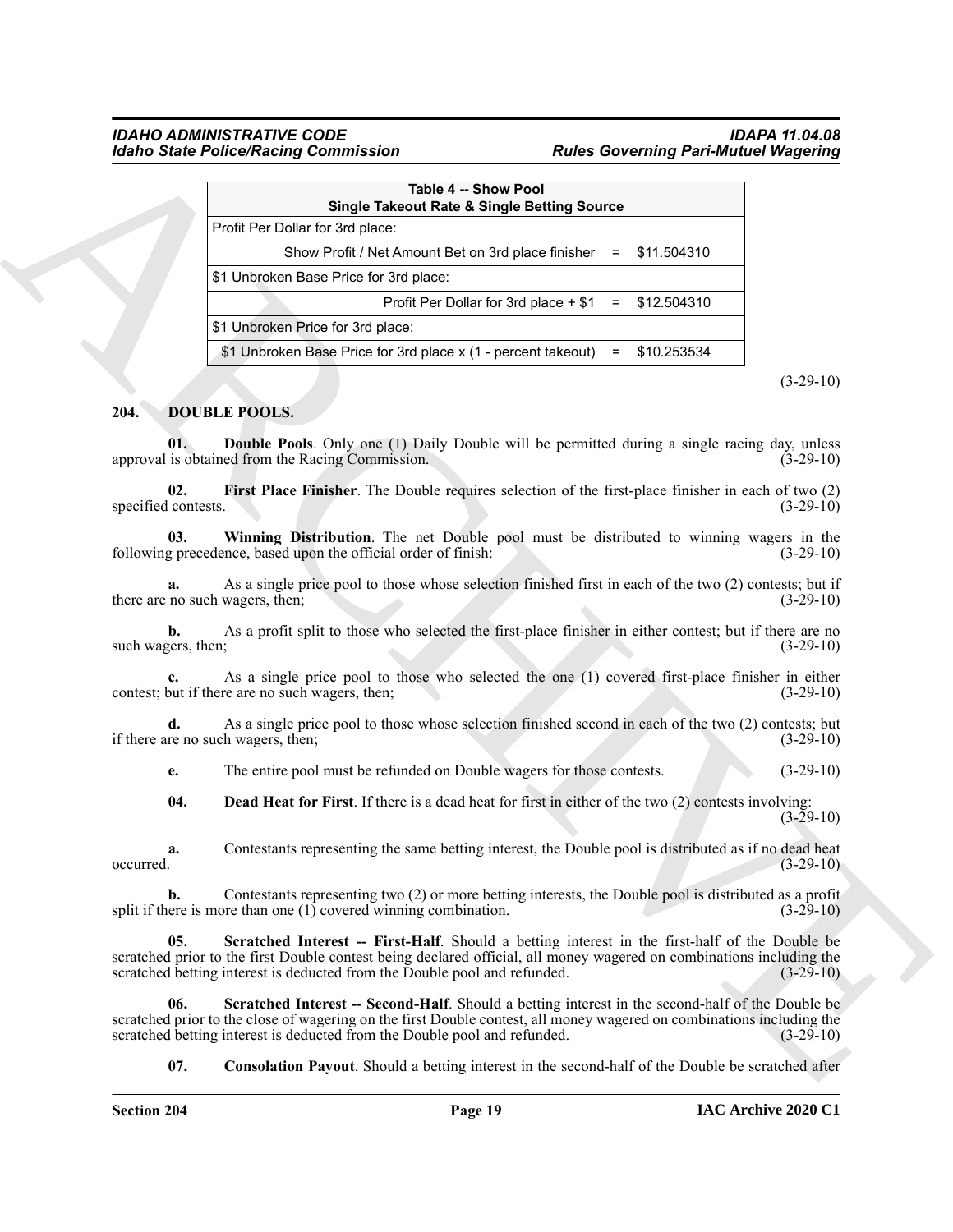<span id="page-19-5"></span><span id="page-19-4"></span><span id="page-19-3"></span><span id="page-19-2"></span><span id="page-19-1"></span><span id="page-19-0"></span>

|                                   | <b>Idaho State Police/Racing Commission</b>                                                                                                                                                                                                                                                                                                                                                                                                                                                                                                                                                                                                                                                                                                                                                                                                                                                                              |                                |              | <b>Rules Governing Pari-Mutuel Wagering</b> |
|-----------------------------------|--------------------------------------------------------------------------------------------------------------------------------------------------------------------------------------------------------------------------------------------------------------------------------------------------------------------------------------------------------------------------------------------------------------------------------------------------------------------------------------------------------------------------------------------------------------------------------------------------------------------------------------------------------------------------------------------------------------------------------------------------------------------------------------------------------------------------------------------------------------------------------------------------------------------------|--------------------------------|--------------|---------------------------------------------|
|                                   | the close of wagering on the first Double contest, all wagers combining the winner of the first contest with the<br>scratched betting interest in the second contest are allocated a consolation payout. In calculating the consolation<br>payout the net Double pool is divided by the total amount wagered on the winner of the first contest and an unbroken<br>consolation price obtained. The broken consolation price is multiplied by the dollar value of wagers on the winner of<br>the first contest combined with the scratched betting interest to obtain the consolation payout. Breakage is not<br>declared in this calculation. The consolation payout is deducted from the net Double pool before calculation and<br>distribution of the winning Double payout. Dead heats including separate betting interests in the first contest will<br>result in a consolation payout calculated as a profit split. |                                |              | $(3-29-10)$                                 |
| 08.<br>wagers for those contests. | <b>Cancelled or "No Contest."</b> If either of the Double contests are cancelled prior to the first Double<br>contest, or the first Double contest is declared "no contest," the entire Double pool must be refunded on Double                                                                                                                                                                                                                                                                                                                                                                                                                                                                                                                                                                                                                                                                                           |                                |              | $(3-29-10)$                                 |
| 09.                               | Second Double Cancelled or "No Contest." If the second Double contest is cancelled or declared<br>"no contest" after the conclusion of the first Double contest, the net Double pool is distributed as a single price pool<br>to wagers selecting the winner of the first Double contest. In the event of a dead heat involving separate betting<br>interests, the net Double pool is distributed as a profit split.                                                                                                                                                                                                                                                                                                                                                                                                                                                                                                     |                                |              | $(3-29-10)$                                 |
| 10.                               | Payoff Posting. Before the running of the last half of the Daily Double pool, the payoff of each<br>combination coupled with the winner of the first half of the Daily Double must be posted in a prominent place.                                                                                                                                                                                                                                                                                                                                                                                                                                                                                                                                                                                                                                                                                                       |                                |              | $(3-29-10)$                                 |
| 11.                               | <b>Third Heat Announcement</b> . In case of a dead heat for winner in the first half $(1/2)$ of the Daily<br>Double, the payoff of the Daily Double need not be posted until after the running of the second half $(1/2)$ of the Daily<br>Double. However, announcement of this fact must be made over the loud speaker and notice to this effect be posted<br>on the board at conclusion of the first half $(1/2)$ of the Daily Double.                                                                                                                                                                                                                                                                                                                                                                                                                                                                                 |                                |              | $(3-29-10)$                                 |
| 12.                               | Close of Sale. Sale of Daily Double tickets must close not later than "off-time" of the first race of                                                                                                                                                                                                                                                                                                                                                                                                                                                                                                                                                                                                                                                                                                                                                                                                                    |                                |              |                                             |
| the Daily Double.                 |                                                                                                                                                                                                                                                                                                                                                                                                                                                                                                                                                                                                                                                                                                                                                                                                                                                                                                                          |                                |              | $(3-29-10)$                                 |
| 13.                               | Daily Double Not a Parlay. The Daily Double Pool is not a parlay and is not connected with the<br>WIN, PLACE, SHOW or other pools in any manner whatsoever.                                                                                                                                                                                                                                                                                                                                                                                                                                                                                                                                                                                                                                                                                                                                                              |                                |              |                                             |
|                                   | Table 5 -- Double Pool<br>(Standard Price Calculation)                                                                                                                                                                                                                                                                                                                                                                                                                                                                                                                                                                                                                                                                                                                                                                                                                                                                   |                                |              |                                             |
|                                   | Sum of Wagers on All Betting Interests                                                                                                                                                                                                                                                                                                                                                                                                                                                                                                                                                                                                                                                                                                                                                                                                                                                                                   | $=$                            | \$194,230.00 |                                             |
|                                   |                                                                                                                                                                                                                                                                                                                                                                                                                                                                                                                                                                                                                                                                                                                                                                                                                                                                                                                          | $Refunds =$                    | \$1,317.00   |                                             |
|                                   | Gross Pool:                                                                                                                                                                                                                                                                                                                                                                                                                                                                                                                                                                                                                                                                                                                                                                                                                                                                                                              |                                |              |                                             |
|                                   | Sum of Wagers on All Betting Interests - Refunds =                                                                                                                                                                                                                                                                                                                                                                                                                                                                                                                                                                                                                                                                                                                                                                                                                                                                       |                                | \$192,913.00 |                                             |
|                                   |                                                                                                                                                                                                                                                                                                                                                                                                                                                                                                                                                                                                                                                                                                                                                                                                                                                                                                                          | Percent Takeout                | 18%          |                                             |
|                                   | Takeout:                                                                                                                                                                                                                                                                                                                                                                                                                                                                                                                                                                                                                                                                                                                                                                                                                                                                                                                 |                                |              |                                             |
|                                   |                                                                                                                                                                                                                                                                                                                                                                                                                                                                                                                                                                                                                                                                                                                                                                                                                                                                                                                          | Gross Pool x Percent Takeout = | \$34,724.34  |                                             |
|                                   | Net Pool:                                                                                                                                                                                                                                                                                                                                                                                                                                                                                                                                                                                                                                                                                                                                                                                                                                                                                                                |                                |              |                                             |
|                                   |                                                                                                                                                                                                                                                                                                                                                                                                                                                                                                                                                                                                                                                                                                                                                                                                                                                                                                                          | Gross Pool - Takeout<br>$=$    | \$158,188.66 |                                             |
|                                   | Gross Amount Bet on Winning Combination                                                                                                                                                                                                                                                                                                                                                                                                                                                                                                                                                                                                                                                                                                                                                                                                                                                                                  | $=$                            | \$23,872.00  |                                             |
|                                   | Profit:                                                                                                                                                                                                                                                                                                                                                                                                                                                                                                                                                                                                                                                                                                                                                                                                                                                                                                                  |                                |              |                                             |
|                                   | Net Pool - Gross Amount Bet on Winning Combination                                                                                                                                                                                                                                                                                                                                                                                                                                                                                                                                                                                                                                                                                                                                                                                                                                                                       | $=$                            | \$134,316.66 |                                             |
|                                   | Profit Per Dollar:                                                                                                                                                                                                                                                                                                                                                                                                                                                                                                                                                                                                                                                                                                                                                                                                                                                                                                       |                                |              |                                             |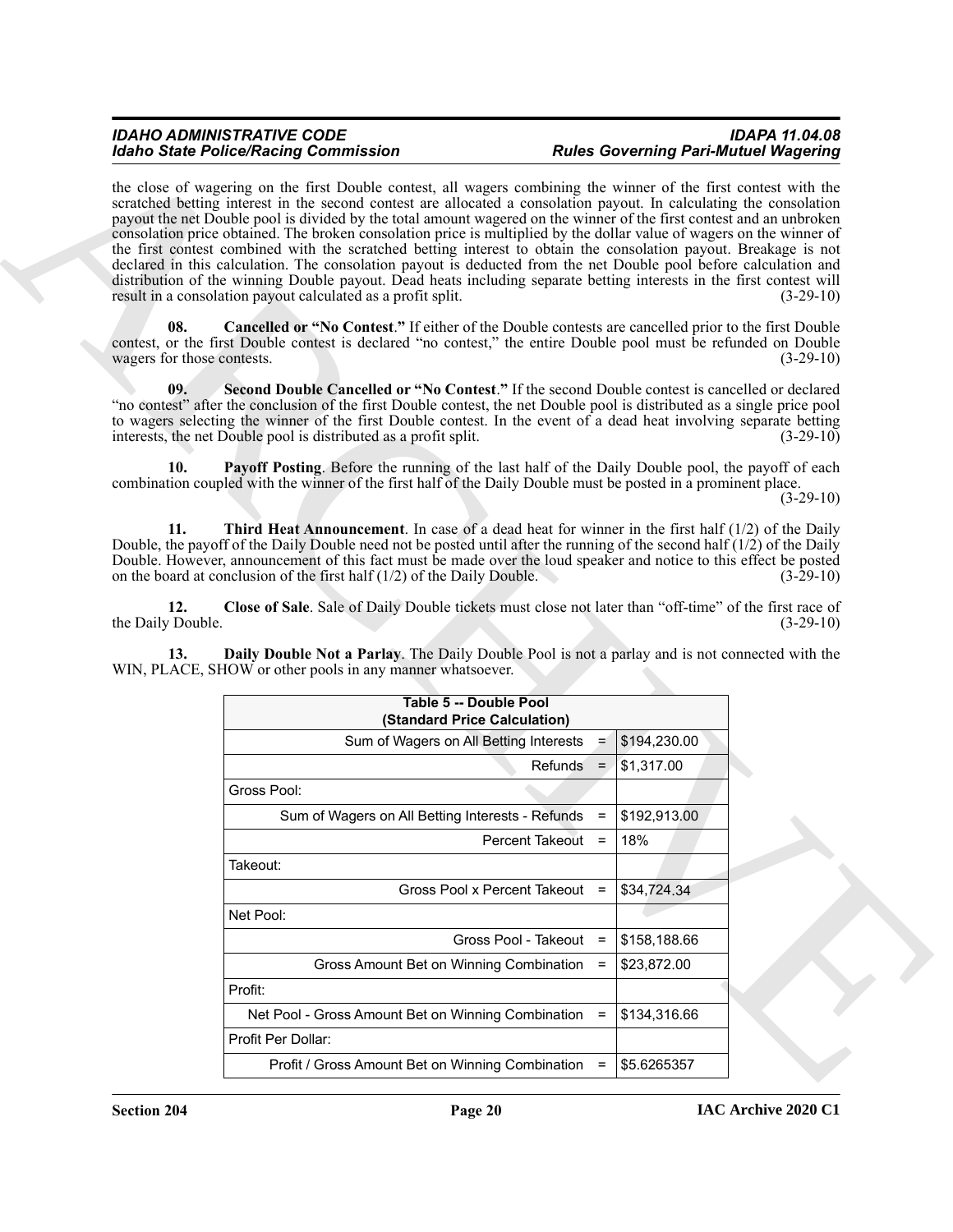### *IDAHO ADMINISTRATIVE CODE IDAPA 11.04.08 Idaho State Police/Racing Commission Rules Governing Pari-Mutuel Wagering*

| Table 5 -- Double Pool<br>(Standard Price Calculation)                                                             |                                     |              |  |
|--------------------------------------------------------------------------------------------------------------------|-------------------------------------|--------------|--|
| \$1 Unbroken Price:                                                                                                |                                     |              |  |
|                                                                                                                    | Profit Per Dollar + \$1<br>$=$      | \$6.6265357  |  |
|                                                                                                                    |                                     |              |  |
| Table 6 -- Double Pool<br><b>Consolation Pricing:</b>                                                              |                                     |              |  |
| Sum of Wagers on All Betting Interests                                                                             | $\equiv$                            | \$194,230.00 |  |
|                                                                                                                    | Refunds<br>$\equiv$                 | \$1,317.00   |  |
| Gross Pool:                                                                                                        |                                     |              |  |
| Sum of Wagers on All Betting Interests - Refunds                                                                   | $\equiv$                            | \$192,913.00 |  |
|                                                                                                                    | Percent Takeout<br>$\equiv$         | 18%          |  |
| Takeout:                                                                                                           |                                     |              |  |
| Gross Pool x Percent Takeout =                                                                                     |                                     | \$34,724.34  |  |
| Net Pool:                                                                                                          |                                     |              |  |
|                                                                                                                    | Gross Pool - Takeout =              | \$158,188.66 |  |
| <b>Consolation Pool:</b>                                                                                           |                                     |              |  |
| Sum Total Amount Bet on winner of the first contest<br>with all second contest betting interests                   | $\equiv$                            | \$43,321.00  |  |
| \$1 Consolation Unbroken Consolation Price:                                                                        |                                     |              |  |
| Net Pool / Consolation Pool                                                                                        | $\equiv$                            | \$3.6515468  |  |
| \$1 Consolation Broken Price:                                                                                      | $\equiv$                            | \$3.65       |  |
| Amount Bet on winner of the first contest<br>with scratched betting interests:                                     | $\equiv$                            | \$1,234.00   |  |
| <b>Consolation Liability:</b>                                                                                      |                                     |              |  |
| \$1 Consolation Broken Price x (Amount Bet on the winner<br>of the first contest with scratched betting interests) | $\equiv$                            | \$4,504.10   |  |
| Adjusted Net Pool:                                                                                                 |                                     |              |  |
| Net Pool - Consolation Liability =                                                                                 |                                     | \$153,684.56 |  |
| Gross Amount Bet on the Winning Combination                                                                        | $=$                                 | \$23,872.00  |  |
| Profit:                                                                                                            |                                     |              |  |
| Adjusted Net Pool - Gross Amount Bet<br>on the Winning Combination                                                 | $\equiv$                            | \$129,812.56 |  |
| Profit Per Dollar:                                                                                                 |                                     |              |  |
| Profit / Gross Amount Bet on the Winning Combination                                                               | $\equiv$                            | \$5.4378586  |  |
| Unbroken Price:                                                                                                    |                                     |              |  |
|                                                                                                                    | Profit Per Dollar + \$1<br>$\equiv$ | \$6.4378586  |  |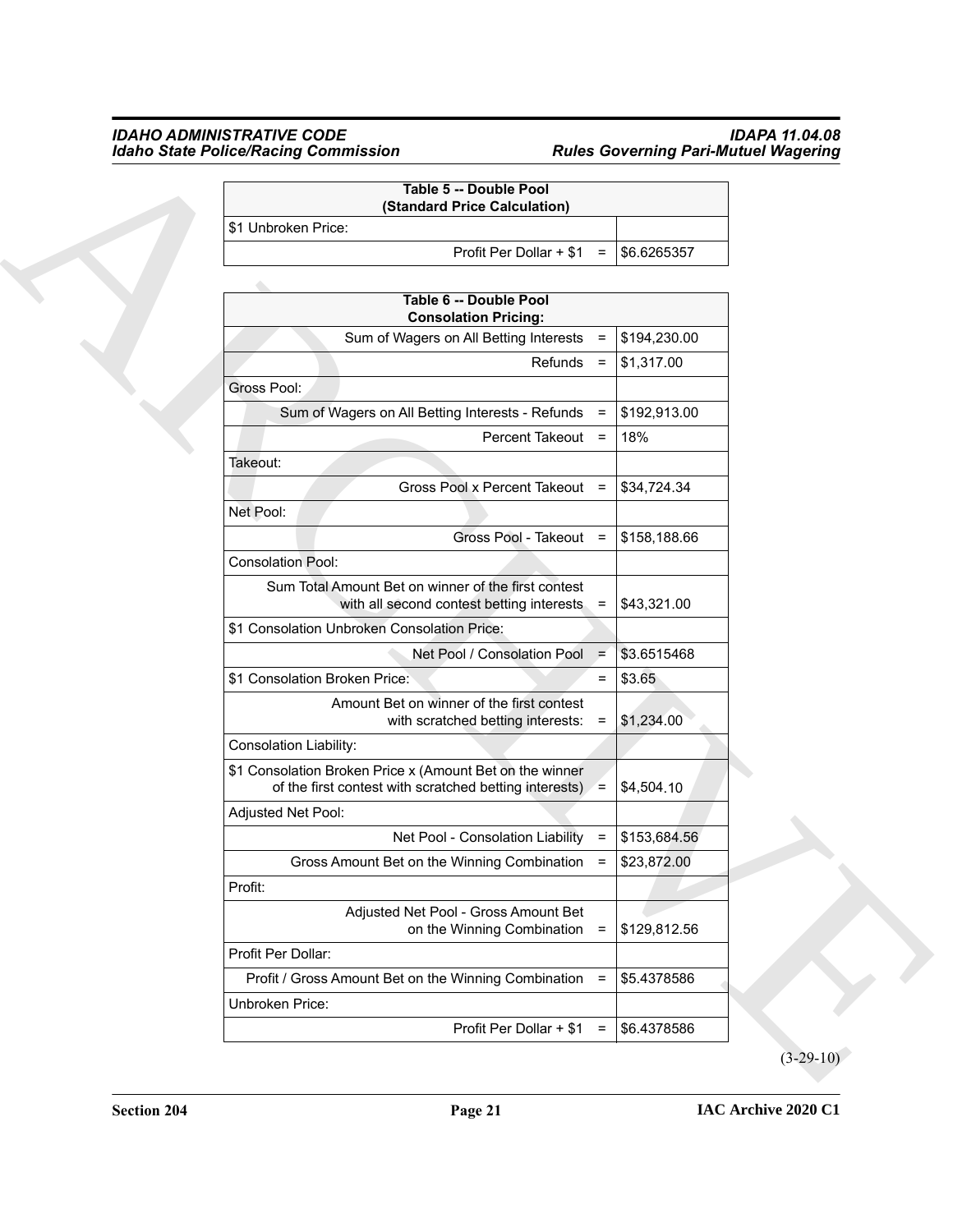### <span id="page-21-1"></span><span id="page-21-0"></span>**205. WIN THREE POOLS.**

<span id="page-21-5"></span>**01. Win Three Pools**. The Win Three (3) requires selection of the first-place finisher in each of three  $(3)$  specified contests.  $(3-29-10)$ 

<span id="page-21-3"></span>**02. Distribution**. The net Win Three (3) pool must be distributed to winning wagers in the following ice, based upon the official order of finish: precedence, based upon the official order of finish:

**a.** As a single price pool to those whose selection finished first in each of the three (3) contests; but if there are no such wagers, then; (3-29-10) (3-29-10)

**b.** As a single price pool to those who selected the first-place finisher in any two (2) of the three (3) contests; but if there are no such wagers, then; (3-29-10)

As a single price pool to those who selected the first-place finisher in any one (1) of the three (3) ore are no such wagers, then; contests; but if there are no such wagers, then;

<span id="page-21-2"></span>**d.** The entire pool must be refunded on Win Three (3) wagers for those contests. (3-29-10)

**03. Dead Heat**. If there is a dead heat for first in any of the three (3) contests involving: (3-29-10)

**a.** Contestants representing the same betting interest, the Win Three (3) pool is distributed as if no dead heat occurred. (3-29-10)

**b.** Contestants representing two (2) or more betting interests, the Win Three (3) pool is distributed as a single price pool and is distributed as follows: (3-29-10)

**i.** As a profit split to those whose selections finished first in each of the three (3) contests; but if there are no such wagers, then; (3-29-10) (3-29-10)

ii. As a single price pools to those who selected the first place finisher in any two (2) of the three (3) contests; but if there are no such wagers, then; (3-29-10) (3-29-10)

iii. As a single price pool to those who selected the first place finisher in any one (1) of the three (3) contests; but if there are no such wagers, then; (3-29-10)

<span id="page-21-4"></span>iv. The entire Win Three pool is refunded. (3-29-10)

**04. Substitution of a Scratch**. Should a betting interest be scratched from a leg of the Win Three (3) all bets with the scratched betting interest will be handled as follows: (3-29-10)

**a.** If the scratch (that herein after includes being declared a non-starter or a non-betting starter) was made prior to the start of the first leg, all bets containing such scratched betting interest must be refunded to determine the gross pool an removed from further consideration in the pool; (3-29-10)

**b.** If the scratch was made in the second leg after the start of the first leg, a consolation payoff will be computed for those bets combining the winners of the first and third legs with the scratched betting interest as follows: (3-29-10) follows: (3-29-10)

i. The statutory take-out is deducted from the gross pool and then the amount represented by the bets on combinations involving betting interests scratched from the third leg (reduced by the take-out thereon). (3-29-10)

**Each State Police/Nation Commutation**<br>
2015. Will Three Earth Commutation<br>
21. When The Revenue of the State Commutation (and the State Commutation (b) and the State Commutation (b) and<br>
22. Distribution The State VI Th ii. The resulting remainder is divided by the amounts bet on the combination of such first and third leg winners with all betting interests (less breaks) to determine the consolation price per dollar payable to those bets combining winners of the first and third legs with the betting interest scratched in the second leg. The break may not be deduced from the pool. (3-29-10)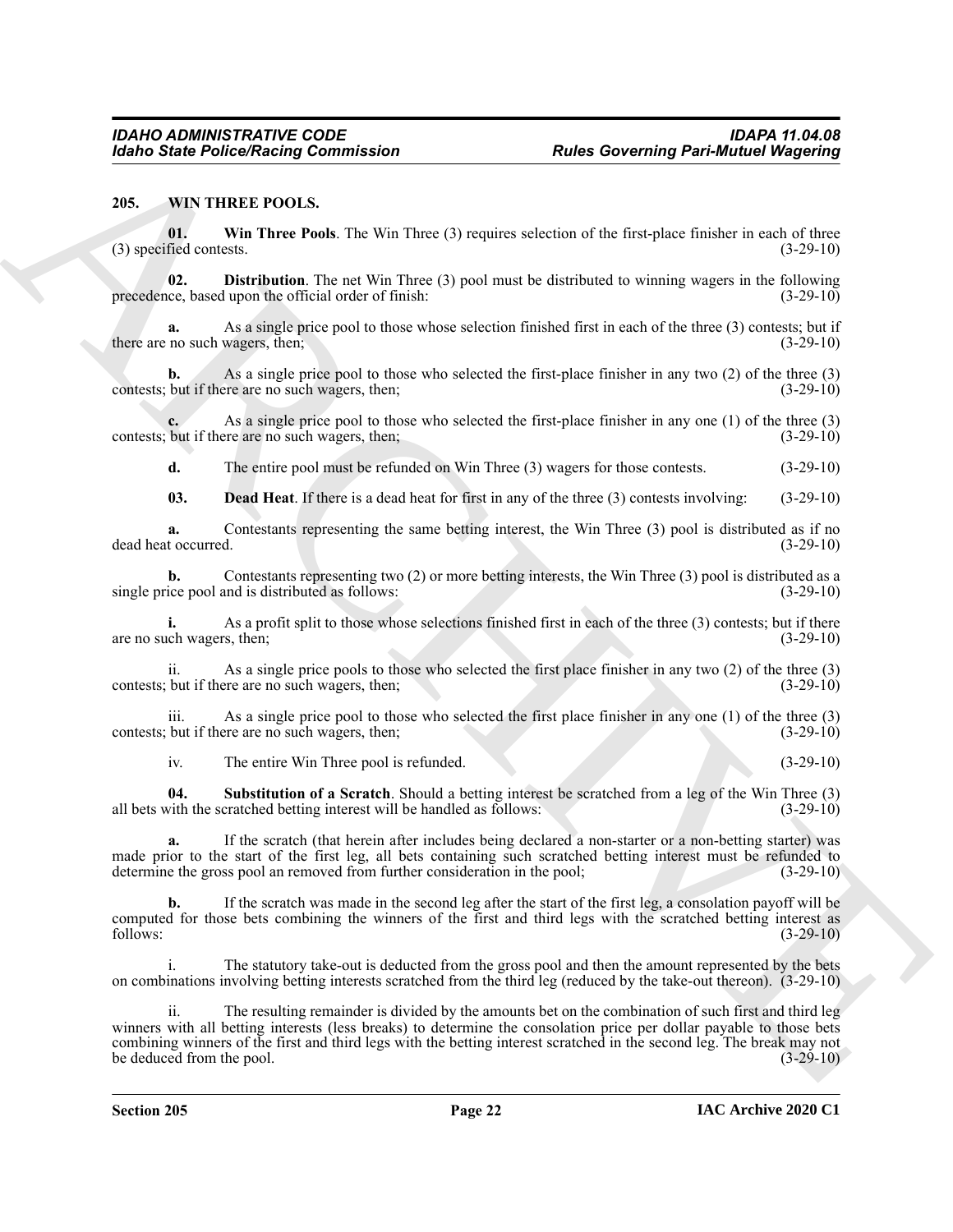**c.** If a betting interest is scratched in the third leg after the start of the first leg, a consolation payoff must be computed as for those bets combining the winners of the first and second legs with such scratched betting interest as follows: (3-29-10)

The statutory take-out is deducted from the gross pool and then the amount represented by bets on combinations involving betting interests scratched from the second leg (reduced by the rate of the take-out thereon).  $(3-29-10)$ 

ii. The resulting remainder is divided by the amount bet on the combination of such first and second leg winners with all betting interests in the third leg (less breaks) to determine the consolation price per dollar payable to those bets combining winners of the first and second legs with a betting interest scratched in the third leg. The breaks must not be deducted from the pool. (3-29-10) breaks must not be deducted from the pool.

**d.** If betting interests are scratched in both the second and third legs after the start of the first leg, a consolation payoff is computed for those bets combining the winner of the first leg with the betting interests scratched in both the second and third legs as follows: (3-29-10)

The takeout is deducted from the gross pool and the remainder is divided by the amount bet on the winner of the first leg combined with all other betting interests (less breaks) to determine the consolation price per dollar payable to those tickets combining the winner of the first leg with the scratch betting interests from both the second and third legs. (3-29-10) second and third legs.

<span id="page-22-4"></span>**05**. **All Three Cancelled**. If all three (3) Win Three (3) contests are cancelled or declared "no contest," the entire pool must be refunded on Win Three (3) wagers for those contests. (3-29-10)

<span id="page-22-5"></span>**06**. **One or Two Canceled**. If one (1) or two (2) of the Win Three (3) contests are cancelled or declared "no contest," the Win Three (3) pool will remain valid and must be distributed in accordance with these rules.

 $(3-29-10)$ 

### <span id="page-22-3"></span><span id="page-22-1"></span><span id="page-22-0"></span>**206. PICK (N) POOLS.**

**Pick (n) Pools**. The Pick (n) requires selection of the first-place finisher in each of a designated number of contests. The racing association must obtain written approval from the Racing Commission concerning the scheduling of Pick (n) contests, the designation of one (1) of the methods prescribed in these rules, and the amount of any cap to be set on the carryover. Any changes to the approved Pick (n) format require prior approval from the Racing Commission. (3-29-10)

<span id="page-22-2"></span>**02. Apportioning the Pool**. The Pick (n) pool is apportioned under one (1) of the following methods: (3-29-10)

**a.** Method 1- Pick (n) with Carryover: The net Pick (n) pool and carryover, if any, must be distributed as a single price pool to those who selected the first-place finisher in each of the Pick (n) contests, based upon the official order of finish. If there are no such wagers, then a designated percentage of the net pool will be distributed as a single price pool to those who selected the first-place finisher in the greatest number of Pick (n) contests; and the remainder will be added to the carryover. (3-29-10) remainder will be added to the carryover.

For the Police Neutral Commutation<br>
For the Corresponds of the Corresponds of the Corresponds of the Corresponds of the Corresponds of the Corresponds of the Corresponds of the Corresponds of the Corresponds of the Corres **b.** Method 2 - Pick (n) with Minor Pool and Carryover: The major share of the net Pick (n) pool and the carryover, if any, must be distributed to those who selected the first-place finisher in each of the Pick (n) contests, based upon the official order of finish. The minor share of the net Pick (n) pool is distributed to those who selected the first-place finisher in the second greatest number of Pick (n) contests, based upon the official order of finish. If there are no wagers selecting the first- place finisher of all Pick (n) contests, the minor share of the net Pick (n) pool will be distributed as a single price pool to those who selected the first-place finisher in the greatest number of Pick (n) contests; and the major will be added to the carryover. (3-29-10)

**c.** Method 3 - Pick (n) with No Minor Pool and No Carryover: The net Pick (n) pool must be distributed as a single price pool to those who selected the first-place finisher in the greatest number of Pick (n)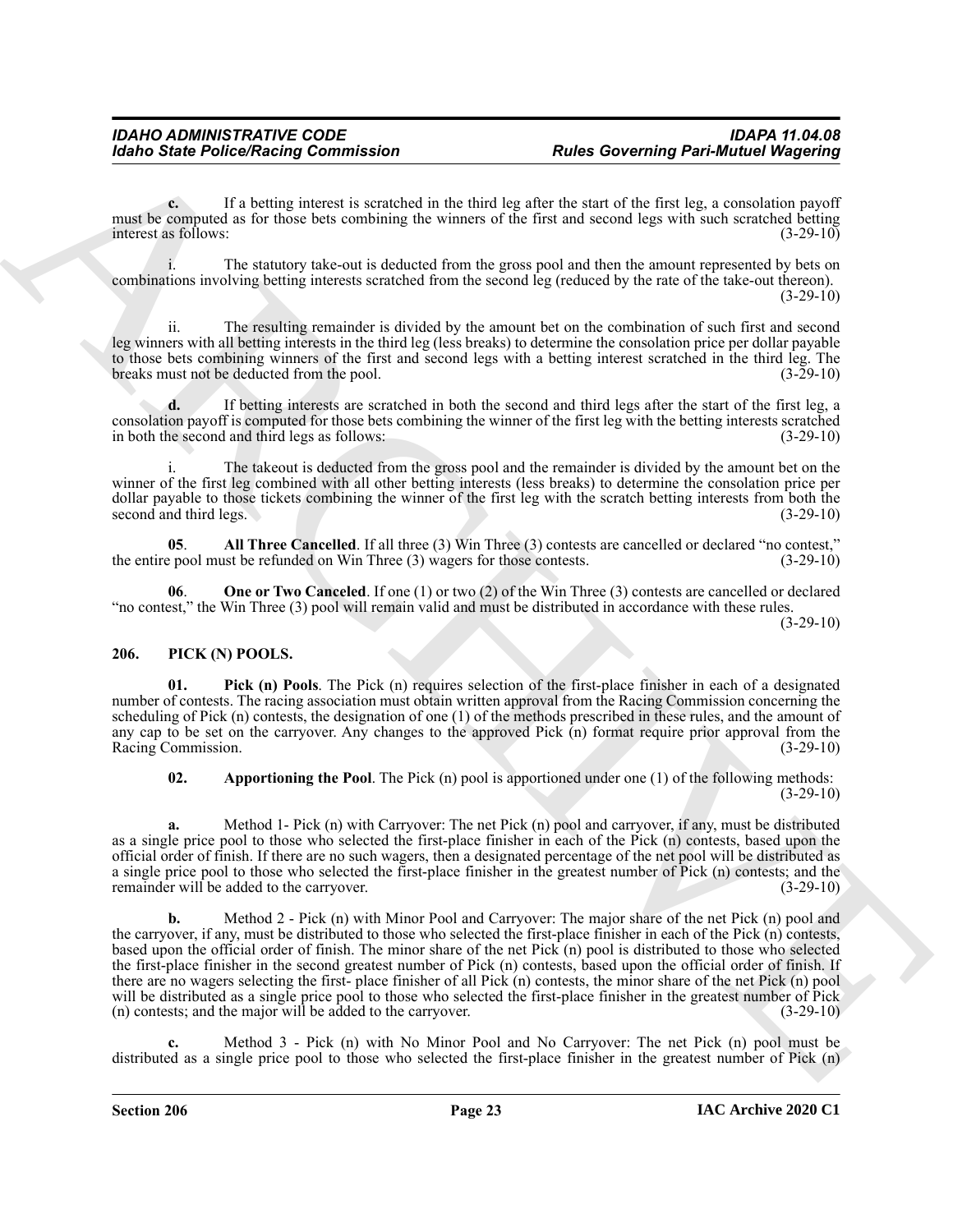| IDAHO ADMINISTRATIVE CODE            | IDAPA 11.04.08                              |
|--------------------------------------|---------------------------------------------|
| Idaho State Police/Racing Commission | <b>Rules Governing Pari-Mutuel Wagering</b> |

contests, based upon the official order of finish. If there are no winning wagers, the pool is refunded. (3-29-10)

**d.** Method 4 - Pick (n) with Minor Pool and No Carryover: The major share of the net Pick (n) pool must be distributed to those who selected the first place finisher in the greatest number of Pick (n) contests, based upon the official order of finish. The minor share of the net Pick (n) pool is distributed to those who selected the firstplace finisher in the second greatest number of Pick (n) contests, based upon the official order of finish. If there are no wagers selecting the first-place finisher in a second greatest number of Pick (n) contests, the minor share of the net Pick (n) pool is combined with the major share for distribution as a single price pool to those who selected the firstplace finisher in the greatest number of Pick (n) contests. If the greatest number of first-place finishers selected is one (1), the major and minor shares are combined for distribution as a single price pool. If there are no winning wagers, the pool is refunded. (3-29-10)

**e.** Method 5 - Pick (n) with Minor Pool and No Carryover: The major share of net Pick (n) pool must be distributed to those who selected the first-place finisher in each of the Pick (n) contests, based upon the official order of finish. The minor share of the net Pick (n) pool is distributed to those who selected the first-place finisher in the second greatest number of Pick (n) contests, based upon the official order of finish. If there are no wagers selecting the first-place finisher in all Pick (n) contests, the entire net Pick (n) pool is distributed as a single price pool to those who selected the first-place finisher in the greatest number of Pick (n) contests. If there are no wagers selecting the first-place finisher in a second greatest number of Pick (n) contests, the minor share of the net Pick (n) pool is combined with the major share for distribution as a single price pool to those who selected the first-place finisher in each of the Pick (n) contests. If there are no winning wagers, the pool is refunded. (3-29-10)

Monito State Police-Nearly Governington<br>
And the control of the state of the state of the state of the state of the state of the state of the state of the state of the state of the state of the state of the state of the s **f.** Method 6 - Pick (n) with Minor Pool, Jackpot Pool, Major Carryover and Jackpot Carryover: Predetermined percentages of the net Pick (n) pool must be set aside as a Major pool, Minor pool and Jackpot pool. The Major share of the net Pick (n) pool and the Major carryover, if any, is distributed to those who selected the firstplace finisher of each of the Pick (n) contests, based on the official order of finish. If there are no tickets selecting the first-place finisher in each of the Pick (n) contests, the Major net pool is added to the Major carryover. If there is only one (1) single ticket selecting the first-place finisher of each of the Pick (n) contests, based on the official order of finish, the Jackpot share of the net Pick (n) pool and the Jackpot carryover, if any, is distributed to the holder of that single ticket, along with the Major net pool and the Major carryover, if any. If more than one (1) ticket selects the first-place finisher of each of the Pick (n) contests the Jackpot net pool is added to the Jackpot carryover. The Minor share of the net Pick (n) pool is distributed to those who selected the first-place finisher of the second greatest number of Pick (n) contests, based on the official order of finish. If there are no wagers selecting the first-place finisher of all Pick (n) contests, the Minor net pool of the Pick (n) pool is distributed as a single price pool to those who selected the first-place finisher of the greatest number of Pick (n) contests.  $(3-29-10)$ first-place finisher of the greatest number of Pick  $(n)$  contests.

<span id="page-23-1"></span>**03. Dead Heat**. If there is a dead heat for first in any of the Pick (n) contests involving: (3-29-10)

**a.** Contestants representing the same betting interest, the Pick (n) pool must be distributed as if no t occurred.  $(3-29-10)$ dead heat occurred.

**b.** Contestants representing two (2) or more betting interests, the Pick (n) pool must be distributed as a single price pool with each winning wager receiving an equal share of the profit. (3-29-10)

<span id="page-23-2"></span>**04. Scratched Entry**. Should a betting interest in any of the Pick (n) contests be scratched, the actual favorite, as evidenced by total amounts wagered in the Win pool at host association for the contest at the close of wagering on that contest, will be substituted for the scratched betting interest for all purposes, including pool calculations. In the event that the Win pool total for two (2) or more favorites is identical, the substitute selection will be the betting interest with the lowest program number. The totalisator must produce reports showing each of the wagering combinations with substituted betting interests which became winners as a result of the substitution, in addition to the normal winning combination. (3-29-10)  $(3-29-10)$ 

**05. Cancellation and Refunds**. The Pick (n) pool will be cancelled and all Pick (n) wagers for the individual performance will be refunded, if: (3-29-10)

<span id="page-23-0"></span>**a.** At least two (2) contests included as part of a Pick Three (3) are cancelled or declared "no contest";  $(3-29-10)$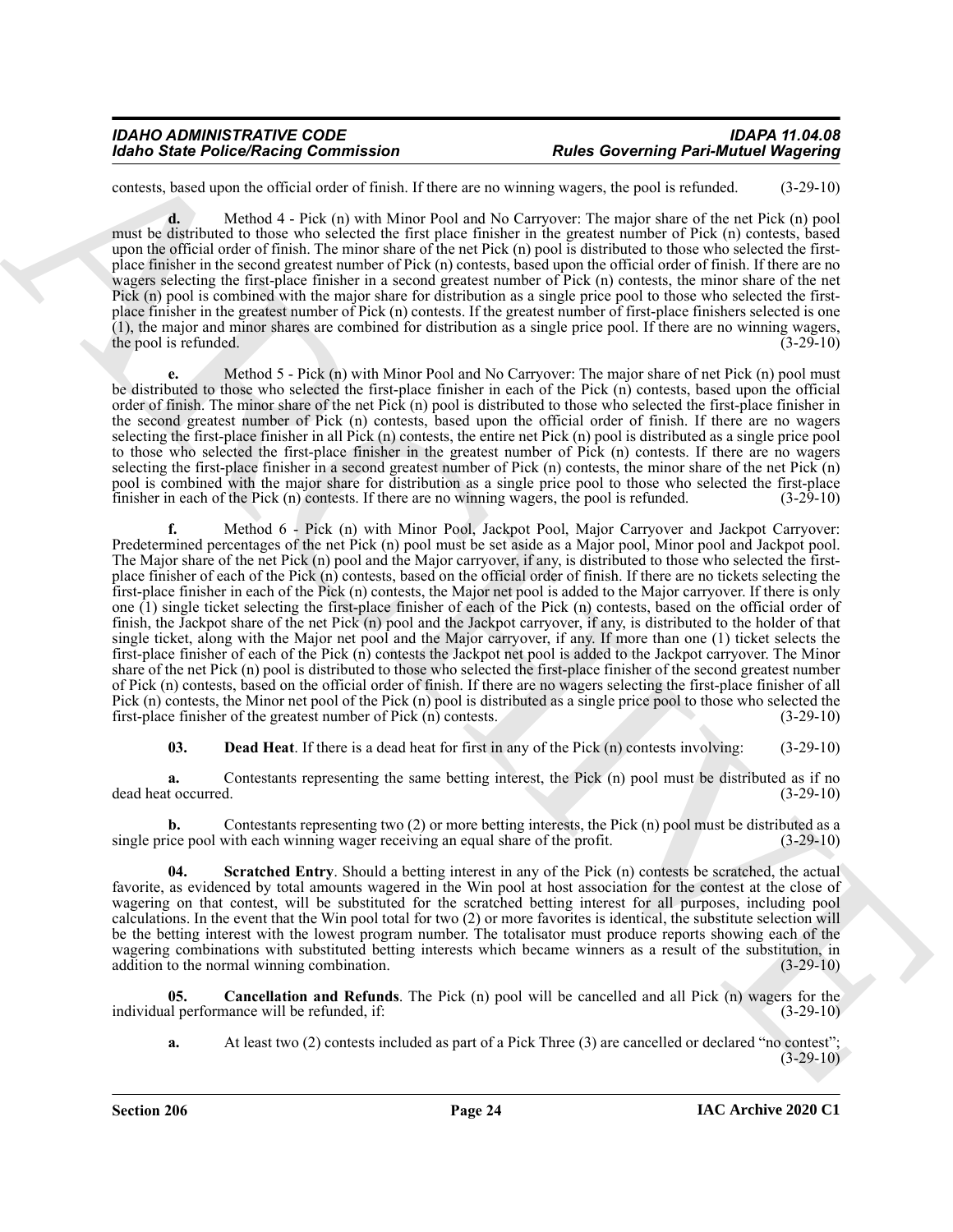**b.** At least three (3) contests included as part of a Pick Four (4), Pick Five (5) or Pick Six (6) are cancelled or declared "no contest"; (3-29-10)

**c.** At least four (4) contests included as part of a Pick Seven (7), Pick Eight (8) or Pick Nine (9) are cancelled or declared "no contest"; or (3-29-10)

<span id="page-24-5"></span>**d.** At least five (5) contests included as part of a Pick Ten (10) are cancelled or declared "no contest."  $(3-29-10)$ 

**06. Net Pool Distribution**. If at least one (1) contest included as part of a Pick (n) is cancelled or declared "no contest," but not more than the number specified in these rules the net pool must be distributed as a single price pool to those whose selection finished first in the greatest number of Pick (n) contests for that performance. Such distribution must include the portion ordinarily retained for the Pick (n) carryover but not the carryover from previous performances. (3-29-10)

<span id="page-24-4"></span><span id="page-24-0"></span>**07. Course Condition**. If the condition of the course warrants a change of racing surface in any of the legs of the Pick (n) races, and such change was not known to the public prior to the closing of wagering for the Pick (n) pool, the stewards must declare the changed leg(s) a "no contest" for Pick (n) wagering purposes only. A "no contest" race is not to be considered as a contested race.  $(3-29-10)$ contest" race is not to be considered as a contested race.

For the Police Neumann Commutation<br>
And the Coreal of Police Neumann Enters and the United States (1), this Eve (5), or RA States (1), or RA States (1), or RA States (1), or RA States (1), or RA States (1), or RA States ( **08. Capped Carryover**. The Pick (n) carryover may be capped at a designed level approved by the Racing Commission so that if, at the close of any performance, the amount in the Pick (n) carryover equals or exceeds the designated cap, the Pick (n) carryover will be frozen until it is won or distributed under other provisions of this rule. After the Pick (n) carryover is frozen, one hundred (100%) percent of the net pool, part of which ordinarily would be added to the Pick (n) carryover, must be distributed to those whose selection finished first in the greatest number of Pick (n) contests for that performance. (3-29-10)

<span id="page-24-2"></span>**Carryover Requested**. A written request for permission to distribute the Pick (n) carryover on a specific performance may be submitted to the Racing Commission. The request must contain justification for the distribution, an explanation of the benefit to be derived, and the intended date and performance for the distribution. (3-29-10)

<span id="page-24-7"></span>**10. Single Price Distribution**. Should the Pick (n) carryover be designated for distribution on a specified date and performance in which there are no wagers selecting the first-place finisher in each of the Pick (n) contests, the entire pool must be distributed as a single price pool to those whose selection finished first in the greatest number of Pick (n) contests. The Pick (n) carryover must be designated for distribution on a specified date and performance only under the following circumstances: (3-29-10) performance only under the following circumstances:

**a.** Upon written approval from the Racing Commission as provided in these rules.  $(3-29-10)$ 

**b.** Upon written approval from the Racing Commission when there is a change in the carryover cap, a change from one (1) type of Pick (n) wagering to another or when the Pick (n) is discontinued. (3-29-10)

<span id="page-24-3"></span><span id="page-24-1"></span>**c.** On the closing performance of the meet or split meet.  $(3-29-10)$ 

**11. Carryover Deposit**. If, for any reason, the Pick (n) carryover must be held over to the corresponding Pick (n) pool of a subsequent meet, the carryover must be deposited in an interest-bearing account approved by the Racing Commission. The Pick (n) carryover plus accrued interest must then be added to the net Pick (n) pool of the following meet on a date and performance so designated by the Racing Commission.  $(3-29-10$  $(n)$  pool of the following meet on a date and performance so designated by the Racing Commission.

**12. Contribution to Pool**. With the written approval of the Racing Commission, the racing association may contribute to the Pick (n) carryover a sum of money up to the amount of any designated cap. (3-29-10)

<span id="page-24-6"></span>**13. Prohibited Information**. Providing information to any person regarding covered combinations, amounts wagered on specific combinations, number of tickets sold, or number of live tickets remaining is strictly prohibited until the race is made official. This does not prohibit necessary communication between totalisator and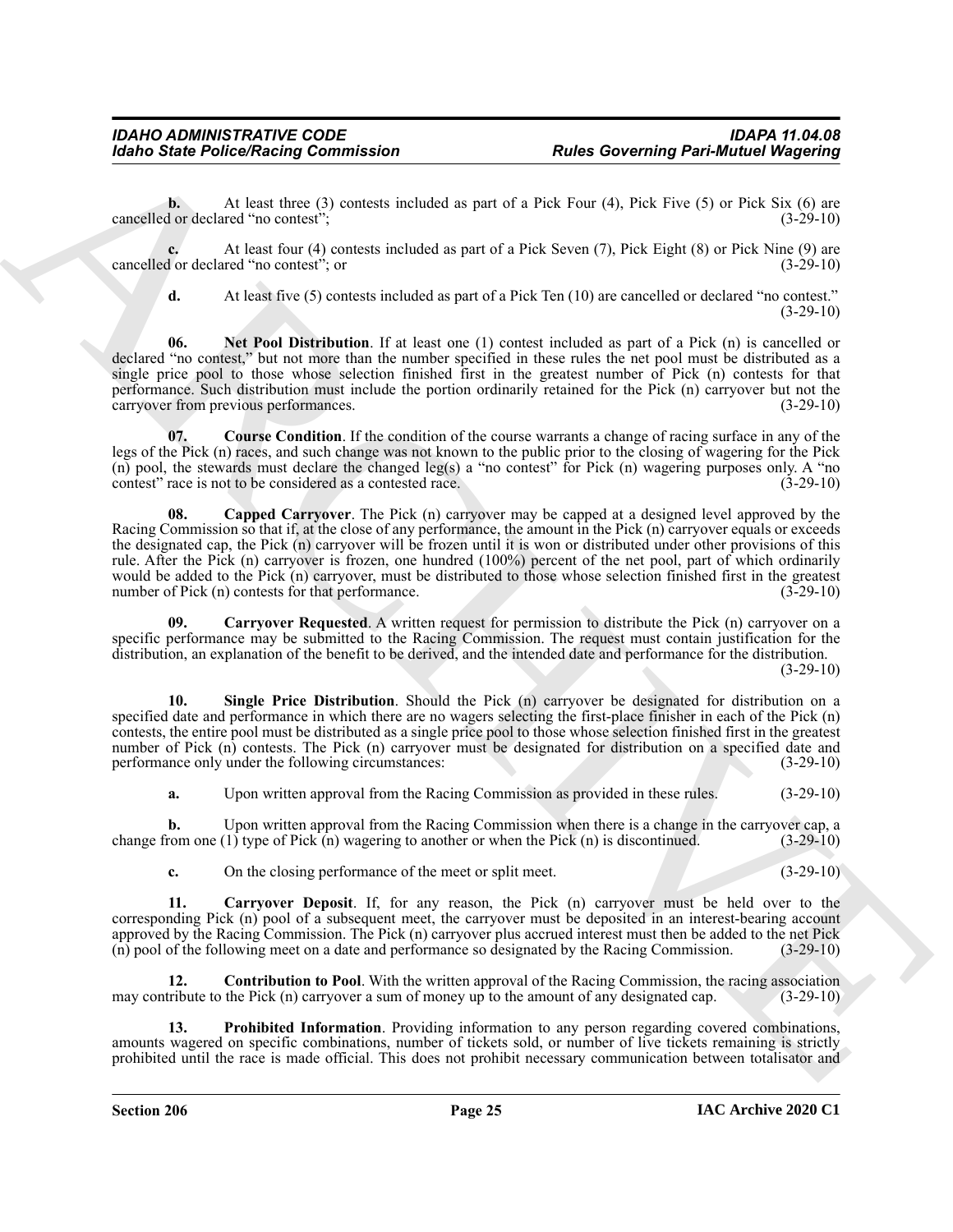### *IDAHO ADMINISTRATIVE CODE IDAPA 11.04.08 Idaho State Police/Racing Commission*

### <span id="page-25-1"></span>**TABLE 7 -- PICK 7 POOL MULTIPLE TAKEOUT RATES AND MULTIPLE BETTING SOURCES**

|           | <b>Percent</b><br><b>Takeout</b> | <b>Gross Pool</b><br><b>Bet On</b> | <b>Gross Amount</b><br>- Win | <b>Net Pool</b><br><b>Bet On</b> | <b>Net Amount</b><br>- Win |
|-----------|----------------------------------|------------------------------------|------------------------------|----------------------------------|----------------------------|
| Source 1: | 16%                              | \$190,000                          | \$44                         | \$159,600                        | \$36.96                    |
| Source 2: | 18.5%                            | \$10,000                           | \$18                         | \$8.150                          | \$14.67                    |
| Source 3: | 21%                              | \$525,730                          | \$124                        | \$415,326.70                     | \$97.96                    |
| TOTALS: I |                                  | \$725,730                          | \$186                        | \$583,076.70                     | \$149.59                   |

|      | specific performances.              | MULTIPLE TAKEOUT RATES AND MULTIPLE BETTING SOURCES                                                                                                                                                                                                                                                                                                                                                                                                                                                      |                                    | <b>TABLE 7 -- PICK 7 POOL</b> |                                                                                                                                                       | wagering is reinstated. A racing association may request approval of a Pick (n) wager or separate wagering pool for                                                                                                                        |
|------|-------------------------------------|----------------------------------------------------------------------------------------------------------------------------------------------------------------------------------------------------------------------------------------------------------------------------------------------------------------------------------------------------------------------------------------------------------------------------------------------------------------------------------------------------------|------------------------------------|-------------------------------|-------------------------------------------------------------------------------------------------------------------------------------------------------|--------------------------------------------------------------------------------------------------------------------------------------------------------------------------------------------------------------------------------------------|
|      |                                     | <b>Percent</b><br><b>Takeout</b>                                                                                                                                                                                                                                                                                                                                                                                                                                                                         | <b>Gross Pool</b><br><b>Bet On</b> | <b>Gross Amount</b><br>- Win  | <b>Net Pool</b><br><b>Bet On</b>                                                                                                                      | <b>Net Amount</b><br>- Win                                                                                                                                                                                                                 |
|      | Source 1:                           | 16%                                                                                                                                                                                                                                                                                                                                                                                                                                                                                                      | \$190,000                          | \$44                          | \$159,600                                                                                                                                             | \$36.96                                                                                                                                                                                                                                    |
|      | Source 2:                           | 18.5%                                                                                                                                                                                                                                                                                                                                                                                                                                                                                                    | \$10,000                           | \$18                          | \$8,150                                                                                                                                               | \$14.67                                                                                                                                                                                                                                    |
|      | Source 3:                           | 21%                                                                                                                                                                                                                                                                                                                                                                                                                                                                                                      | \$525,730                          | \$124                         | \$415,326.70                                                                                                                                          | \$97.96                                                                                                                                                                                                                                    |
|      | <b>TOTALS:</b>                      |                                                                                                                                                                                                                                                                                                                                                                                                                                                                                                          | \$725,730                          | \$186                         | \$583,076.70                                                                                                                                          | \$149.59                                                                                                                                                                                                                                   |
|      |                                     | <b>Total Profit:</b><br>Total Net Pool - Total Net Bet on the<br><b>Winning Combination</b><br>Profit Per Dollar:<br>Total Profit / Total Net Bet on the Winning Combination<br>\$1 Unbroken Base Price:<br>Profit Per Dollar + \$1<br>\$1 Unbroken Price for Source 1:<br>\$1 Unbroken Base Price x (1 - Percent Takeout)<br>\$1 Unbroken Price for Source 2:<br>\$1 Unbroken Base Price x (1 - Percent Takeout)<br>\$1 Unbroken Price for Source 3:<br>\$1 Unbroken Base Price x (1 - Percent Takeout) |                                    |                               | \$582,927.11<br>$=$<br>\$3,896.8321<br>$=$<br>\$3,897.8321<br>$\equiv$<br>\$3,274.1789<br>$=$<br>\$3,176.7331<br>$\equiv$<br>\$3,079.2873<br>$\equiv$ | $(3-29-10)$                                                                                                                                                                                                                                |
| 207. | 01.<br>for a single contest.<br>02. | <b>QUINELLA POOLS.</b><br>precedence, based upon the official order of finish:                                                                                                                                                                                                                                                                                                                                                                                                                           |                                    |                               |                                                                                                                                                       | <b>Quinella Pools</b> . The Quinella requires selection of the first two (2) finishers, irrespective of order,<br>$(3-29-10)$<br>Distribution. The net Quinella pool must be distributed to winning wagers in the following<br>$(3-29-10)$ |

### <span id="page-25-4"></span><span id="page-25-3"></span><span id="page-25-2"></span><span id="page-25-0"></span>**207. QUINELLA POOLS.**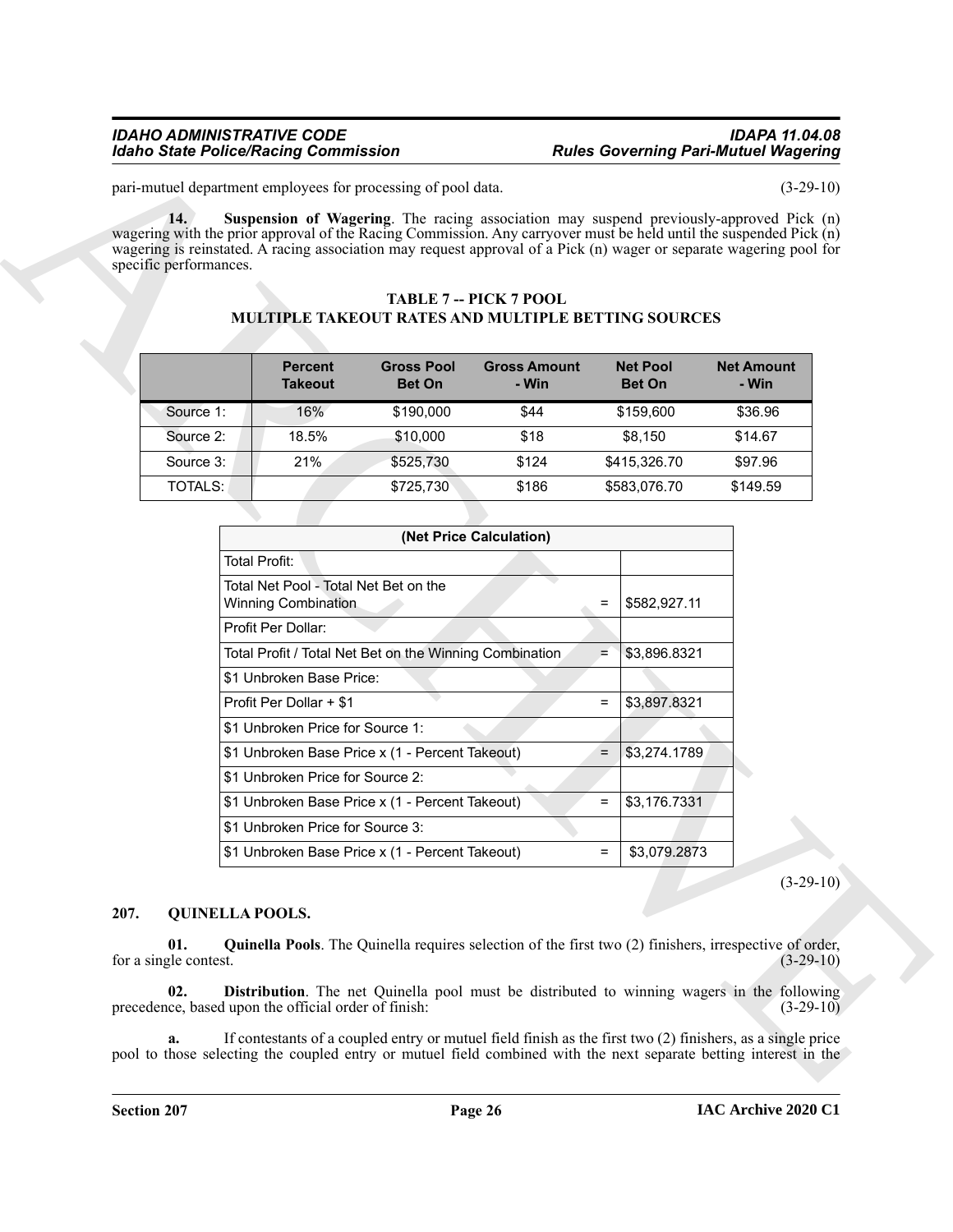official order of finish, otherwise; (3-29-10)

**b.** As a single price pool to those whose combination finished as the first two (2) betting interests; but if there are no such wagers, then;  $(3-29-10)$ 

**c.** As a profit split to those whose combination included either the first- or second-place finisher; but in en ouch wagers on one (1) of those two (2) finishers, then; if there are no such wagers on one  $(1)$  of those two  $(2)$  finishers, then;

**d.** As a single price pool to those whose combination included the one (1) covered betting interest included within the first two (2) finishers; but if there are no such wagers, then; (3-29-10)

**e.** The entire pool must be refunded on Quinella wagers for that contest. (3-29-10)

<span id="page-26-4"></span>**03. Dead Heat -- First Place**. If there is a dead heat for first involving: (3-29-10)

**a.** Contestants representing the same betting interest, the Quinella pool is distributed to those selecting the coupled entry or mutuel field combined with the next separate betting interest in the official order of finish. (3-29-10)

**b.** Contestants representing two (2) betting interests, the Quinella pool is distributed as if no dead heat  $\alpha$  occurred.  $(3-29-10)$ 

**c.** Contestants representing three (3) or more betting interests, the Quinella pool is distributed as a profit split. (3-29-10)

<span id="page-26-6"></span><span id="page-26-5"></span>**04. Dead Heat -- Second Place**. If there is a dead heat for second involving contestants representing the same betting interest, the Quinella pool is distributed as if no dead heat occurred. (3-29-10)

For the Police Neutralian Commutation<br>
Holds of the state of the state of the state of the state of the state of the state of the state of the state of the state of the state of the state of the state of the state of the **05. Dead Heat -- Two or More Interests**. If there is a dead heat for second involving contestants representing two (2) or more betting interests, the Quinella pool is distributed to wagers in the following precedence, based upon the official order of finish: (3-29-10)

**a.** As a profit split to those combining the winner with any of the betting interests involved in the dead heat for second; but if there is only one (1) covered combination, then; (3-29-10)

**b.** As a single price pool to those combining the winner with the one (1) covered betting interest in the dead heat for second: but if there are no such wagers, then: (3-29-10) involved in the dead heat for second; but if there are no such wagers, then;

**c.** As a profit split to those combining the betting interests involved in the dead heat for second; but if no such wagers, then; (3-29-10) there are no such wagers, then;

**d.** As a profit split to those whose combination included the winner and any other betting interest and wagers selecting any of the betting interests involved in the dead heat for second; but if there are no such wagers, then; (3-29-10) then;  $(3-29-10)$ 

<span id="page-26-3"></span><span id="page-26-2"></span><span id="page-26-1"></span>**e.** The entire pool must be refunded on Quinella wagers for that contest. (3-29-10)

#### <span id="page-26-0"></span>**208. QUINELLA DOUBLE POOLS.**

**01. Quinella Double Pools**. The Quinella Double requires selection of the first two (2) finishers, ive of order, in each of two (2) specified contests. (3-29-10) irrespective of order, in each of two (2) specified contests.

**02. Distribution**. The net Quinella Double pool must be distributed to winning wagers in the following precedence, based upon the official order of finish: (3-29-10)

**a.** If a coupled entry or mutuel field finishes as the first two (2) contestants in either contest, as a single price pool to those selecting the coupled entry or mutuel field combined with the next separate betting interest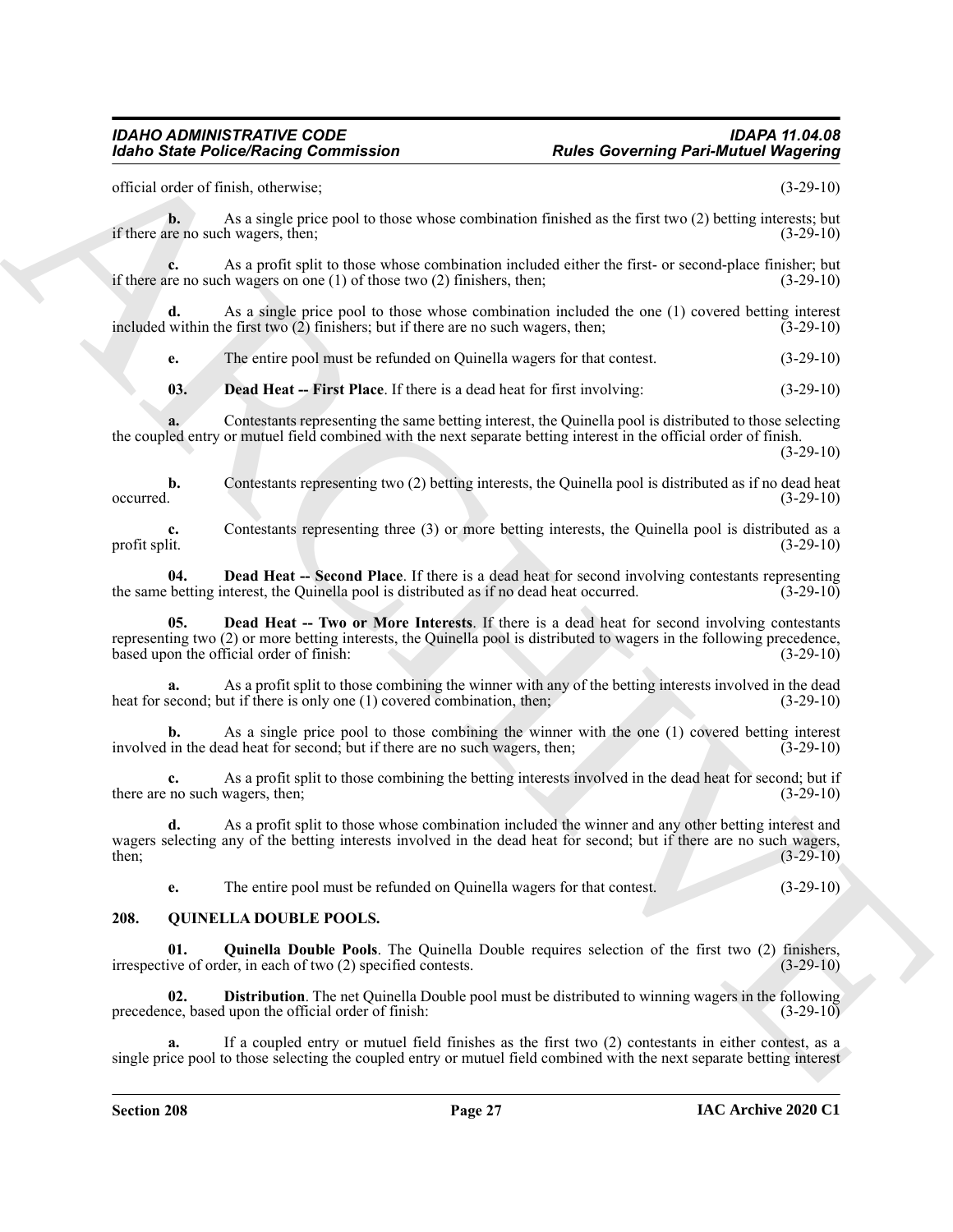in the official order of finish for that contest, as well as the first two (2) finishers in the alternate Quinella Double contest, otherwise; (3-29-10) contest, otherwise;

**b.** As a single price pool to those who selected the first two (2) finishers in each of the two (2) Quinella Double contests; but if there are no such wagers, then; (3-29-10)

**c.** As a profit split to those who selected the first two (2) finishers in either of the two (2) Quinella Double contests; but if there are no such wagers on one (1) of those contests, then; (3-29-10)

As a single price pool to those who selected the first two (2) finishers in the one (1) covered contest; but if there were no such wagers, then; (3-29-10) Quinella Double contest; but if there were no such wagers, then;

<span id="page-27-3"></span>**e.** The entire pool must be refunded on Quinella Double wagers for those contests. (3-29-10)

**03. Dead Heat - First Place**. If there is a dead heat for first in either of the two (2) Quinella Double contests involving: (3-29-10)

**a.** Contestants representing the same betting interest, the Quinella Double pool is distributed to those selecting the coupled entry or mutuel field combined with the next separate betting interest in the official order of finish for that contest. (3-29-10)

**b.** Contestants representing two (2) betting interests, the Quinella Double pool is distributed as if no t occurred.  $(3-29-10)$ dead heat occurred.

**c.** Contestants representing three (3) or more betting interests, the Quinella Double pool is distributed it split. (3-29-10) as a profit split.

<span id="page-27-4"></span>**04. Dead Heat -- Second Place**. If there is a dead heat for second in either of the Quinella Double contests involving contestants representing the same betting interest, the Quinella Double pool is distributed as if no dead heat occurred. (3-29-10)

<span id="page-27-5"></span>**05. Dead Heat -- Second Place Two or More Interests**. If there is a dead heat for second in either of the Quinella Double contests involving contestants representing two (2) or more betting interests, the Quinella Double pool is distributed as a profit split. (3-29-10)

<span id="page-27-0"></span>**06**. **Betting Interest Deducted -- First Half**. Should a betting interest in the first-half of the Quinella Double be scratched prior to the first Quinella Double contest being declared official, all money wagered on combinations including the scratched betting interest will be deducted from the Quinella Double pool and refunded.

 $(3-29-10)$ 

<span id="page-27-2"></span><span id="page-27-1"></span>**07. Betting Interest Deducted -- Second Half**. Should a betting interest in the second-half of the Quinella Double be scratched prior to the close of wagering on the first Quinella Double contest, all money wagered on combinations including the scratched betting interest will be deducted from the Quinella Double pool and refunded. (3-29-10) refunded.  $(3-29-10)$ 

More Schere Poince Water and the set of the same of the same state of the same state of the same state of the same state of the same state of the same state of the same state of the same state of the same state of the sam **08. Consolation Payoff**. Should a betting interest in the second-half of the Quinella Double be scratched after the close of wagering on the first Quinella Double contest, all wagers combining the winning combination in the first contest with a combination including the scratched betting interest in the second contest will be allocated a consolation payout. In calculating the consolation payout the net Quinella Double pool is divided by the total amount wagered on the winning combination in the first contest and an unbroken consolation price obtained. The unbroken consolation price is multiplied by the dollar value of wagers on the winning combination in the first contest combined with a combination including the scratched betting interest in the second contest to obtain the consolation payout. Breakage is not declared in this calculation. The consolation payout is deducted from the net Quinella Double pool before calculation and distribution of the winning Quinella Double payout. In the event of a dead heat involving separate betting interests, the net Quinella Double pool is distributed as a profit split. (3-29-10)

<span id="page-27-6"></span>**09.** Refunded Quinella. If either of the Quinella Double contests is cancelled prior to the first Quinella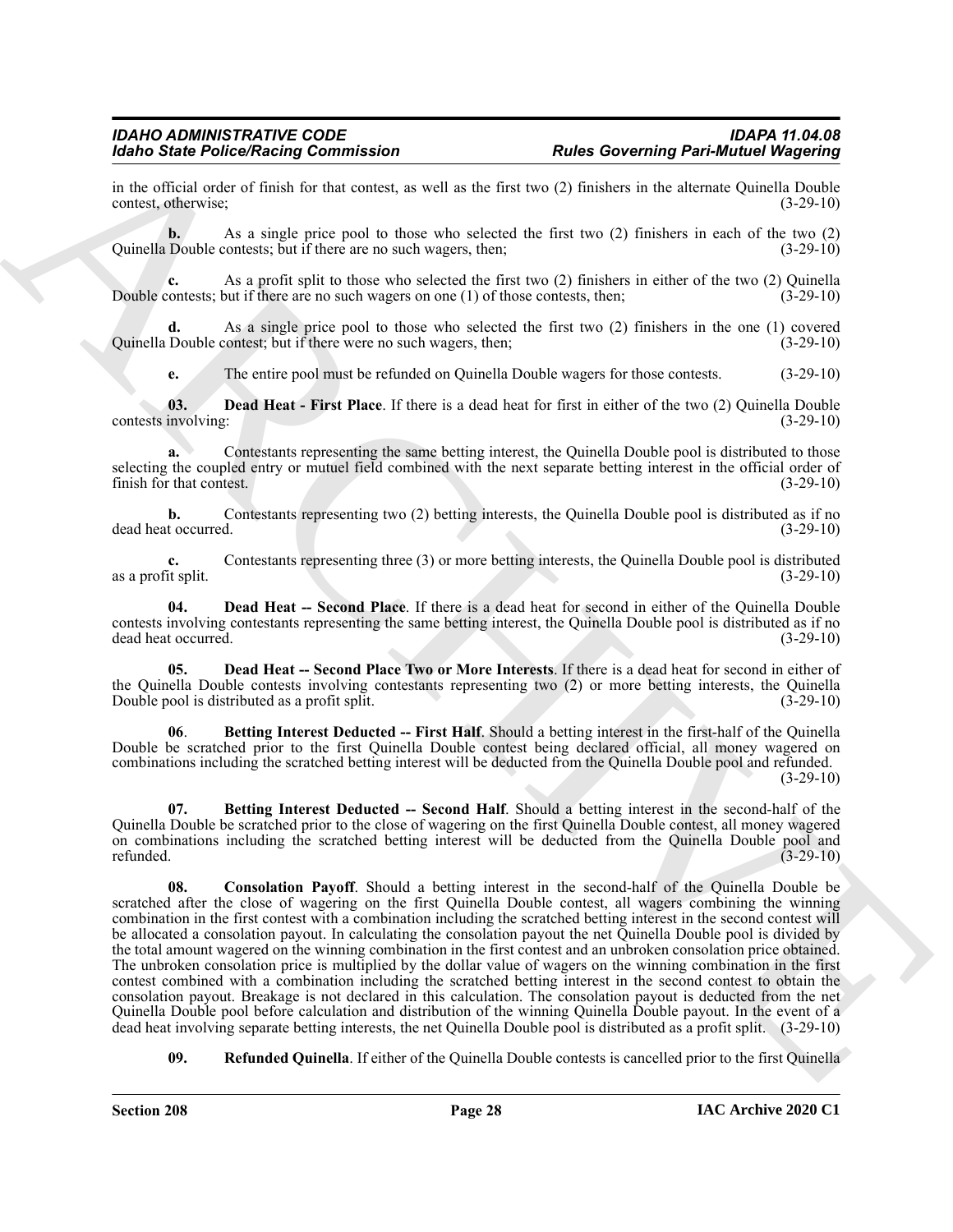<span id="page-28-7"></span>Double contest, or the first Quinella Double contest is declared "no contest," the entire Quinella Double pool must be refunded on Ouinella Double wagers for those contests. (3-29-10) refunded on Quinella Double wagers for those contests.

For the Police Reservoire contents to be test and the second of the second of the second of the second of the second of the second of the second of the second of the second of the second of the second of the second of the **10. Second Double Contest Cancelled**. If the second Quinella Double contest is cancelled or declared "no contest" after the conclusion of the first Quinella Double contest, the net Quinella Double pool must be distributed as a single price pool to wagers selecting the winning combination in the first Quinella Double contest. If there are no wagers selecting the winning combination in the first Quinella Double contest, the entire Quinella Double pool must be refunded on Quinella Double wagers for those contests. (3-29-10)

### <span id="page-28-1"></span><span id="page-28-0"></span>**209. EXACTA POOLS.**

<span id="page-28-6"></span>**01. Exacta Pools**. The Exacta requires selection of the first two (2) finishers, in their exact order, for a netest. (3-29-10) single contest.

<span id="page-28-5"></span>**02. Distribution**. The net Exacta pool must be distributed to winning wagers in the following ce, based upon the official order of finish: (3-29-10) precedence, based upon the official order of finish:

**a.** If contestants of a coupled entry or mutuel field finish as the first two (2) finishers, as a single price pool to those selecting the coupled entry or mutuel field combined with the next separate betting interest in the official order of finish, otherwise; (3-29-10)

**b.** As a single price pool to those whose combination finished in correct sequence as the first two (2) iterests; but if there are no such wagers, then; (3-29-10) betting interests; but if there are no such wagers, then;

**c.** As a profit split to those whose combination included either the first-place betting interest to finish first or the second-place betting interest to finish second; but if there are no such wagers on one (1) of those two (2) finishers, then; (3-29-10)

**d.** As a single price pool to those whose combination included the one (1) covered betting interest to finish first or second in the correct sequence; but if there are no such wagers, then; (3-29-10)

**e.** The entire pool must be refunded on Exacta wagers for that contest. (3-29-10)

<span id="page-28-2"></span>**03. Dead Heat for First**. If there is a dead heat for first involving: (3-29-10)

**a.** Contestants representing the same betting interest, the Exacta pool is distributed as a single price pool to those selecting the coupled entry or mutuel field combined with the next separate betting interest in the official order of finish. (3-29-10)

**b.** Contestants representing two (2) or more betting interests, the Exacta pool is distributed as a profit (3-29-10)  $s$ plit.  $(3-29-10)$ 

<span id="page-28-3"></span>**04. Dead Heat for Second**. If there is a dead heat for second involving contestants representing the ting interest, the Exacta pool is distributed as if no dead heat occurred.  $(3-29-10)$ same betting interest, the Exacta pool is distributed as if no dead heat occurred.

<span id="page-28-4"></span>**05. Dead Heat for Second -- Two or More Betting Interests**. If there is a dead heat for second involving contestants representing two (2) or more betting interests, the Exacta pool is distributed to ticket holders in the following precedence, based upon the official order of finish: (3-29-10)

**a.** As a profit split to those combining the first-place betting interest with any of the betting interests involved in the dead heat for second; but if there is only one (1) covered combination, then; (3-29-10)

**b.** As a single price pool to those combining the first-place betting interest with the one (1) covered betting interest involved in the dead heat for second; but if there are no such wagers, then; (3-29-10)

**c.** As a profit split to those wagers correctly selecting the winner for first-place and those wagers selecting any of the dead-heated betting interests for second-place; but if there are no such wagers, then; (3-29-10)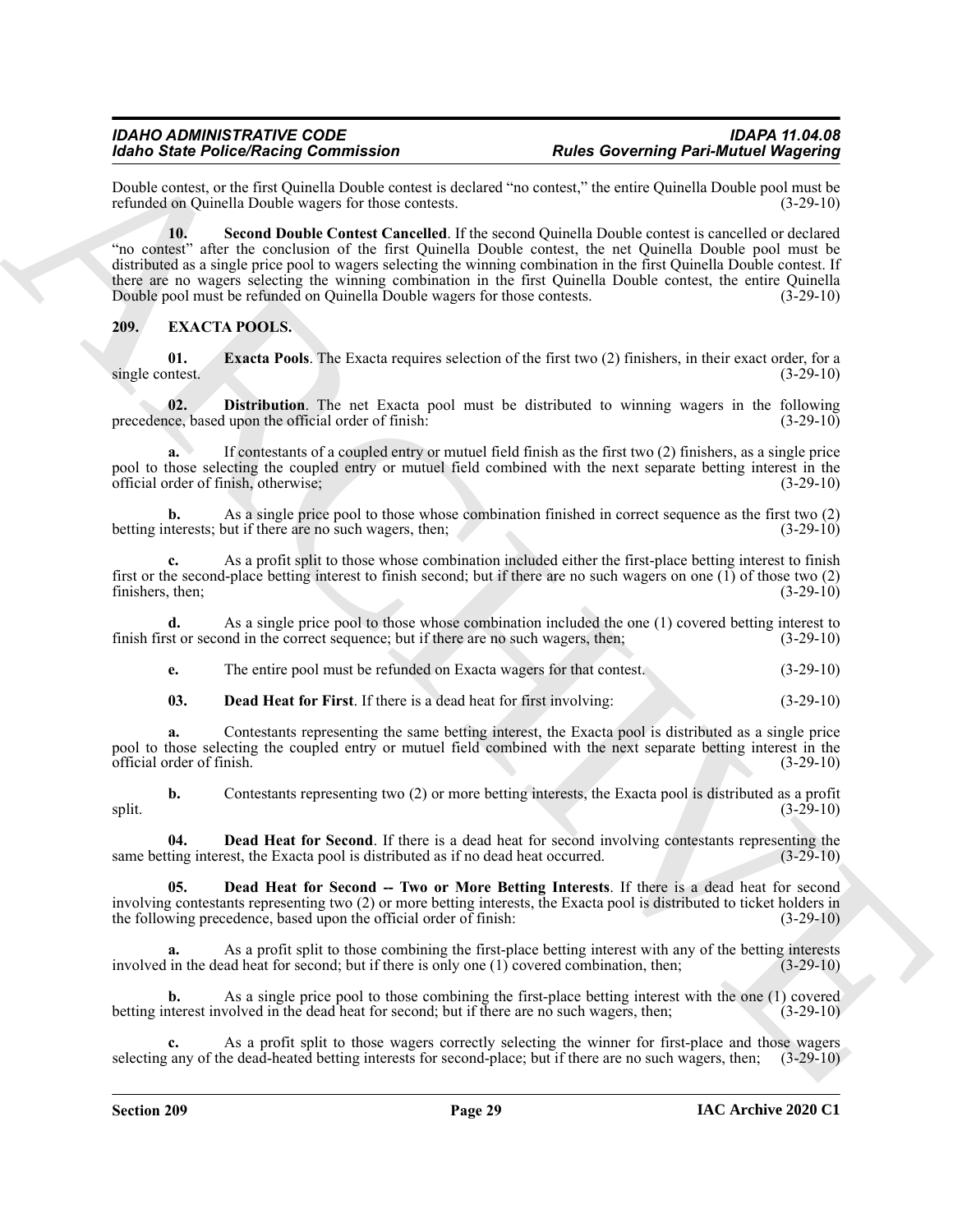<span id="page-29-11"></span><span id="page-29-4"></span>**d.** The entire pool must be refunded on Exacta wagers for that contest. (3-29-10)

### <span id="page-29-0"></span>**210. TRIFECTA POOLS.**

**01. Trifecta Pools**. The Trifecta requires selection of the first three (3) finishers, in their exact order,  $\frac{1}{2}$ e contest. (3-29-10) for a single contest.

<span id="page-29-9"></span>**02. Distribution**. The net Trifecta Pool must be distributed to winning wagers in the following precedence, based upon the official order of finish: (3-29-10)

As a single price pool to those whose combination finished in correct sequence as the first three (3) but if there are no such wagers, then;<br>(3-29-10) betting interests; but if there are no such wagers, then;

**b.** As a single price pool to those whose combination included, in correct sequence, the first two (2) aterests; but if there are no such wagers, then; betting interests; but if there are no such wagers, then;

As a single price pool to those whose combination correctly selected the first-place betting interest only; but if there are no such wagers, then; (3-29-10)

<span id="page-29-10"></span>**d.** The entire pool must be refunded on Trifecta wagers for that contest. (3-29-10)

**03. Less Than Three Interests Finish**. If less than three (3) betting interests finish and the contest is declared official, payoffs will be made based upon the order of finish of those betting interests completing the contest. The balance of any selection beyond the number of betting interests completing the contest will be ignored.

(3-29-10)

<span id="page-29-8"></span>**04. Dead Heat for First**. If there is a dead heat for first involving: (3-29-10)

**a.** Contestants representing three (3) or more betting interests, all of the wagering combinations selecting three (3) betting interests which correspond with any of the betting interests involved in the dead heat will share in a profit split. (3-29-10)

**b.** Contestants representing two (2) betting interests, both of the wagering combinations selecting the two (2) dead-heated betting interests, irrespective of order, along with the third-place betting interest will share in a profit split. (3-29-10)

<span id="page-29-6"></span>**05. Dead Heat -- Second Place**. If there is a dead heat for second, all of the combinations correctly selecting the winner combined with any of the betting interests involved in the dead heat for second will share a profit split. (3-29-10)  $s$ plit.  $(3-29-10)$ 

<span id="page-29-7"></span><span id="page-29-5"></span>**06. Dead Heat -- Third Place**. If there is a dead heat for third, all wagering combinations correctly selecting the first two (2) finishers, in correct sequence, along with any of the betting interests involved in the dead<br>heat for third will share in a profit split. (3-29-10) heat for third will share in a profit split.

For the Police Neutral Contentration<br>
The Governing Part-Municipal Conservation of the Contentration<br>
THE THE CHIVE CONTENT NEUTRAL TOOLS.<br>
THE THE CHIVE CONTENT NEUTRAL TOOLS (CONTENT NEUTRAL TOOLS (CONTENT)<br>
THE THE CHI **07. Coupled Entries and Mutuel Fields**. Trifecta pools with hard entries may not be established for any race with fewer than eight (8) racing interests scheduled to start. For those licensees who hold race meets only during their county fair meets, a trifecta pool can be established for any race with a hard entry in which there are no fewer than six (6) racing interests scheduled to start. In all cases, entrees coupled as a single wagering interest will be permitted provided that such single wagering interest constitutes an individual wagering selection and a scratch of any horse that is a part of any entry or the field does not constitute a scratch of the single wagering interest.(3-29-10)

#### <span id="page-29-2"></span><span id="page-29-1"></span>**211. SUPERFECTA POOLS.**

<span id="page-29-3"></span>**01.** Superfecta Pools. The Superfecta requires selection of the first four (4) finishers, in their exact r a single contest. (3-29-10) order, for a single contest.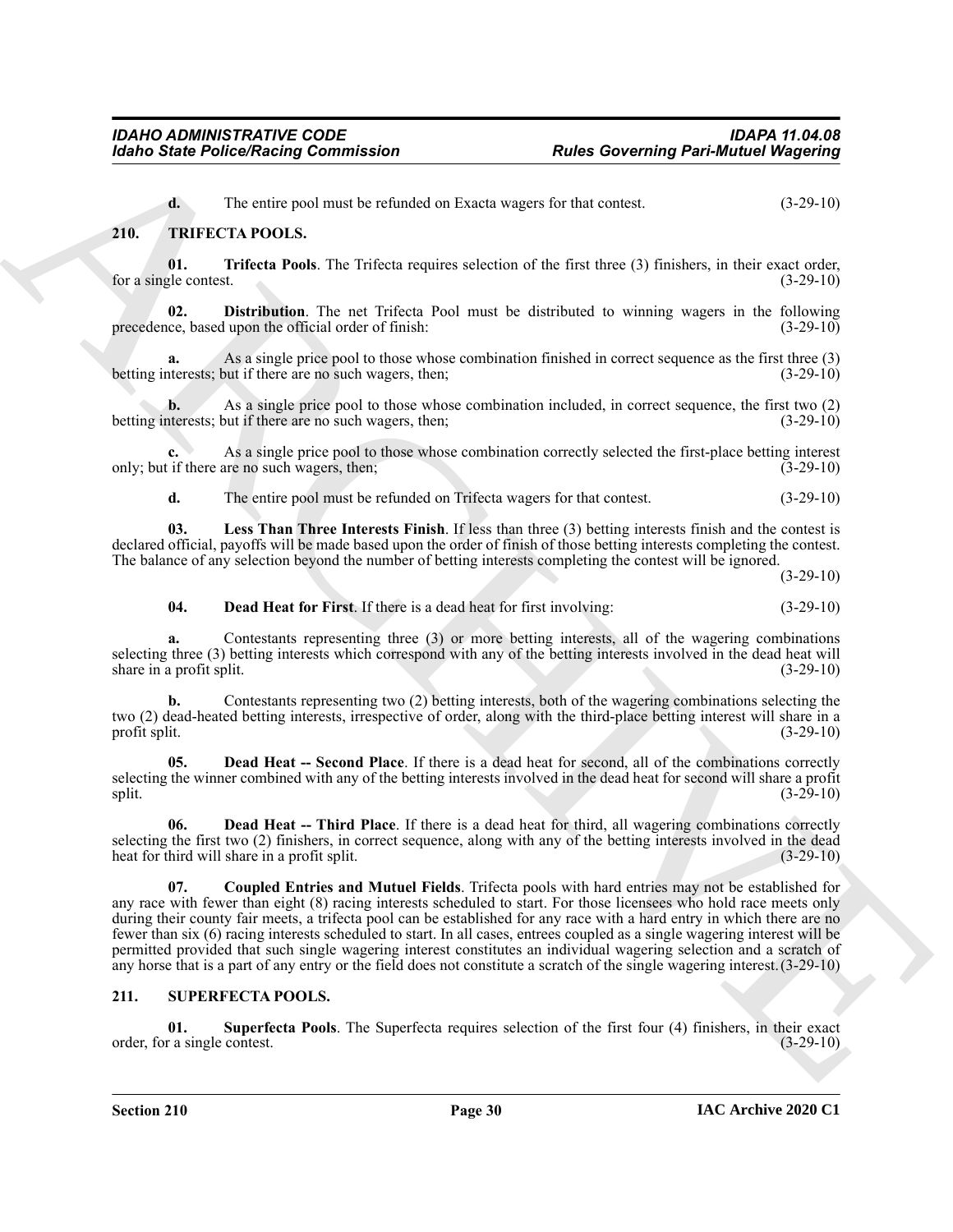<span id="page-30-5"></span>**02. Distribution**. The net Superfecta pool must be distributed to winning wagers in the following ce, based upon the official order of finish: (3-29-10) precedence, based upon the official order of finish:

**a.** As a single price pool to those whose combination finished in correct sequence as the first four (4) betting interests; but if there are no such wagers, then; (3-29-10)

**b.** As a single price pool to those whose combination included, in correct sequence, the first three (3) nterests; but if there are no such wagers, then; (3-29-10) betting interests; but if there are no such wagers, then;

As a single price pool to those whose combination included, in correct sequence, the first two (2) but if there are no such wagers, then; (3-29-10) betting interests; but if there are no such wagers, then;

**d.** As a single price pool to those whose combination correctly selected the first-place betting interest only; but if there are no such wagers, then; (3-29-10)

<span id="page-30-6"></span>**e.** The entire pool must be refunded on Superfecta wagers for that contest. (3-29-10)

**03. Less Than Four Finish**. If less that four (4) betting interests finish and the contest is declared official, payouts will be made based upon the order of finish of those betting interests completing the contest. The balance of any selection beyond the number of betting interests completing the contest will be ignored. (3-29-10)

<span id="page-30-1"></span>**04. Dead Heat -- First Place**. If there is a dead heat for first involving: (3-29-10)

**a.** Contestants representing four (4) or more betting interests, all of the wagering combinations selecting four (4) betting interests which correspond with any of the betting interests involved in the dead heat will share in a profit split. (3-29-10) share in a profit split.

**b.** Contestants representing three (3) betting interests, all of the wagering combinations selecting the three (3) dead-heated betting interests, irrespective of order, along with the fourth-place betting interest will share in a profit split. (3-29-10)

For Since Poince of Raining particles and the second transmitted to the second specifical energy and the second specifical energy and the second specifical energy and the second specifical energy and the second specifical **c.** Contestants representing two (2) betting interests, both of the wagering combinations selecting the two (2) dead-heated betting interests, irrespective of order, along with the third-place and fourth-place betting interests will share in a profit split. (3-29-10) interests will share in a profit split.

<span id="page-30-3"></span>**05. Dead Heat -- Second Place**. If there is a dead heat for second involving: (3-29-10)

**a.** Contestants representing three (3) or more betting interests, all of the wagering combinations correctly selecting the winner combined with any of the three (3) betting interests involved in the dead heat for second will share in a profit split. (3-29-10) second will share in a profit split.

**b.** Contestants representing two (2) betting interests, all of the wagering combinations correctly selecting the winner, the two  $(2)$  dead-heated betting interests, irrespective of order, and the fourth-place betting interest will share in a profit split.  $(3-29-10)$ interest will share in a profit split.

<span id="page-30-4"></span>**06. Dead Heat - Third Place**. If there is a dead heat for third, all wagering combinations correctly selecting the first two (2) finishers, in correct sequence, along with any two (2) of the betting interests involved in the dead heat for third will share in a profit split. (3-29-10)

<span id="page-30-2"></span>**Dead Heat -- Fourth Place**. If there is a dead heat for fourth, all wagering combinations correctly selecting the first three (3) finishers, in correct sequence, along with any of the betting interests involved in the dead heat for fourth will share in a profit split. (3-29-10)

### <span id="page-30-7"></span><span id="page-30-0"></span>**212. TWIN QUINELLA POOLS.**

<span id="page-30-8"></span>**Twin Quinella Pools.** The Twin Quinella requires selection of the first two (2) finishers, irrespective of order, in each of two (2) designated contests. Each winning ticket for the first Twin Quinella contest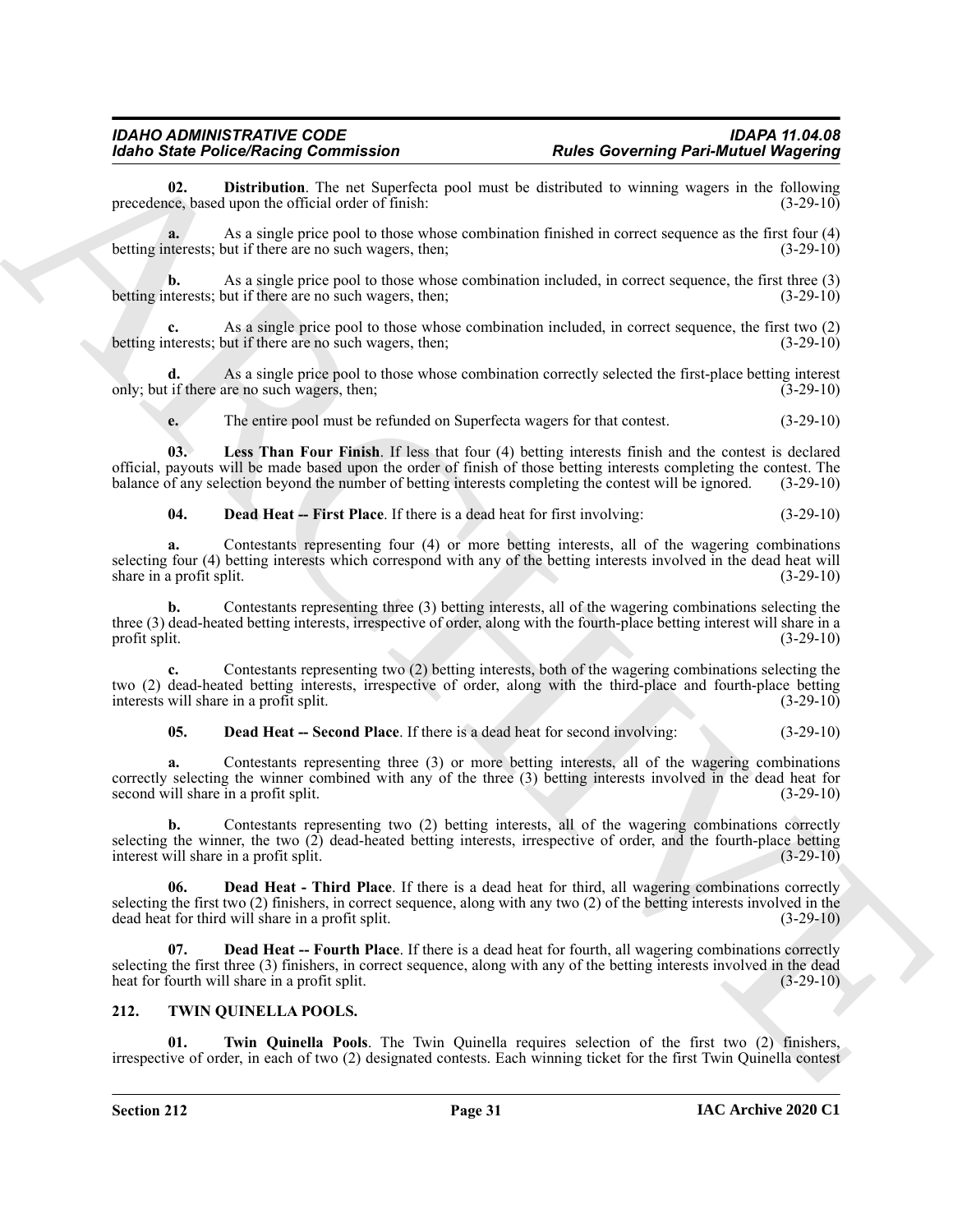More between the control of the same strength of the same strength of the same of the same of the same strength of the same strength of the same strength of the same strength of the same strength of the same strength of t must be exchanged for a free ticket on the second Twin Quinella contest in order to remain eligible for the secondhalf Twin Quinella pool. Such tickets may be exchanged only at attended ticket windows prior to the second Twin Quinella contest. There will be no monetary reward for winning the first Twin Quinella contest. Both of the designated Twin Quinella contests will be included in only one (1) Twin Quinella pool. (3-29-10)

<span id="page-31-3"></span>**02. Winning Procedure**. In the first Twin Quinella contest only, winning wagers must be determined using the following precedence, based upon the official order of finish for the first Twin Quinella contest: (3-29-10)

**a.** If a coupled entry or mutuel field finishes as the first two (2) finishers, those who selected the coupled entry or mutuel field combined with the next separate betting interest in the official order of finish are winners, otherwise; (3-29-10)

**b.** Those whose combination finished as the first two (2) betting interests are winners; but if there are no such wagers, then; (3-29-10)

**c.** Those whose combination included either the first- or second-place finisher are winners; but if no such wagers on one (1) of those two (2) finishers, then; (3-29-10) there are no such wagers on one  $(1)$  of those two  $(2)$  finishers, then;

**d.** Those whose combination included the one (1) covered betting interest included within the first two (2) finishers are winners; but if there are no such wagers, then; (3-29-10)

<span id="page-31-0"></span>**e.** The entire pool must be refunded on Twin Quinella wagers for that contest. (3-29-10)

**03. Dead Heat -- First Place**. In the first Twin Quinella contest only, if there is a dead heat for first involving: (3-29-10) involving: (3-29-10)

**a.** Contestants representing the same betting interest, those who selected the coupled entry or mutuel obined with the next separate betting interest in the official order of finish are winners. (3-29-10) field combined with the next separate betting interest in the official order of finish are winners.

**b.** Contestants representing two (2) betting interests, the winning Twin Quinella wagers are ed as if no dead heat occurred. (3-29-10) determined as if no dead heat occurred.

**c.** Contestants representing three (3) or more betting interests, those whose combination included any two (2) of the betting interests finishing in the dead heat are winners. (3-29-10)

<span id="page-31-1"></span>**04. Dead Heat -- Second Place**. In the first Twin Quinella contest only, if there is a dead heat for second involving contestants representing two (2) or more betting interests, the Twin Quinella pool will be distributed to wagers in the following precedence, based upon the official order of finish: (3-29-10)

**a.** As a profit split to those combining the winner with any of the betting interests involved in the dead heat for second but if there is only one (1) covered combination, then; (3-29-10)

**b.** As a single price pool to those combining the winner with the one (1) covered betting interest in the dead heat for second; but if there are no such wagers, then; (3-29-10) involved in the dead heat for second; but if there are no such wagers, then;

**c.** As a profit split to those combining the betting interests involved in the dead heat for second; but if there are no such wagers, then; (3-29-10)

**d.** As a profit split to those whose combination included the winner and any other betting interest and wagers selecting any of the betting interests involved in the dead hear for second; but if there are no such wagers, then; (3-29-10) then;  $(3-29-10)$ 

<span id="page-31-2"></span>**e.** The entire pool must be refunded on Twin Quinella wagers for that contest. (3-29-10)

**05. Distribution**. In the second Twin Quinella contest only, the entire net Twin Quinella pool must be distributed to winning wagers in the following precedence, based upon the official order of finish for the second Twin Quinella contest: (3-29-10)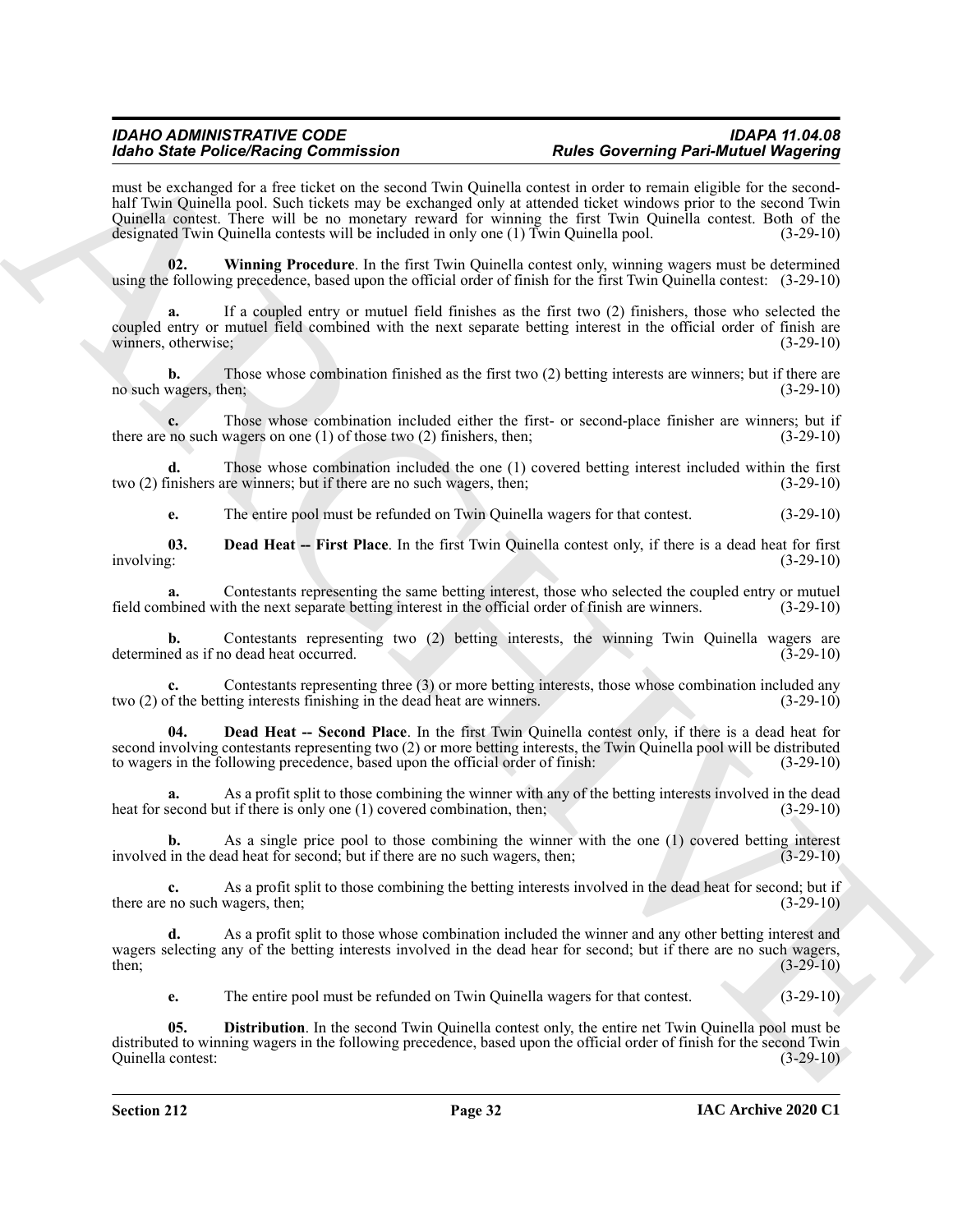**Example Folice Neutron Commutation**<br> **Example The Comparison of the Commutation**<br> **Example Solution** Commutation (According the Commutation of the Commutation of the Commutation (According to the Commutation of the Commu **a.** If a coupled entry or mutuel field finishes as the first two (2) finishers, as a single price pool to those who selected the coupled entry or mutuel field combined with the next separate betting interest in the official order of finish, otherwise; (3-29-10)

**b.** As a single price pool to those whose combination finished as the first two (2) betting interests; but re no such wagers, then; (3-29-10) if there are no such wagers, then;

**c.** As a profit split to those whose combination included either the first- or second-place finisher; but if there are no such wagers on one (1) of those two (2) finishers, then; (3-29-10)

**d.** As a single price pool to those whose combination included the one (1) covered betting interest within the first two (2) finishers; but if there are no such wagers, then; (3-29-10) included within the first two  $(2)$  finishers; but if there are no such wagers, then;

**e.** As a single price pool to all the exchange ticket holders for that contest; but if there are no such tickets, then: (3-29-10) tickets, then; (3-29-10)

<span id="page-32-0"></span>**f.** In accordance with Subsection 212.02 of these rules. (3-29-10)

**06. Dead Heat -- First Place**. In the second Twin Quinella contest only, if there is a dead heat for first involving: (3-29-10)

**a.** Contestants representing the same betting interest, the net Twin Quinella pool will be distributed to those selecting the coupled entry or mutuel field combined with the next separate betting interest in the official order of finish. (3-29-10) of finish.  $(3-29-10)$ 

**b.** Contestants representing two (2) betting interests, the net Twin Quinella pool will be distributed as d heat occurred. (3-29-10) if no dead heat occurred.

**c.** Contestants representing three (3) or more betting interests, the net Twin Quinella pool will be distributed as a profit split to those whose combination included any two (2) of the betting interests finishing in the dead heat.<br>(3-29-10) dead heat. (3-29-10)

<span id="page-32-1"></span>**07. Dead Heat -- Second Place**. In the second Twin Quinella contest only, if there is a dead heat for second involving contestants representing two (2) or more betting interests, the Twin Quinella pool will be distributed to wagers in the following precedence, based upon the official order of finish: (3-29-10)

**a.** As a profit split to those combining the winner with any of the betting interests involved in the dead heat for second; but if there is only one (1) covered combination, then; (3-29-10)

**b.** As a single price pool to those combining the winner with the one (1) covered betting interest involved in the dead heat for second; but if there are no such wagers, then; (3-29-10)

**c.** As a profit split to those combining the betting interests involved in the dead heat for second; but if there are no such wagers, then;; (3-29-10) (3-29-10)

**d.** As a profit split to those whose combination included the winner and any other betting interest and wagers selecting any of the betting interests involved in the dead heat for second, then; (3-29-10)

**e.** As a single price pool to all the exchange ticket holders for that contest; but if there are no such tickets, then; (3-29-10)

<span id="page-32-2"></span>**f.** In accordance with Subsection 212.02 of these rules. (3-29-10)

**08. Forfeiture of Rights**. If a winning ticket for the first-half of the Twin Quinella is not presented for exchange prior to the close of betting on the second-half Twin Quinella contest, the ticket holder forfeits all rights to any distribution of the Twin Quinella pool resulting from the outcome of the second contest. (3-29-10)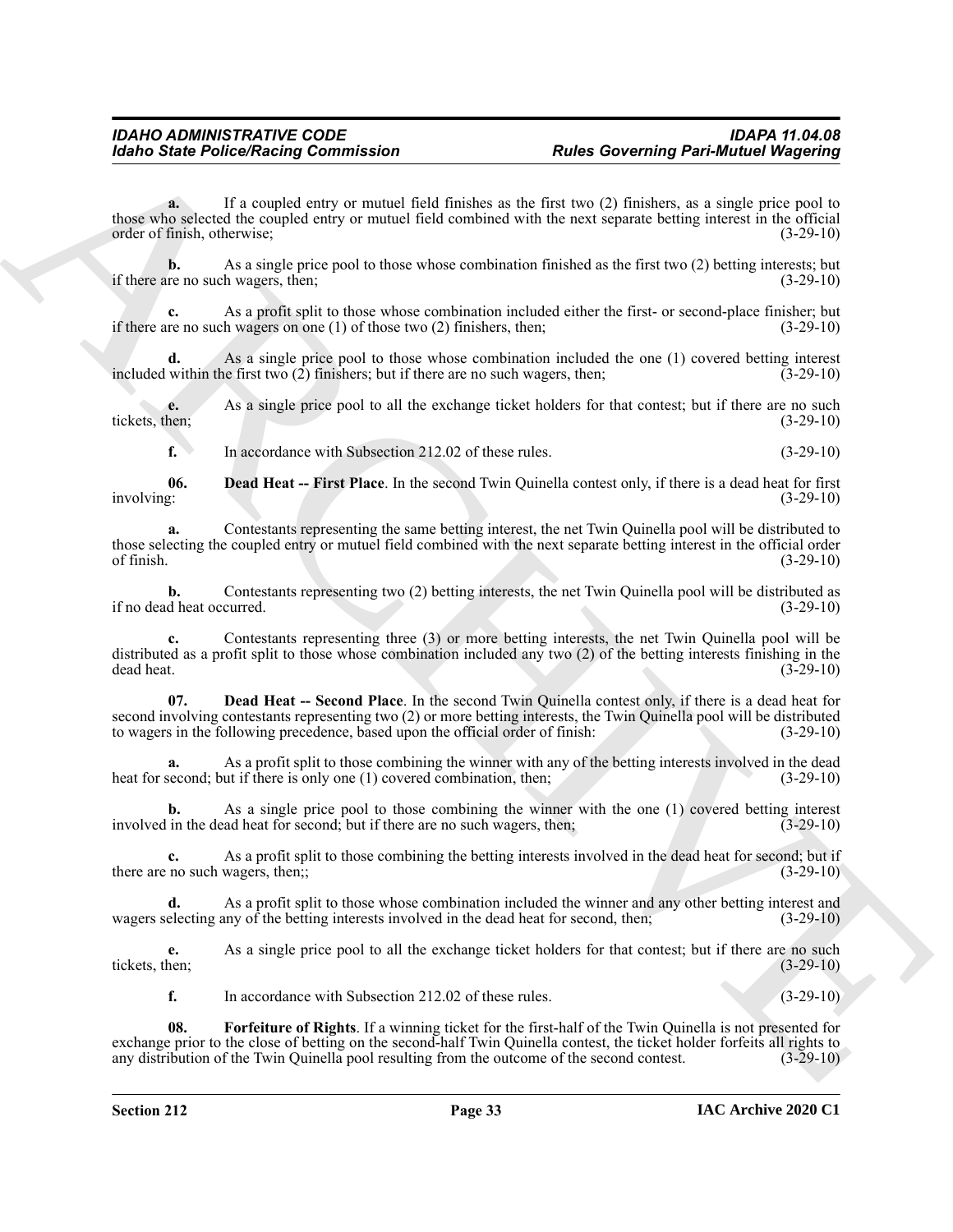<span id="page-33-2"></span>**09. First-Half Scratch**. Should a betting interest in the first-half of the Twin Quinella be scratched, those Twin Quinella wagers including the scratched betting interest must be refunded. (3-29-10)

<span id="page-33-4"></span>**10. Second-Half Scratch**. Should a betting interest in the second-half of the Twin Quinella be scratched, an announcement concerning the scratch must be made and a reasonable amount of time be provided for exchange of tickets that include the scratched betting interest. If tickets have not been exchanged prior to the close of betting for the second Twin Quinella contest, the ticket holder forfeits all rights to the Twin Quinella pool. (3-29-10)

<span id="page-33-1"></span>**11. Contest Cancelled**. If either of the Twin Quinella contests is cancelled prior to the first Twin Quinella contest, or the first Twin Quinella contest is declared "no contest," the entire Twin Quinella pool must be refunded on Twin Quinella wagers for that contest. (3-29-10)

<span id="page-33-3"></span>**Second-Half Cancelled**. If the second-half Twin Quinella contest is cancelled or declared "no contest" after the conclusion of the first Twin Quinella contest, the net Twin Quinella pool will be distributed as a single price pool to wagers selecting the winning combination in the first Twin Quinella contest and all valid exchange tickets. If there is no such wagers, the net Twin Quinella pool must be distributed as described in Subsection 212.02 of these rules. (3-29-10)

### <span id="page-33-9"></span><span id="page-33-5"></span><span id="page-33-0"></span>**213. TWIN TRIFECTA POOLS.**

For the Police Neutral Constraints of the Line of the Reset of the Reset of the Reset of the Reset of the Reset of the Reset of the Reset of the Reset of the Reset of the Reset of the Reset of the Reset of the Reset of th **01. Twin Trifecta Pools**. The Twin Trifecta requires selection of the first three (3) finishers, in their exact order, in each of two (2) designated contests. Each winning ticket for the first Twin Trifecta contest must be exchanged for a free ticket on the second Twin Trifecta contest in order to remain eligible for the second-half Twin Trifecta pool. Such ticket may be exchanged only at attended ticket windows prior to the second Twin Trifecta contest. Winning first-half Twin Trifecta wagers will receive both an exchange and a monetary payoff. Both of the designated Twin Trifecta contests will be included in only one (1) Twin Trifecta pool. (3-29-10)

<span id="page-33-8"></span>**02. Providing Pools**. After wagering closes for the first-half of the Twin Trifecta and commissions have been deducted from the pool, the net pool is then divided into separate pools: the first-half Twin Trifecta pool and the second-half Twin Trifecta pool. (3-29-10) and the second-half Twin Trifecta pool.

<span id="page-33-10"></span>**03. Winning Precedence**. In the first Twin Trifecta contest only, winning wagers must be determined using the following precedence, based upon the official order of finish for the first Twin Trifecta contest: (3-29-10)

**a.** As a single price pool to those whose combination finished in correct sequence as the first three (3) aterests, but if there are no such wagers, then: betting interests, but if there are no such wagers, then;

As a single price pool to those whose combination included, in correct sequence, the first two (2) but if there are no such wagers, then; (3-29-10) betting interests, but if there are no such wagers, then;

As a single price pool to those whose combination correctly selected the first-place betting interest only, but if there are no such wagers, then; (3-29-10)

**d.** The entire Twin Trifecta pool must be refunded on Twin Trifecta wagers for that contest and the alf cancelled. (3-29-10) second-half cancelled.

<span id="page-33-6"></span>**04. Carryover Pool**. If no first-half Twin Trifecta ticket selects the first three (3) finishers of that contest in exact order, winning ticket holders will not receive any exchange tickets for the second-half Twin Trifecta pool. In such case, the second-half Twin Trifecta pool must be retained and added to any existing Twin Trifecta carryover pool. (3-29-10)

<span id="page-33-7"></span>**05. Exchange of Tickets**. Winning tickets from the first-half of the Twin Trifecta will be exchanged for tickets selecting the first three (3) finishers of the second-half of the Twin Trifecta. The second-half Twin Trifecta pool must be distributed to winning wagers in the following precedence, based upon the official order of finish for the second Twin Trifecta contest: (3-29-10) second Twin Trifecta contest: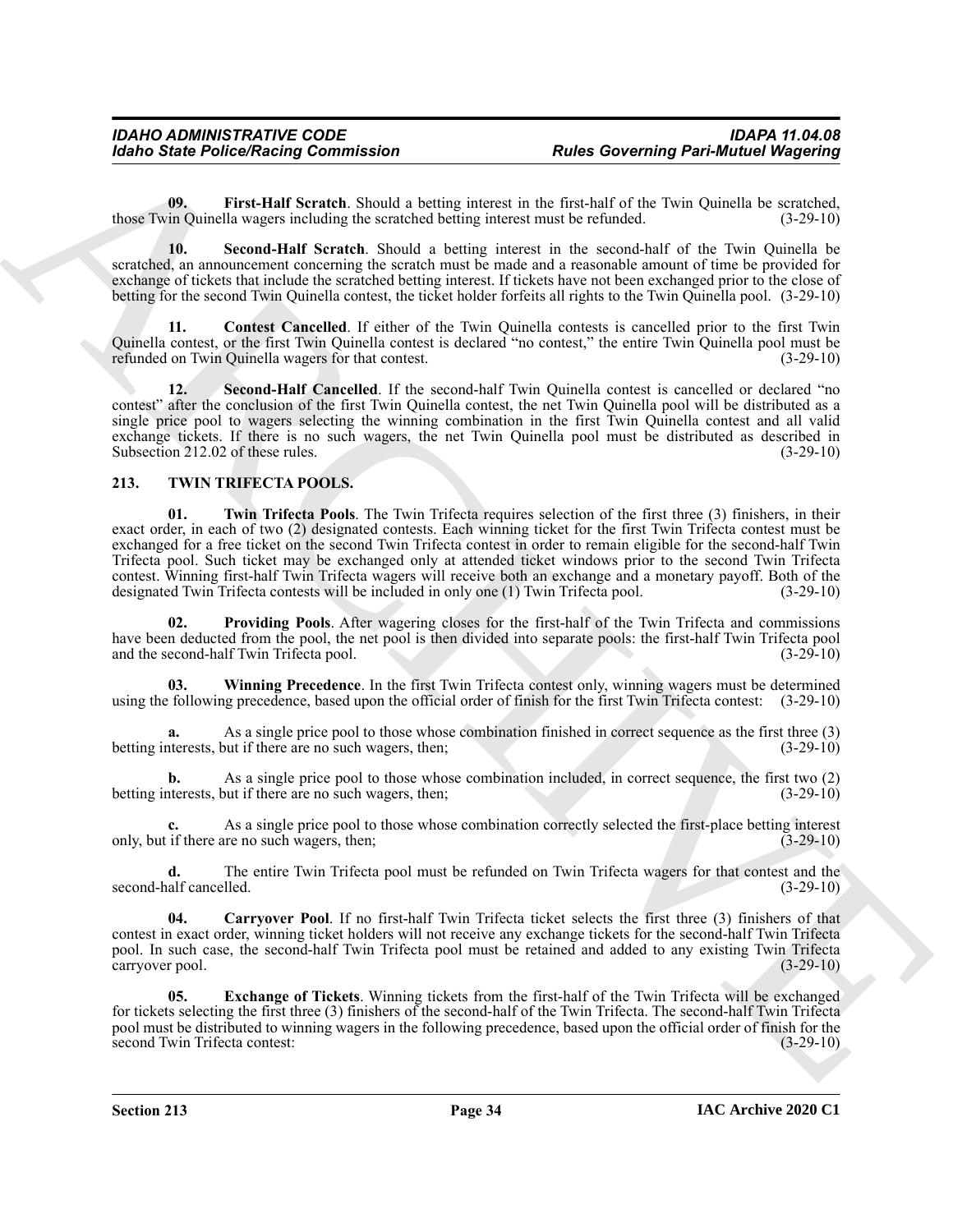**a.** As a single price pool, including any existing carryover monies, to those whose combination finished in the correct sequence as the first three (3) betting interests; but if there are no such tickets, then; (3-29-10)

**b.** The entire second-half Twin Trifecta pool for that contest must be added to any existing carryover monies and retained for the corresponding second-half Twin Trifecta pool of the next consecutive performance.

(3-29-10)

<span id="page-34-4"></span>**06. Forfeiture of Rights**. If a winning first-half Twin Trifecta ticket is not presented for cashing and exchange prior to the second-half Twin Trifecta contest, the ticket holder may still collect the monetary value associated with the first-half Twin Trifecta pool but forfeits all rights to any distribution of the second-half Twin Trifecta pool.

<span id="page-34-2"></span>**07. Coupled Entries and Mutuel Field**. Coupled entries and mutuel fields are prohibited in Twin Trifecta contests. (3-29-10)

<span id="page-34-8"></span><span id="page-34-7"></span>**08.** Scratched Interests. Should a betting interest in the first-half of the Twin Trifecta be scratched, in Trifecta wagers including the scratched betting interest must be refunded. (3-29-10) those Twin Trifecta wagers including the scratched betting interest must be refunded.

Moinds State Police Notice Research in the line of the state of the Co-Vereing Police Moints (Mappelin)<br>
Similar and recently consider the state of the state of the state of the state of the state of the state of the stat **09. Second-Half Betting Interest Scratch**. Should a betting interest in the second-half of the Twin Trifecta be scratched, an announcement concerning the scratch must be made and a reasonable amount of time be provided for exchange of tickets that include the scratched betting interest. If tickets have not been exchanged prior to the close of betting for the second Twin Trifecta contest, the ticket holder forfeits all rights to the second-half Twin<br>Trifecta pool. (3-29-10) Trifecta pool.

<span id="page-34-5"></span>**10. Reduced Interests**. If, due to a late scratch, the number of betting interests in the second-half of the Twin Trifecta is reduced to fewer than the minimum, all exchange tickets and the outstanding first-half winning tickets will be entitled to the second-half Twin Trifecta pool for that contest as a single price pool, but not the Twin Trifecta carryover.

**11. Dead Heat**. If there is a dead heat or multiple dead heats in either the first or second-half of the Twin Trifecta, all Twin Trifecta wagers selecting the correct order of finish, counting a betting interest involved in a dead heat as finishing in any dead-heated position, is a winner. In case of a dead heat occurring in: (3-29-10)

<span id="page-34-3"></span>**a.** The first-half of the Twin Trifecta, the payoff is calculated as a profit split. (3-29-10)

<span id="page-34-9"></span><span id="page-34-0"></span>**b.** The second-half of the Twin Trifecta, the payoff is calculated as a single price pool.  $(3-29-10)$ 

**12. Cancelled Contest**. If either of the Twin Trifecta contests are cancelled prior to the first Twin Trifecta contest, or the first Twin Trifecta contest is declared "no contest," the entire Twin Trifecta pool must be refunded on Twin Trifecta wagers for that contest and the second-half cancelled. (3-29-10) refunded on Twin Trifecta wagers for that contest and the second-half cancelled.

**13. Second-Half Cancelled**. If the second-half Twin Trifecta contest is cancelled or declared "no contest," all exchange tickets and outstanding first-half winning Twin Trifecta tickets will be entitled to the net Twin Trifecta pool for that contest as a single price pool, but not Twin Trifecta carryover. If there are no such tickets, the net Twin Trifecta pool must be distributed as described in Subsection 213.05 of these rules. (3-29-10)

<span id="page-34-1"></span>**14. Capped Carryover**. The Twin Trifecta carryover may be capped at a designated level approved by the Racing Commission so that if, at the close of any performance, the amount in the Twin Trifecta carryover equals or exceeds the designated cap, the Twin Trifecta carryover will be frozen until it is won or distributed under other provisions of this rule. After the Twin Trifecta carryover is frozen, one hundred percent (100%) of the net Twin Trifecta pool for each individual contest must be distributed to winners of the first-half of the Twin Trifecta pool.

(3-29-10)

<span id="page-34-6"></span>**15. Request to Distribute Carryover**. A written request for permission to distribute the Twin Trifecta carryover on a specific performance may be submitted to the Racing Commission. The request must contain justification for the distribution, an explanation of the benefit to be derived, and the intended date and performance for the distribution. (3-29-10)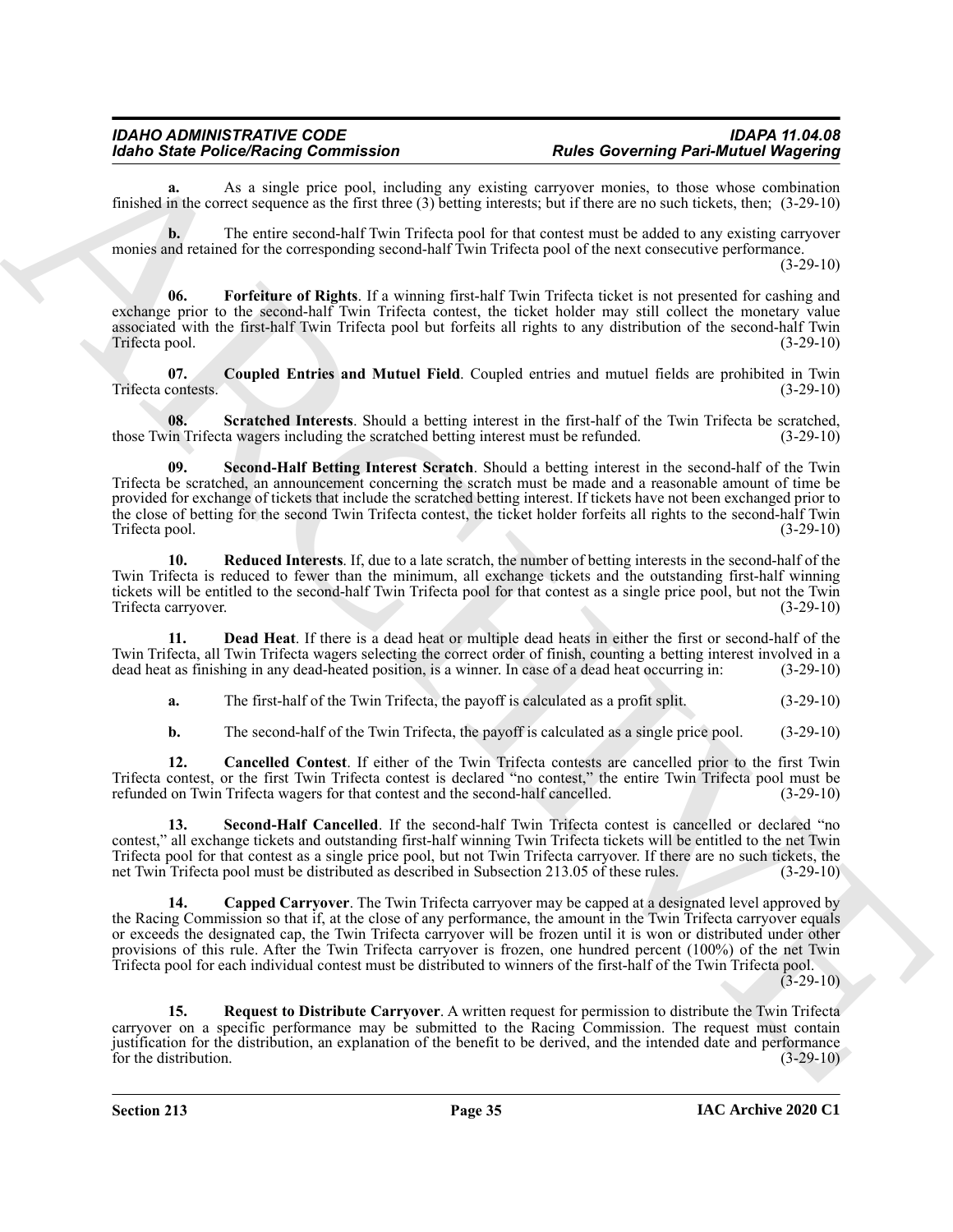<span id="page-35-7"></span>**16. Winning Precedence**. Should the Twin Trifecta carryover be designated for distribution on a specific date and performance, the following precedence will be followed in determining winning tickets for the second-half of the Twin Trifecta after completion of the first-half of the Twin Trifecta: (3-29-10)

As a single price pool to those whose combination finished in correct sequence as the first three (3) but if there are no such wagers, then;<br>(3-29-10) betting interests; but if there are no such wagers, then;

**b.** As a single price pool to those whose combination included, in the correct sequence, the first two (2) betting interests; but if there are no such wagers, then; (3-29-10)

As a single price pool to those whose combination correctly selected the first-place betting interest are no such wagers, then; (3-29-10) only; but if there are no such wagers, then;

**d.** As a single price pool to holders of valid exchange tickets. (3-29-10)

<span id="page-35-5"></span>**e.** As a single price pool to holders of outstanding first-half winning tickets.  $(3-29-10)$ 

For the Police Poisson Commutation<br>
The Governing Part-Municipal (For the United States)<br>
The Commutation (Figure 2) and the Train (Figure 2) and the United States (Figure 2)<br>
The United States (Figure 2) and the United S **17. Exchange of Tickets**. Contrary to Subsection 213.04 of these rules, during a performance designated to distribute the Twin Trifecta carryover, exchange tickets will be issued for those combinations selecting the greatest number of betting interests in their correct order of finish for the first-half of the Twin Trifecta. If there are no wagers correctly selecting the first-, second-, and third-place finishers, in their exact order, then exchange tickets will be issued for combinations correctly selecting the first- and second-place betting interest. If there are no wagers correctly selecting the first- and second-place finishers, in their exact order, then exchange tickets will be issued for combinations correctly selecting the first-place betting interest only. If there are no wagers selecting the first-place betting interest only in the first-half of the Twin Trifecta, all first-half tickets will become winners and will receive one hundred percent (100%) of that day's net Twin Trifecta pool and any existing Twin Trifecta carryover.

 $(3-29-10)$ 

<span id="page-35-2"></span>**18. Carryover Designation**. The Twin Trifecta carryover must be designated for distribution on a specified date and performance only under the following circumstances: (3-29-10)

**a.** Upon written approval from the Racing Commission as provided in Subsection 213.15 of these rules. (3-29-10)

**b.** Upon written approval from the Racing Commission when there is a change in the carryover cap or when the Twin Trifecta is discontinued. (3-29-10)

<span id="page-35-3"></span>**c.** On the closing performance of the meet or split meet (3-29-10)

**19. Carryover from Past Subsequent Meet**. If, for any reason, the Twin Trifecta carryover must be held over to the corresponding Twin Trifecta pool of a subsequent meet, the carryover must be deposited in an interest-bearing account approved by the Racing Commission. The Twin Trifecta carryover plus accrued interest will then be added to the second-half Twin Trifecta pool of the following meet on a date and performance so designated by the Racing Commission. (3-29-10)

<span id="page-35-6"></span>**Prohibited Information**. Providing information to any person regarding covered combinations, amounts wagered on specific combinations, number of tickets sold, or number of valid exchange tickets is prohibited until the race is made official. This does not prohibit necessary communication between totalisator and pari-mutuel department employees for processing of pool data.  $(3-29-10)$ department employees for processing of pool data.

<span id="page-35-4"></span>**21. Contest Approval**. The racing association must obtain written approval from the Racing Commission concerning the scheduling of Twin Trifecta contests, the percentage of the net pool added to the firsthalf pool and second-half pool, and the amount of any cap to be set on the carryover. Any changes to the approved Twin Trifecta format require prior approval from the Racing Commission. (3-29-10) Twin Trifecta format require prior approval from the Racing Commission.

### <span id="page-35-1"></span><span id="page-35-0"></span>**214. TRI-SUPERFECTA POOLS.**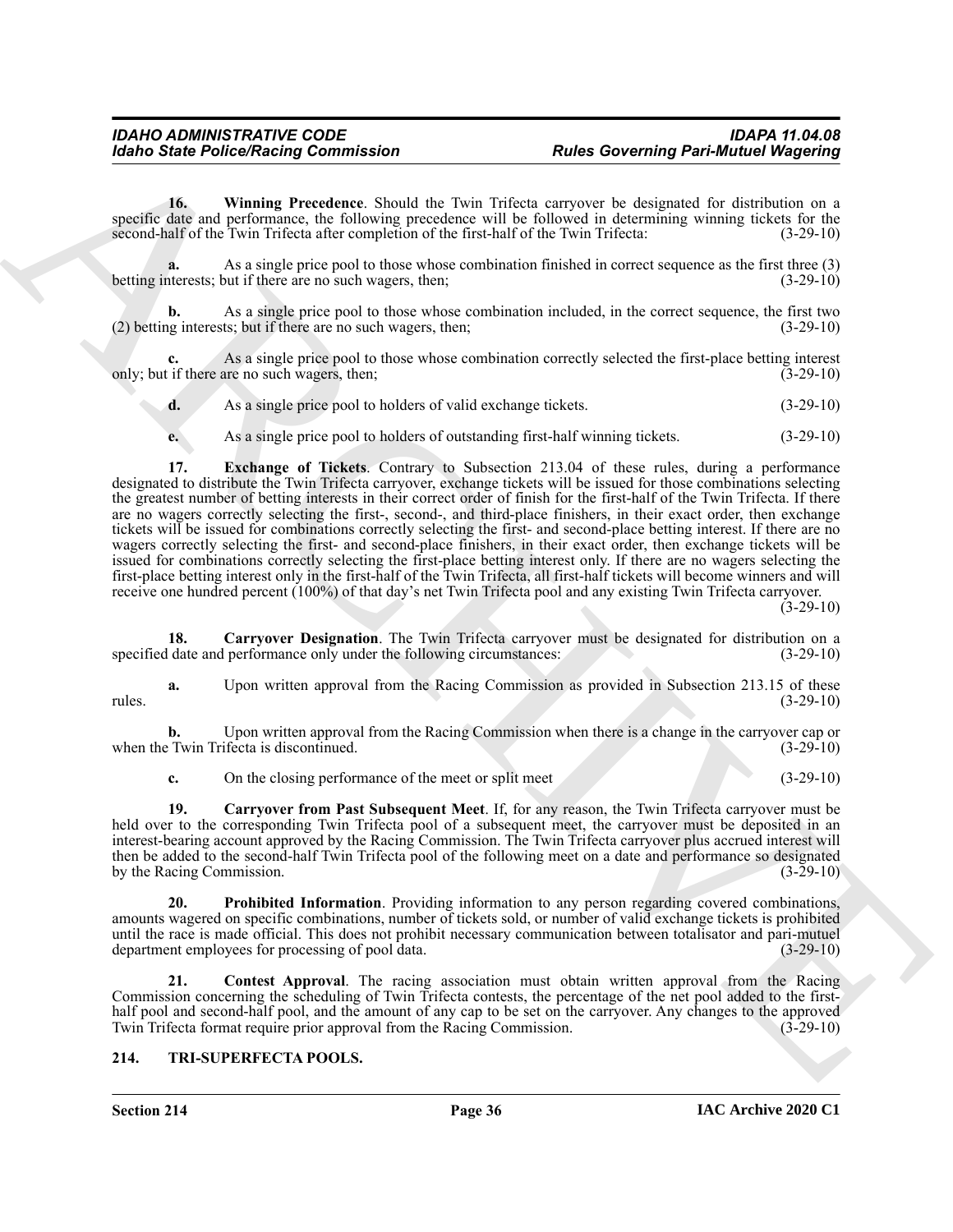Robert Police Research (A Distribution Police Governing Part-Minister (E) and the context of the state of the state of the state of the state of the state of the state of the state of the state of the state of the state o **01. Tri-Superfecta Pools**. The Tri-Superfecta requires selection of the first three (3) finishers, in their exact order, in the first two (2) designated contests and the first four (4) finishers, in exact order, in the second of the two (2) designated contests. Each winning ticket for the first Tri-Superfecta contest must be exchanged for a free ticket on the second Tri-Superfecta contest in order to remain eligible for the second-half Tri-Superfecta pool. Such tickets may be exchanged only at attended ticket windows prior to the second Tri-Superfecta contest. Winning firsthalf Tri-Superfecta tickets will receive both an exchange and a monetary payoff. Both of the designated Tri-Superfecta contests will be included in only one (1) Tri-Superfecta pool. (3-29-10)

<span id="page-36-7"></span><span id="page-36-4"></span>**02. Providing Pools**. After wagering closes for the first-half of the Tri-Superfecta and commissions have been deducted from the pool, the net pool will then be divided into two (2) separate pools: the first-half Tri-Superfecta pool and the second-half Tri-Superfecta pool. (3-29-10)

<span id="page-36-8"></span>**03. Winning Precedence**. In the first Tri-Superfecta contest only, winning tickets must be determined using the following precedence, based upon the official order of finish for the first Tri-Superfecta contest: (3-29-10)

**a.** As a single price pool to those whose combination finished in correct sequence as the first three (3) betting interests; but if there are no such wagers, then; (3-29-10)

**b.** As a single price pool to those whose combination included, in correct sequence, the first two (2) betting interests; but if there are no such wagers, then; (3-29-10)

**c.** As a single price pool to those whose combination correctly selected the first-place betting interest only; but if there are no such wagers, then; (3-29-10)

**d.** The entire Tri-Superfecta pool must be refunded on Tri-Superfecta wagers for that contest and the second-half cancelled. (3-29-10)

<span id="page-36-0"></span>**04. Carryover Pool**. If no first-half Tri-Superfecta ticket selects the first three (3) finishers of that contest in exact order, winning ticket holders will not receive any exchange tickets for the second-half Tri-Superfecta pool. In such case, the second-half Tri-Superfecta pool must be retained and added to any existing Tri-Superfecta carryover pool. (3-29-10)

<span id="page-36-2"></span>**05. Exchange of Tickets**. Winning tickets from the first-half of the Tri-Superfecta will be exchanged for tickets selecting the first four (4) finishers of the second-half of the Tri-Superfecta. The second-half Tri-Superfecta pool must be distributed to winning wagers in the following precedence, based upon the official order of finish for the second Tri-Superfecta contest: (3-29-10)

As a single price pool, including any existing carryover monies, to those whose combination t sequence as the first four (4) betting interests; but if there are no such tickets, then; (3-29-10) finished in correct sequence as the first four  $(4)$  betting interests; but if there are no such tickets, then;

**b.** The entire second-half Tri-Superfecta pool for that contest must be added to any existing carryover monies and retained for the corresponding second-half Tri-Superfecta pool of the next performance. (3-29-10)

<span id="page-36-3"></span>**06. Forfeiture of Rights**. If a winning first-half Tri-Superfecta ticket is not presented for cashing and exchange prior to the second-half Tri-Superfecta contest, the ticket holder may still collect the monetary value associated with the first-half Tri-Superfecta pool but forfeits all rights to any distribution of the second-half Tri-Superfecta pool. (3-29-10)

<span id="page-36-1"></span>**07. Coupled Entries and Mutuel Field**. Coupled entries and mutuel fields are prohibited in Tri-Superfecta contests. (3-29-10)

<span id="page-36-5"></span>**08.** Scratched Interest. Should a betting interest in the first-half of the Tri-Superfecta be scratched, Superfecta tickets including the scratched betting interest must be refunded.  $(3-29-10)$ those Tri-Superfecta tickets including the scratched betting interest must be refunded.

<span id="page-36-6"></span>**09. Second-Half Betting Interest Scratch**. Should a betting interest in the second-half of the Tri-Superfecta be scratched, an announcement concerning the scratch must be made and a reasonable amount of time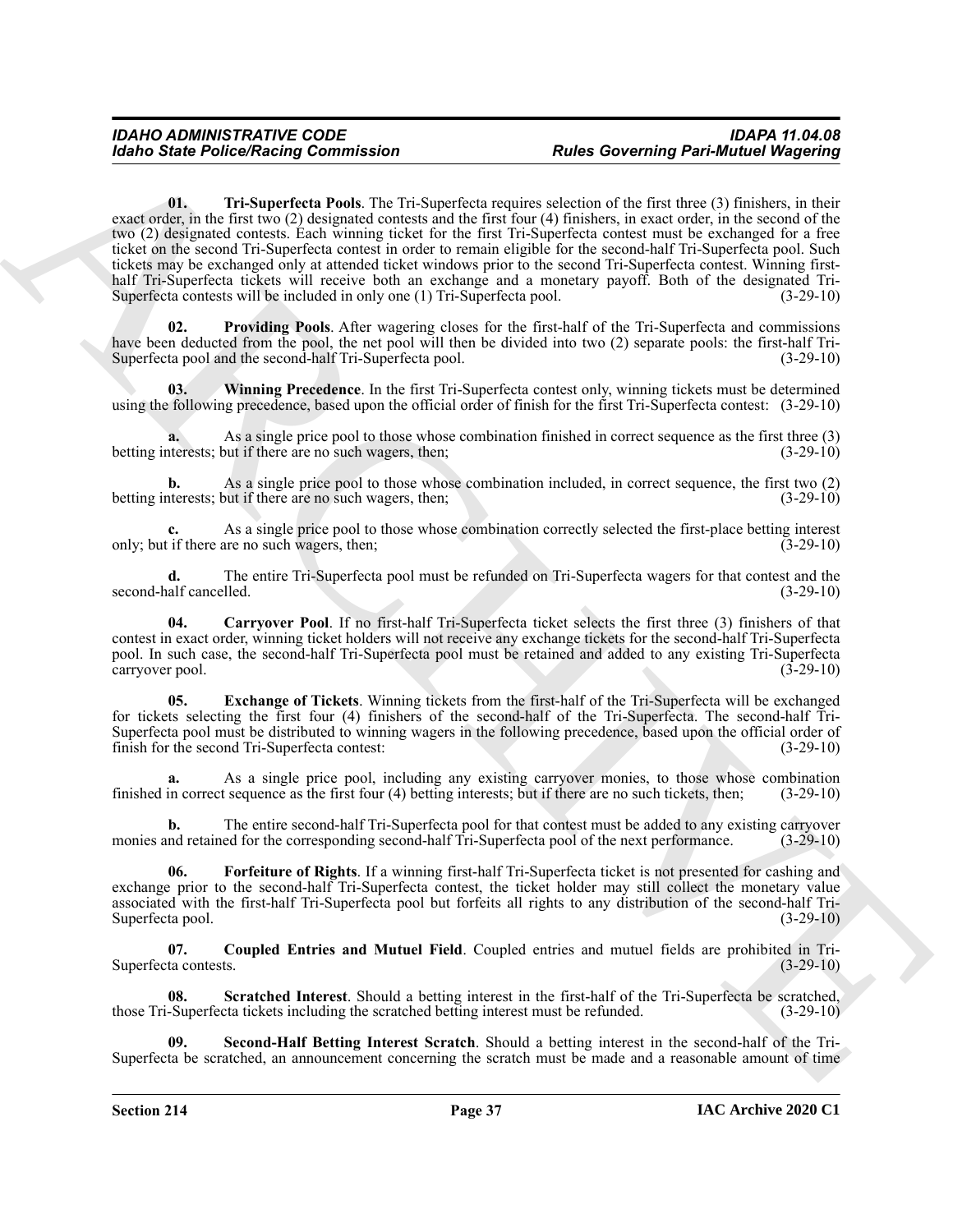provided for exchange of tickets that include the scratched betting interest. If tickets have not been exchanged prior to the close of betting for the second Tri-Superfecta contest, the ticket holder forfeits all rights to the second-half Tri-Superfecta pool. (3-29-10)

<span id="page-37-3"></span>**10. Reduced Interests**. If, due to a late scratch, the number of betting interests in the second-half of the Tri-Superfecta is reduced to fewer than the minimum, all exchange tickets and outstanding first-half winning tickets will be entitled to the second-half Tri-Superfecta pool for that contest as a single price pool, but not the Tri-Superfecta carryover.  $(3-29-10)$ 

**11. Dead Heat**. If there is a dead heat or multiple dead heats in either the first- or second-half of the Tri-Superfecta, all Tri-Superfecta tickets selecting the correct order of finish, counting a betting interest involved in a dead heat as finishing in any dead-heated position, is a winner. In the case of a dead heat occurring in: (3-29-10)

<span id="page-37-2"></span>**a.** The first-half of the Tri-Superfecta, the payoff is calculated as a profit split. (3-29-10)

<span id="page-37-5"></span><span id="page-37-0"></span>**b.** The second-half of the Tri-Superfecta, the payoff is calculated as a single price pool. (3-29-10)

**12. Cancelled Contest**. If either of the Tri-Superfecta contests are cancelled prior to the first Tri-Superfecta contest, or the first Tri-Superfecta contest is declared "no contest," the entire Tri-Superfecta pool must be refunded on Tri-Superfecta wagers for that contest and the second-half cancelled. (3-29-10)

<span id="page-37-1"></span>**13. Second-Half Cancelled**. If the second-half Tri-Superfecta contest is cancelled or declared "no contest," all exchange tickets and outstanding first-half winning Tri-Superfecta tickets will be entitled to the net Tri-Superfecta pool for that contest as a single price pool, but not the Tri-Superfecta carryover. If there are no such tickets, the net Tri-Superfecta pool must be distributed as described in Subsection 214.03 of these rules. (3-29-10)

More Since Perfect Raining Constraints of the constraints and the constraints and the constraints of the constraints of the constraints of the constraints of the constraints of the constraints of the constraints of the co **14. Capped Carryover**. The Tri-Superfecta carryover may be capped at a designated level approved by the Racing Commission so that if, at the close of any performance, the amount in the Tri-Superfecta carryover equals or exceeds the designated cap, the Tri-Superfecta carryover will be frozen until it is won or distributed under other provisions of this rule. After the second-half Tri-Superfecta carryover is frozen, one hundred percent (100%) of the net Tri-Superfecta pool for each individual contest will be distributed to winners of the first-half of the Tri-Superfecta pool. (3-29-10)

<span id="page-37-4"></span>**15. Request to Distribute Carryover**. A written request for permission to distribute the Tri-Superfecta carryover on a specific performance may be submitted to the Racing Commission. The request must contain justification for the distribution, an explanation of the benefits to be derived, and the intended date and performance for the distribution. (3-29-10)

<span id="page-37-6"></span>**16. Winning Precedence**. Should the Tri-Superfecta carryover be designated for distribution on a specified date and performance, the following precedence will be followed in determining winning tickets for the second-half of the Tri-Superfecta after completion of the first-half of the Tri-Superfecta: (3-29-10)

As a single price pool to those whose combination finished in correct sequence as the first four (4) but if there are no such wagers, then;<br>(3-29-10) betting interests; but if there are no such wagers, then;

**b.** As a single price pool to those whose combination included, in correct sequence, the first three (3) betting interests; but if there are no such wagers, then; (3-29-10)

**c.** As a single price pool to those whose combination included, in correct sequence, the first two (2) iterests; but if there are no such wagers, then; (3-29-10) betting interests; but if there are no such wagers, then;

**d.** As a single price pool to those whose combination included, in correct sequence, the first-place betting interest only; but if there are no such wagers, then; (3-29-10)

|  |  |  | As a single price pool to holders of valid exchange tickets. | $(3-29-10)$ |  |
|--|--|--|--------------------------------------------------------------|-------------|--|
|--|--|--|--------------------------------------------------------------|-------------|--|

**f.** As a single price pool to holders of outstanding first-half winning tickets.  $(3-29-10)$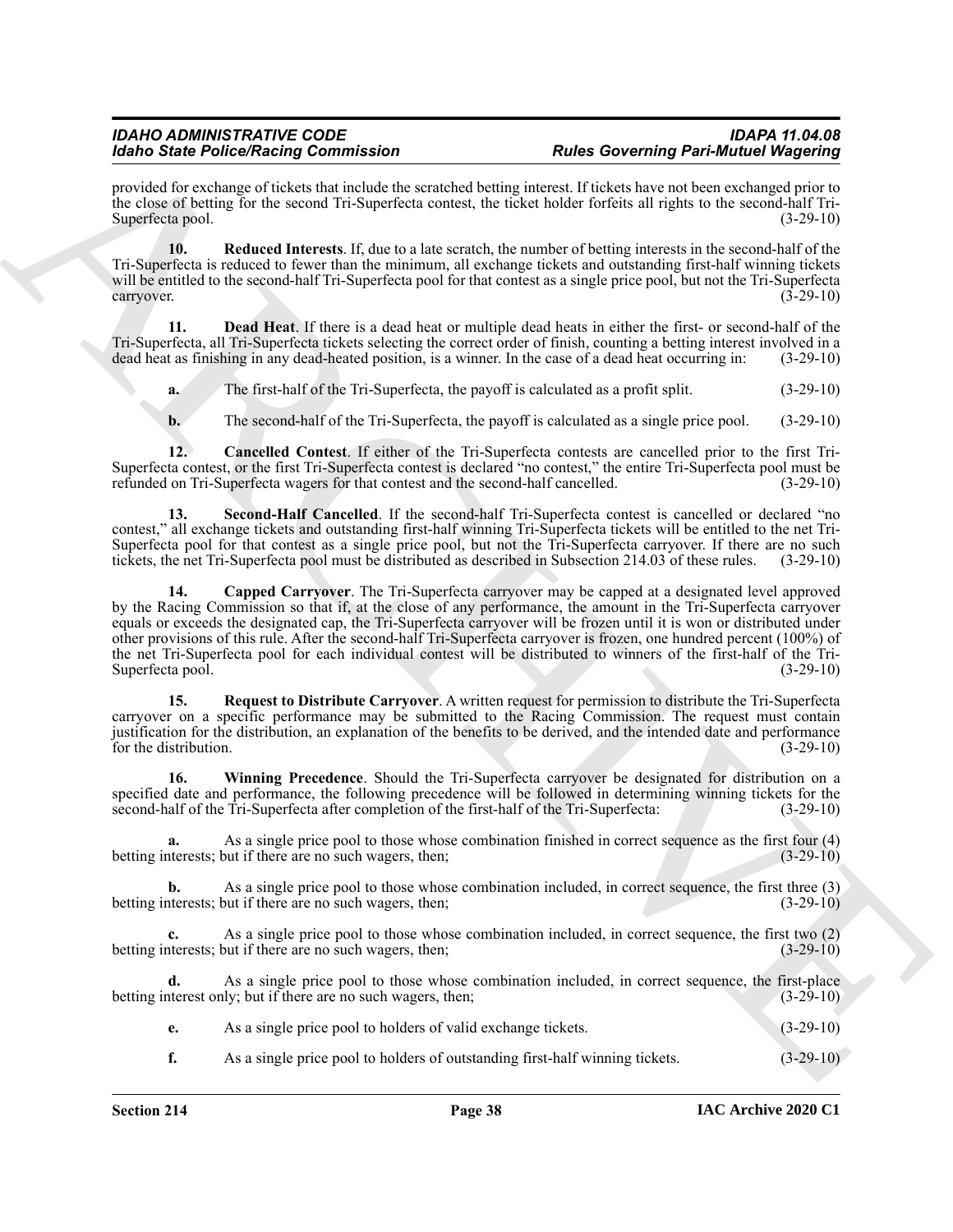ARCHIVE **17. Exchange of Tickets**. Contrary to Subsection 214.04 these rules, during a performance designated to distribute the Tri-Superfecta carryover, exchange tickets will be issued for those combinations selecting the greatest number of betting interests in their correct order of finish for the first-half of the Tri-Superfecta. If there are no wagers correctly selecting the first-, second-, and third-place finishers, in their exact order, then exchange tickets will be issued for combinations correctly selecting the first- and second-place betting interests. If there are no wagers correctly selecting the first- and second-place finishers, in their exact order, then exchange tickets will be issued for combinations correctly selecting the first-place betting interest only. If there are no wagers selecting the first-place betting interest only in the first-half of the Tri-Superfecta, all first-half tickets will become winners and will receive one hundred percent (100%) of that day's net Tri-Superfecta pool and any existing Tri-Superfecta carryover as a single price pool. (3-29-10) (3-29-10)

<span id="page-38-4"></span><span id="page-38-1"></span>**18. Carryover Designation**. The Tri-Superfecta carryover may be designated for distribution on a specified date and performance only under the following circumstances: (3-29-10)

Upon written approval from the Racing Commission as provided in Subsection 214.15 of these (3-29-10) rules. (3-29-10)

**b.** Upon written approval from the Racing Commission when there is a change in the carryover cap or Tri-Superfecta is discontinued.  $(3-29-10)$ when the Tri-Superfecta is discontinued.

<span id="page-38-2"></span>**c.** On the closing performance of the meet or split meet. (3-29-10)

**19. Carryover from Past Subsequent Meet**. If, for any reason, the Tri-Superfecta carryover must be held over to the corresponding Tri-Superfecta pool of a subsequent meet, the carryover must be deposited in an interest-bearing account approved by the Racing Commission. The Tri-Superfecta carryover plus accrued interest will then be added to the second-half Tri-Superfecta pool of the following meet on a date and performance so designated by the Racing Commission. (3-29-10) designated by the Racing Commission.

<span id="page-38-5"></span>**20. Prohibited Information**. Providing information to any person regarding covered combinations, amounts wagered on specific combinations, number of tickets sold, or number of valid exchange tickets is prohibited until the race is made official. This does not prohibit necessary communication between totalisator and pari-mutuel department employees for processing of pool data. (3-29-10)

<span id="page-38-3"></span>**21. Contest Approval**. The racing association must obtain written approval from the Racing Commission concerning the scheduling of Tri-Superfecta contest, the percentages of the net pool added to the firsthalf pool and second-half pool, and the amount of any cap to be set on the carryover. Any changes to the approved Tri-Superfecta format requires prior approval from the Racing Commission. (3-29-10)

### <span id="page-38-6"></span><span id="page-38-0"></span>**215. TWIN SUPERFECTA POOLS.**

<span id="page-38-8"></span>**01. Twin Superfecta Pools**. The Twin Superfecta requires selection of the first four (4) finishers, in their exact order, in each of two (2) designated contests. Each winning ticket for the first Twin Superfecta contest must be exchanged for a free ticket on the second Twin Superfecta contest in order to remain eligible for the secondhalf Twin Superfecta pool. Such tickets may be exchanged only at attended ticket windows prior to the second Twin Superfecta contest. Winning first-half Twin Superfecta tickets will receive both an exchange and a monetary payoff. Both of the designated Twin Superfecta contests will be included in only one (1) Twin Superfecta pool. (3-29-10)

<span id="page-38-7"></span>**02. Dividing Pools**. After wagering closes for the first-half of the Twin Superfecta and commissions have been deducted from the pool, the net pool must then be divided into two (2) separate pools: the first-half Twin Superfecta pool and the second-half Twin Superfecta pool. (3-29-10)

**03. Winning Precedence**. In the first Twin Superfecta contest only, winning wagers must be determined using the following precedence, based upon the official order of finish for the first Twin Superfecta  $\frac{(3-29-10)}{ }$ 

<span id="page-38-9"></span>**a.** As a single price pool to those whose combination finished in correct sequence as the first four (4)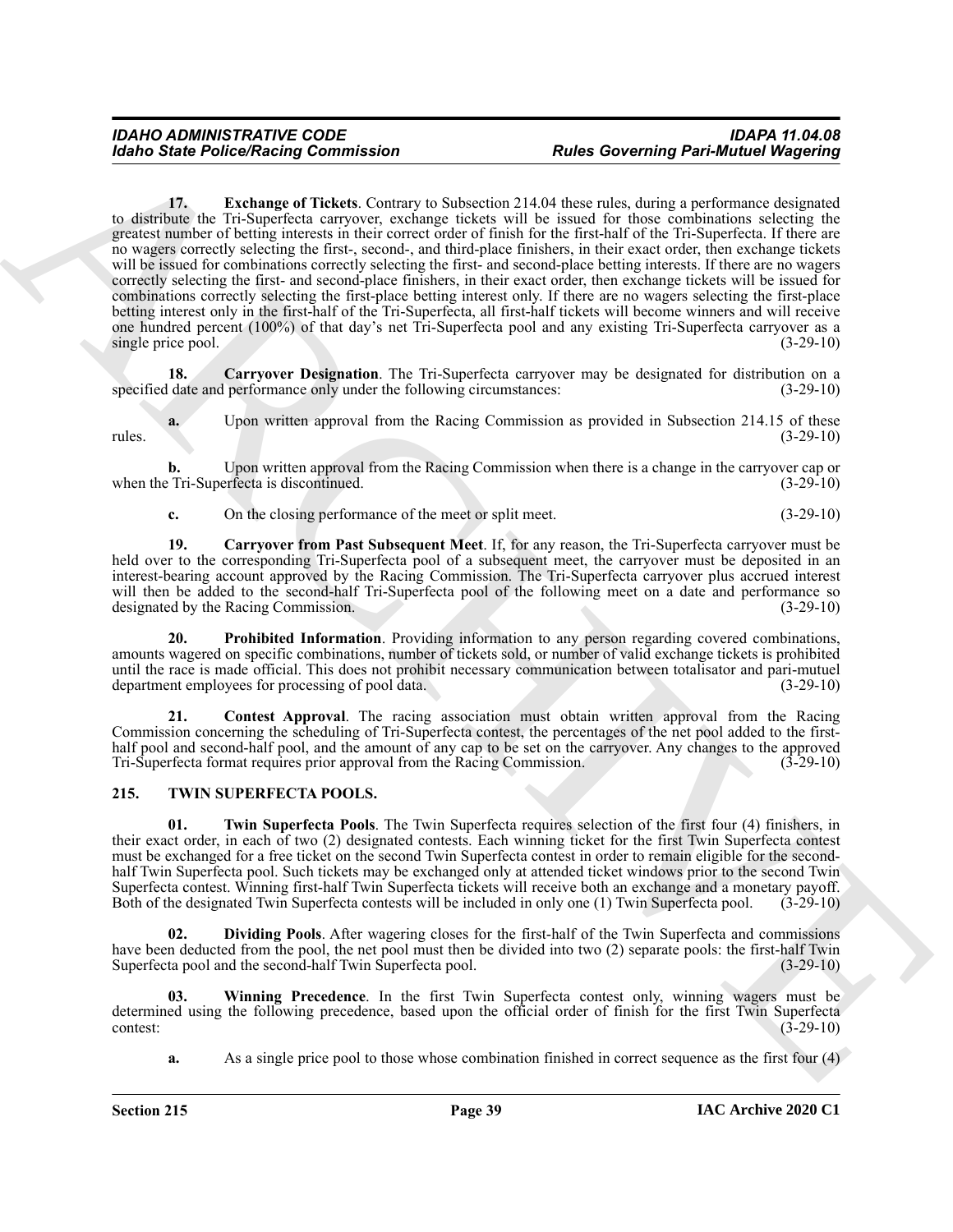betting interests; but if there are no such wagers, then; (3-29-10)

**b.** As a single price pool to those whose combination included, in correct sequence, the first three (3) aterests: but if there are no such wagers, then: betting interests; but if there are no such wagers, then;

**c.** As a single price pool to those whose combination included, in correct sequence, the first two (2) aterests; but if there are no such wagers, then; betting interests; but if there are no such wagers, then;

**d.** As a single price pool to those whose combination correctly selected the first-place betting interest only; but if there are no such wagers, then; (3-29-10)

**e.** The entire Twin Superfecta pool must be refunded on Twin Superfecta wagers for that contest and half cancelled. (3-29-10) the second-half cancelled.

<span id="page-39-0"></span>**04. Carryover Pool -- First Race**. If no first-half Twin Superfecta ticket selects the first four (4) finishers of that contest in exact order, winning ticket holders will not receive any exchange tickets for the secondhalf Twin Superfecta pool. In such case, the second-half Twin Superfecta pool will be retained and added to any existing Twin Superfecta carryover pool. (3-29-10)

<span id="page-39-7"></span>**05. Winning Distribution**. Winning tickets from the first-half of the Twin Superfecta will be exchanged for tickets selecting the first four (4) finishers of the second-half of the Twin Superfecta. The second-half Twin Superfecta pool must be distributed to winning wagers in the following precedence, based upon the official order of finish for the second Twin Superfecta contest: (3-29-10) order of finish for the second Twin Superfecta contest:

As a single price pool, including any existing carryover monies, to those whose combination t sequence as the first four (4) betting interests; but if there are no such tickets, then: (3-29-10) finished in correct sequence as the first four (4) betting interests; but if there are no such tickets, then;

**b.** The entire second-half Twin Trifecta pool for that contest must be added to any existing carryover and retained for the corresponding second-half Twin Superfecta pool of the next performance. (3-29-10) monies and retained for the corresponding second-half Twin Superfecta pool of the next performance.

**06. Forfeiture of Second-Half Rights**. If a winning first-half Twin Superfecta ticket is not presented for cashing and exchange prior to the second-half Twin Superfecta contest, the ticket holder may still collect the monetary value associated with the first-half Twin Superfecta pool but forfeits all rights to any distribution of the second-half Twin Trifecta pool. (3-29-10)

<span id="page-39-6"></span><span id="page-39-5"></span><span id="page-39-4"></span><span id="page-39-2"></span>**07. Prohibited Entries**. Coupled entries and mutuel fields are prohibited in Twin Superfecta contests. (3-29-10)

**08.** Scratched First-Half Interest. Should a betting interest in the first-half of the Twin Superfecta better in the first-half of the Twin Superfecta tickets including the scratched betting interest must be refunded. (3scratched, those Twin Superfecta tickets including the scratched betting interest must be refunded.

For the Police Research Commutation<br>
Solution Commutation Commutation Research Commutation Research Commutation Commutation (Commutation Commutation Commutation Commutation Commutation (Commutation Commutation Commutation **09. Scratched Second-Half Interest**. Should a betting interest in the second-half of the Twin Superfecta be scratched, an announcement concerning the scratch must be made and a reasonable amount of time provided for exchange of tickets that include the scratched betting interest. If tickets have not been exchanged prior to the close of betting for the second Twin Superfecta contest, the ticket holder forfeits all rights to the second-half Twin Superfecta pool.<br>(3-29-10) Superfecta pool.

<span id="page-39-3"></span>**Late Scratch**. If, due to a late scratch, the number of betting interests in the second-half of the Twin Superfecta is reduced to fewer than the minimum, all exchange tickets and outstanding first-half winning tickets will be entitled to the second-half Twin Superfecta pool for that contest as a single price pool, but not the Twin Superfecta carryover.  $(3-29-10)$ 

**11. Dead Heat**. If there is a dead heat or multiple dead heats in either the first- or second-half of the Twin Superfecta, all Twin Superfecta tickets selecting the correct order of finish, counting a betting interest involved in a dead heat as finishing in any dead-heated position, is a winner. In the case of a dead heat occurring in: (3-29-10)

<span id="page-39-1"></span>**a.** The first-half of the Twin Superfecta, the payoff is calculated as a profit split. (3-29-10)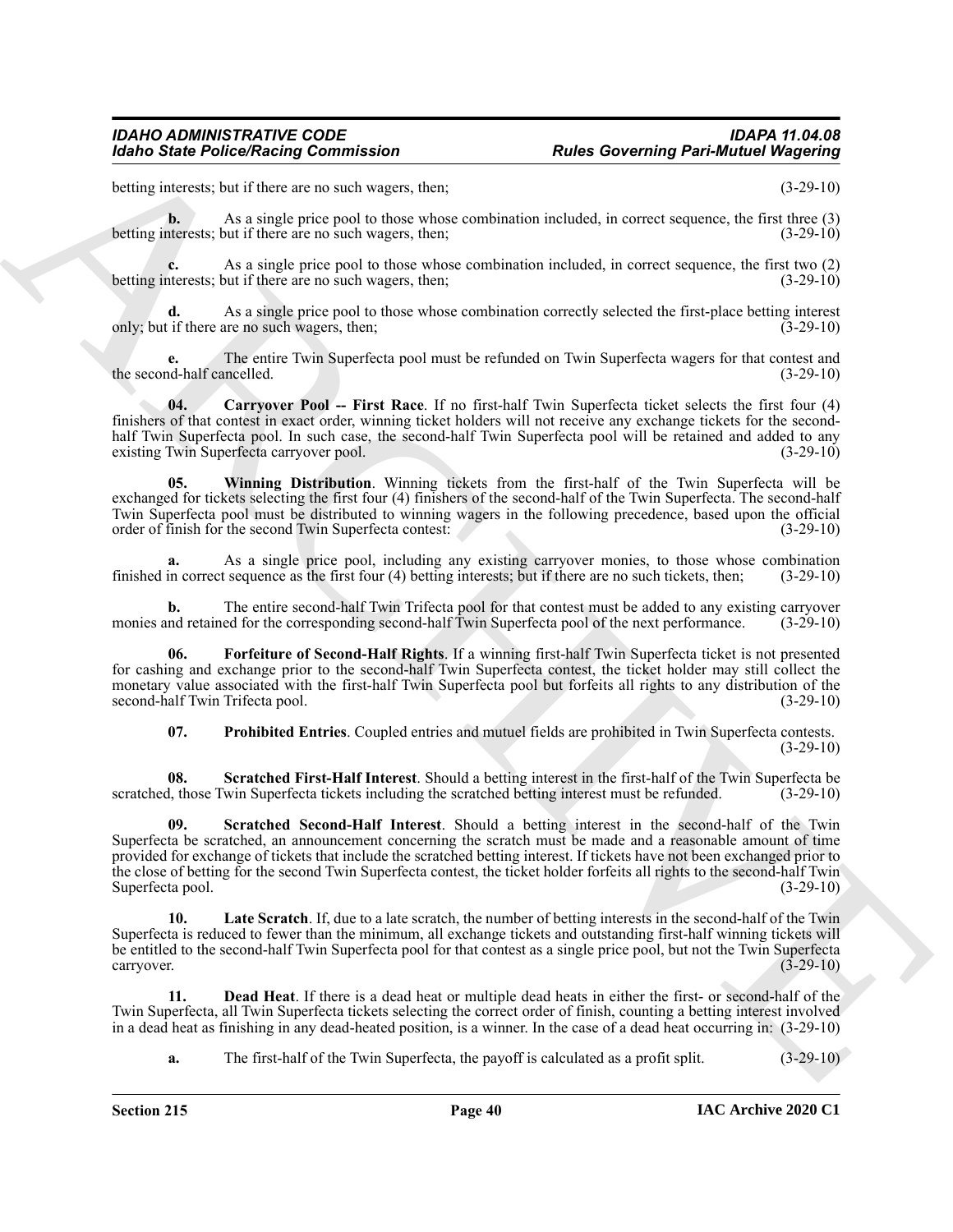<span id="page-40-1"></span><span id="page-40-0"></span>**b.** The second-half of the Twin Superfecta, the payoff is calculated as a single price pool. (3-29-10)

**12. Canceled Contest**. If either of the Twin Superfecta contests are cancelled prior to the first Twin Superfecta contest, or the first Twin Superfecta contest is declared "no contest," the entire Twin Superfecta pool must be refunded on Twin Superfecta wagers for that contest and the second-half cancelled. (3-29-10)

**13. Canceled Second-Half Contest**. If the second-half Twin Superfecta contest is cancelled or declared "no contest," all exchange tickets and outstanding first-half winning Twin Superfecta tickets will be entitled to the net Twin Superfecta pool for that contest as a single price pool, but not the Twin Superfecta carryover. If there are no such tickets, the net Twin Superfecta pool must be distributed as described in Subsection 215.03 of these rules.  $(3-29-10)$ 

<span id="page-40-2"></span>**14. Capped Carryover**. The Twin Superfecta carryover may be capped at a designated level approved by the Racing Commission so that if, at the close of any performance, the amount in the Twin Superfecta carryover equals or exceeds the designated cap, the Twin Superfecta carryover will be frozen until it is won or distributed under other provisions of this rule. After the second-half Twin Superfecta carryover is frozen, one hundred percent (100%) of the net Twin Superfecta pool for each individual contest will be distributed to winners of the first-half of the Twin Superfecta pool. (3-29-10)

<span id="page-40-4"></span>**15. Request for Carryover**. A written request for permission to distribute the Twin Superfecta carryover on a specific performance may be submitted to the Racing Commission. The request must contain justification for the distribution, an explanation of the benefit to be derived, and the intended date and performance for the distribution. (3-29-10)

<span id="page-40-5"></span>**16. Winning Precedence**. Should the Twin Superfecta carryover be designated for distribution on a specified date and performance, the following precedence will be followed in determining winning tickets for the second-half of the Twin Superfecta: (3-29-10) second-half of the Twin Superfecta:

As a single price pool to those whose combination finished in correct sequence as the first four (4) out if there are no such wagers, then;<br>(3-29-10) betting interests; but if there are no such wagers, then;

**b.** As a single price pool to those whose combination included, in correct sequence, the first three (3) betting interests; but if there are no such wagers, then; (3-29-10)

**c.** As a single price pool to those whose combination included, in correct sequence, the first two (2) aterests: but if there are no such wagers, then: betting interests; but if there are no such wagers, then;

**d.** As a single price pool to those whose combination correctly selected the first-place betting interest if there are no such wagers, then: (3-29-10) only; but if there are no such wagers, then;

|  | As a single price pool to holders of valid exchange tickets. |  | $(3-29-10)$ |  |
|--|--------------------------------------------------------------|--|-------------|--|
|--|--------------------------------------------------------------|--|-------------|--|

<span id="page-40-3"></span>**f.** As a single price pool to holders of outstanding first-half winning tickets. (3-29-10)

Moinds State Police/Neising Commission<br>
The Governing Part-Minister (and the state distance and the state distance and the state distance of the state distance of the state of the state of the state of the state of the s **17. Exchange Ticket Distribution**. Contrary to Subsection 215.04 of these rules, during a performance designated to distribute the Twin Superfecta carryover, exchange tickets will be issued for those combinations selecting the greatest number of betting interests in their correct order of finish for the first-half of the Twin Superfecta. If there are no wagers correctly selecting the first-, second-, third-, and fourth-place finishers, in their exact order, then exchange tickets will be issued for combinations correctly selecting the first-, second-, and third-place betting interests. If there are no wagers correctly selecting the first-, second- and third-place finishers, in their exact order, then exchange tickets will be issued for combinations correctly selecting the first- and second-place betting interests. If there are no wagers correctly selecting the first- and second-place finishers, in their exact order, then exchange tickets will be issued for combinations correctly selecting the first-place betting interest only. If there are no wagers selecting the first-place betting interest only in the first-half of the Twin Superfecta, all first-half tickets will become winners and will receive one hundred percent (100%) of that day's net Twin Superfecta pool and any existing Twin Superfecta carryover as a single price pool. (3-29-10)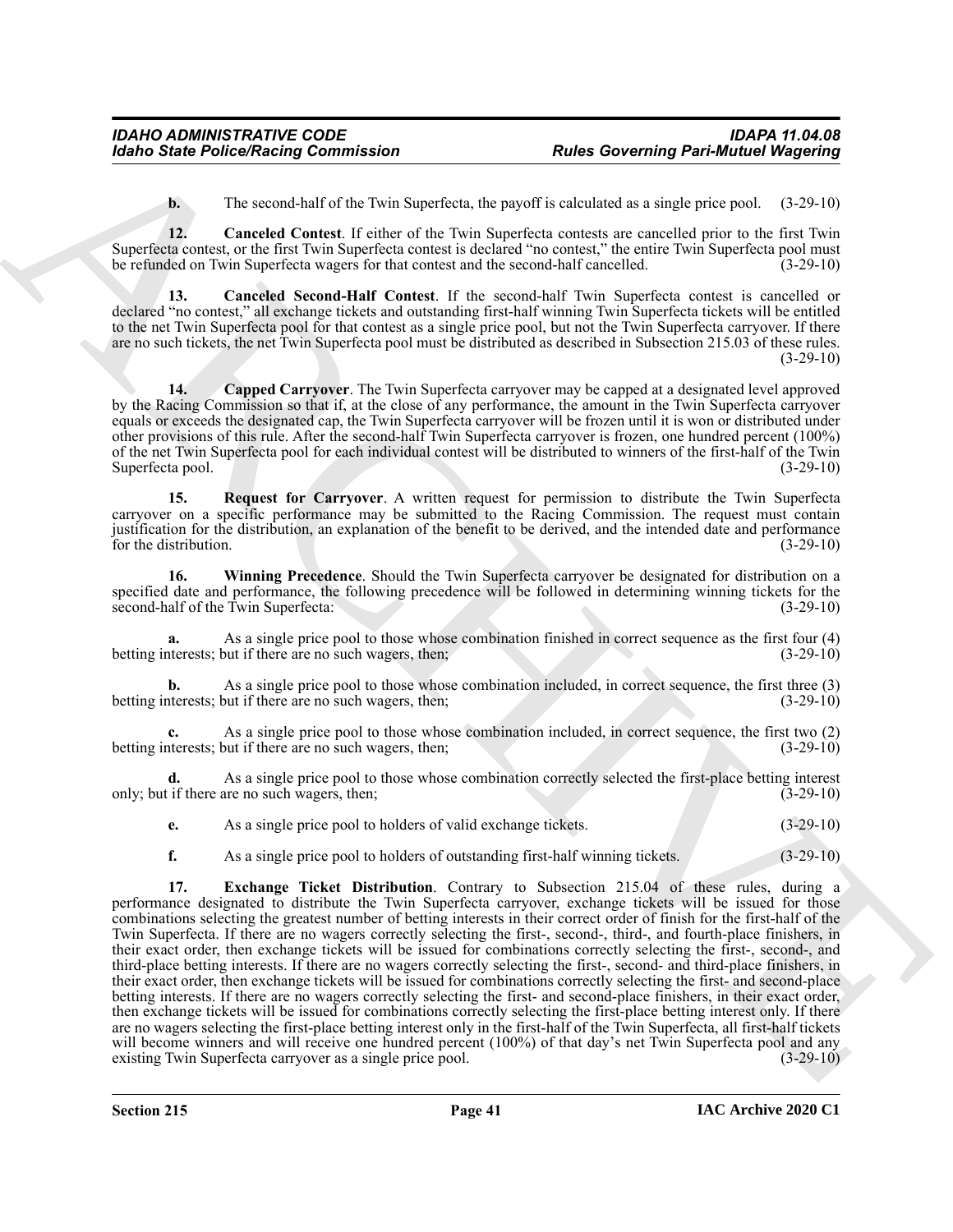<span id="page-41-1"></span>**18.** Carryover Distribution. The Twin Superfecta carryover must be designated for distribution on a date and performance only under the following circumstances: (3-29-10) specified date and performance only under the following circumstances:

**a.** Upon written approval from the Racing Commission as provided in Subsection 215.15 of these rules. (3-29-10)

**b.** Upon written approval from the Racing Commission when there is a change in the carryover cap or when the Twin Superfecta is discontinued. (3-29-10)

<span id="page-41-2"></span>**c.** On the closing performance of the meet or split meet. (3-29-10)

Form State Police Neutron Commutation<br>
The Covering Part-Municipal (Magneting or any state of the System connection and the stress and let distribute the space of the stress of the stress of the stress of the stress of th **19. Carryover Held**. If, for any reason, the Twin Superfecta carryover must be held over to the corresponding Twin Superfecta pool of a subsequent meet, the carryover must be deposited in an interest-bearing account approved by the Racing Commission. The Twin Superfecta carryover plus accrued interest will then be added to the second-half Twin Superfecta pool of the following meet on a date and performance so designated by the Racing Commission. (3-29-10) Racing Commission.

<span id="page-41-3"></span>**20. Prohibited Information**. Providing information to any person regarding covered combinations, amounts wagered on specific combinations, number of tickets sold, or number of valid exchange tickets is prohibited until the race is made official. This does not prohibit necessary communication between totalisator and pari-mutuel department employees for processing of pool data.  $(3-29-10)$ department employees for processing of pool data.

<span id="page-41-4"></span>**21. Written Approval**. The racing association must obtain written approval from the Racing Commission concerning the scheduling of Twin Superfecta contests, the percentages of the net pool added to the first-half pool and second-half pool, and the amount of any cap to be set on the carryover. Any changes to the approved Twin Superfecta format require prior approval from the Racing Commission. (3-29-10)

<span id="page-41-0"></span>**216. -- 999. (RESERVED)**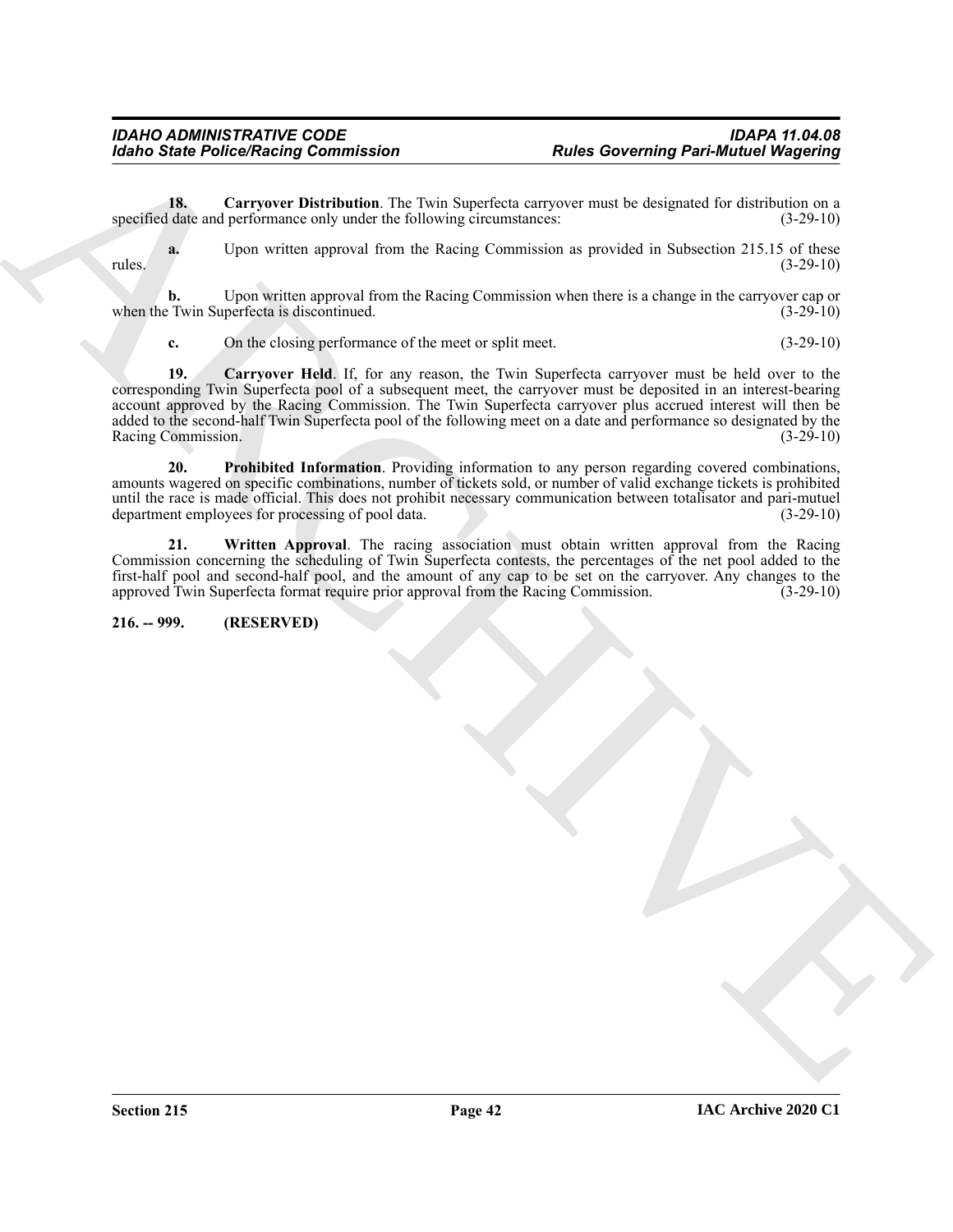# *Subject Index*

Independent Real Time Monitoring

**A** Advance Wagering 7

## **B**

Betting Explanation 8

**C** Calculation Of Payoffs & Distribution Of Pools 11 Pari-Mutuel Wagering Pools Separately & Independently Calculated & Distributed 11 Profit per Dollar 11 Single Commission Pools 11 Standard or Net Price Calculation 11 Cancelled Contests 8 Authorized Refund to be Paid 8 Coupled Entries & Mutuel Fields 8 Horse Prevented from Racing Because of Starting Gate Failure 8 Refunds 8 Scratched Horse 8 Claims 6 Claims For Payment From Pari-Mutuel Pool 7 Claim for Mutilated Ticket 7 Racing Commission to Adjudicate or Deny Claim 7 Closing Of Wagering In A Contest 10 Approved Close Wagering System 10 Close Wagering 10 Complaints Pertaining To Pari-Mutuel Operations 10 Compliance Report 10 Submit Complaint to Racing Commission 10 Coupled Entries & Mutuel Fields 9 Coupled Entry Considered Single Betting Interest 9 Dead Heat Involving Coupled Entry 9

### **D**

Definitions, IDAPA 11.04.08 3 Advanced Wagering 3 Breakage 3 Cancelled Race 3 Common Pool Wagering 3 Contest 3 Coupled Entries 3 Daily Double 3 Dead Heat 3 Exacta 3 Guest Association 3

A change of the control of the special control of the special control of the special control of the special control of the special control of the special control of the special control of the special control of the specia System 3 Live Event Host 3 Minus Pool 3 Odds 3 Official Results 3 Pari-Mutuel Cash Voucher 3 Pari-Mutuel Pool Host 4 Pari-Mutuel System 4 Pari-Mutuel Ticket 4 Pari-Mutuel Wagering 4 Parlay 4 Payout 4 Pick  $(n)$  4 Place Pool 4 Quinella 4 Quinella Double 4 Racing Association 4 Scratch 4 Scratched Horse 4 Secondary Pari-Mutuel Organization 4 Show Pool 4 Superfecta 4 Take or Takeout 4 Trifecta 4 Tri-Superfecta 5 Twin Quinella 5 Twin Trifecta 5 Voucher Identification Number 5 Wager 5 Win Pool 5 Win Three 5 Winnings 5 Display Of Betting Information 8 Approximate Odds for Win Pool 8 Errors Corrected Promptly 8 Official Results & Payouts 8 Probable Payout 8 Double Pools 19 Cancelled or No Contest 20 Close of Sale 20 Consolation Payout 19 Daily Double Not a Parlay 20 Dead Heat for First 19 Double Pools 19 First Place Finisher 19 Payoff Posting 20 Scratched Interest -- First-Half 19 Scratched Interest -- Second-Half 19 Second Double Cancelled or No Contest 20 Third Heat Announcement 20 Winning Distribution 19

**E**

Emergency Situations 10 Exacta Pools 29 Dead Heat for First 29 Dead Heat for Second 29 Dead Heat for Second -- Two or More Betting Interests 29 Distribution 29 Exacta Pools 29

### **G**

General Provisions 5 Designee 5 Multi-Jurisdiction Agreements 5 Pari-Mutuel System 5 Wagering Subject to Approval 5

### **L**

Legal Authority 3 Licensees -- Duty To Report 10

### **O**

Other Stored Value Instruments & Systems 11 Affirmation 11 Prevent Wagering Transactions 11 Request for Approval 11 Stored Value Instrument or System 11

### **P**

Pari-Mutuel Cash Vouchers 10 Cash Vouchers 10 Voucher Identification Number 11 Vouchers as Incentives or Promotional Prizes 10 Pari-Mutuel Ticket Sales 6 Cancellation or Exchange Tickets 7 Claims by Bettor 6 Claims on Lost, Mutilated, or Altered Tickets 7 Closed Wagering 6 Equipment Failure 7 License -- Person Under Eighteen 6 Payment on Winning Pari-Mutuel Wagers 7 Purchase of Pari-Mutuel Tickets for Hire or Gratuity 6 Ticket Sales 6 Wager -- Person Under Eighteen 6 Wagering by Employees of the Mutuel Department not Permitted 6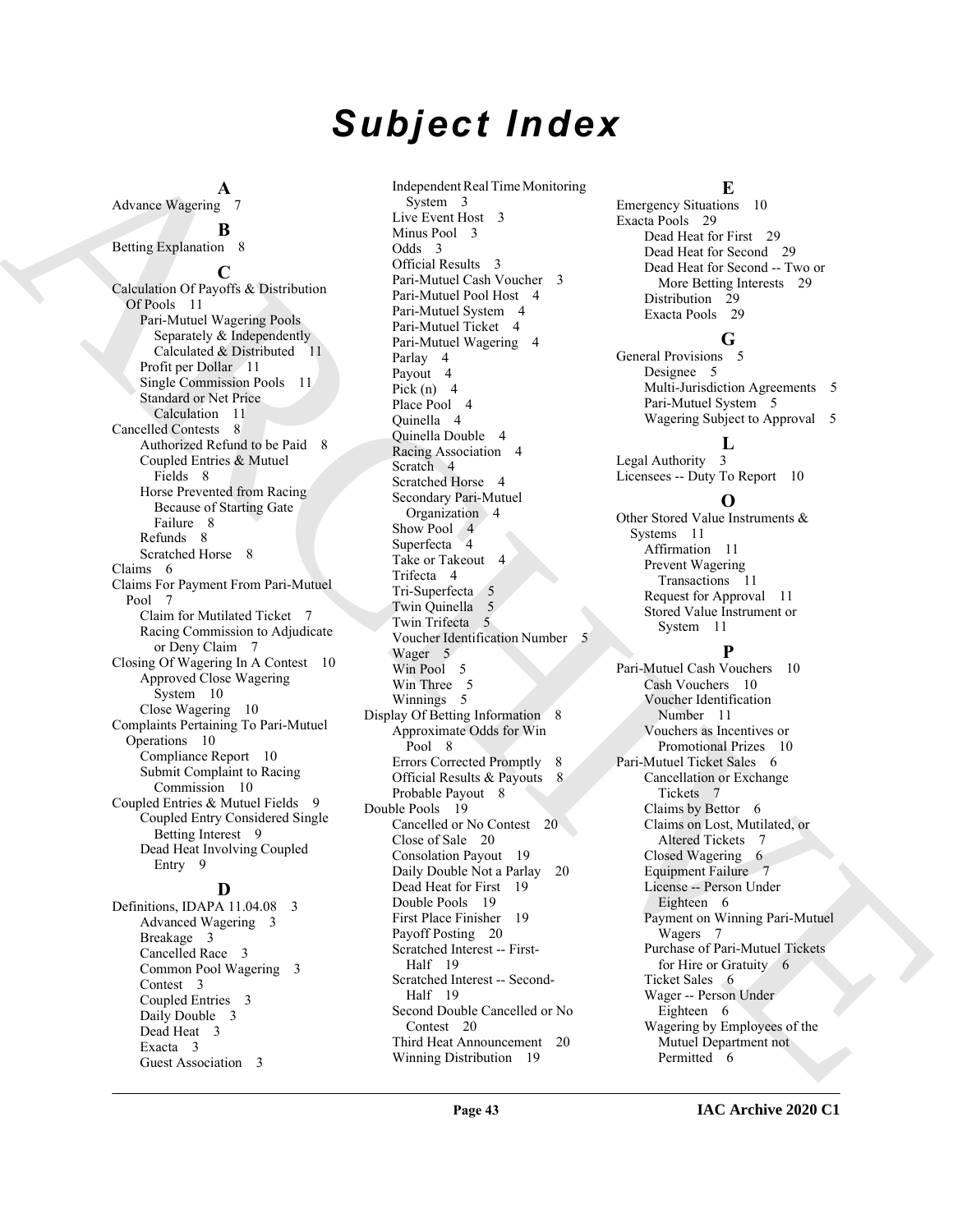### *Subject Index (Cont'd)*

Pari-Mutuel Wagering 5 Pari-Mutuel Tickets 5 Previously Paid, Cancelled, or Non-Existent Pari-Mutuel Ticket 6 Valid Pari-Mutuel Ticket 6 Payment For Errors 7 Overpayment 7 Underpayment Claim 7 Underpayments 7 Pick (n) Pools 23 Apportioning the Pool 23 Cancellation & Refunds 24 Capped Carryover 25 Carryover Deposit 25 Carryover Requested 25 Contribution to Pool 25 Course Condition 25 Dead Heat 24 Net Pool Distribution 25 Pick (n) Pools 23 Prohibited Information 25 Scratched Entry 24 Single Price Distribution 25 Suspension of Wagering 26 Place Pools 14 Dead Heat for First 14 Dead Heat for Second 15 Net Place Pool 14 Place Pools 14 Pools Dependant Upon Betting Interests 9 Offer Wagering Pools 9 Prior Approval For Betting Pools 9 Suspend Previously Approved Forms of Wagering 10

### **Q**

Quinella Double Pools 27 Betting Interest Deducted -- First Half 28 Betting Interest Deducted -- Second Half 28 Consolation Payoff 28 Dead Heat - First Place 28 Dead Heat -- Second Place 28 Dead Heat -- Second Place Two or More Interests 28 Distribution 27 Quinella Double Pools 27 Refunded Quinella 28 Second Double Contest Cancelled 29 Quinella Pools 26 Dead Heat -- First Place 27 Dead Heat -- Second Place 27 Dead Heat -- Two or More Interests 27

Distribution 26 Quinella Pools 26

**S**

Show Pools 15 Dead Heat for First 16 Dead Heat for Second 16 Dead Heat for Third 16 Net Show Pool Distribution 16 Show Pools 15 Superfecta Pools 30 Dead Heat -- First Place 31 Dead Heat -- Fourth Place 31 Dead Heat -- Second Place 31 Dead Heat - Third Place 31 Distribution 31 Less Than Four Finish 31 Superfecta Pools 30

### **T**

Title & Scope 3 Trifecta Pools 30 Coupled Entries & Mutuel Fields 30 Dead Heat -- Second Place 30 Dead Heat -- Third Place 30 Dead Heat for First 30 Distribution 30 Less Than Three Interests Finish 30 Trifecta Pools 30 Tri-Superfecta Pools 36 Cancelled Contest 38 Capped Carryover 38 Carryover Designation 39 Carryover from Past Subsequent Meet 39 Carryover Pool 37 Contest Approval 39 Coupled Entries & Mutuel Field 37 Dead Heat 38 Exchange of Tickets 37, 39 Forfeiture of Rights 37 Prohibited Information 39 Providing Pools 37 Reduced Interests 38 Request to Distribute Carryover 38 Scratched Interest 37 Second-Half Betting Interest Scratch 37 Second-Half Cancelled 38 Tri-Superfecta Pools 37 Winning Precedence 37, 38 Twin Quinella Pools 31 Contest Cancelled 34 Dead Heat -- First Place 32, 33

Particular operation 2. Interaction 2. Interaction 2. Interaction 2. Interaction 2. Interaction 2. Interaction 2. Interaction 2. Interaction 2. Interaction 2. Interaction 2. Interaction 2. Interaction 2. Interaction 2. In Dead Heat -- Second Place 32, 33 Distribution 32 First-Half Scratch 34 Forfeiture of Rights 33 Second-Half Cancelled 34 Second-Half Scratch 34 Twin Quinella Pools 31 Winning Procedure 32 Twin Superfecta Pools 39 Canceled Contest 41 Canceled Second-Half Contest<sub>41</sub> Capped Carryover 41 Carryover Distribution 42 Carryover Held 42 Carryover Pool -- First Race 40 Dead Heat 40 Dividing Pools 39 Exchange Ticket Distribution 41 Forfeiture of Second-Half Rights 40 Late Scratch 40 Prohibited Entries 40 Prohibited Information 42 Request for Carryover 41 Scratched First-Half Interest 40 Scratched Second-Half Interest 40 Twin Superfecta Pools 39 Winning Distribution 40 Winning Precedence 39, 41 Written Approval 42 Twin Trifecta Pools 34 Cancelled Contest 35 Capped Carryover 35 Carryover Designation 36 Carryover from Past Subsequent Meet 36 Carryover Pool 34 Contest Approval 36 Coupled Entries & Mutuel Field 35 Dead Heat 35 Exchange of Tickets 34, 36 Forfeiture of Rights 35 Prohibited Information 36 Providing Pools 34 Reduced Interests 35 Request to Distribute Carryover 35 Scratched Interests 35 Second-Half Betting Interest Scratch 35 Second-Half Cancelled 35 Twin Trifecta Pools 34 Winning Precedence 34, 36